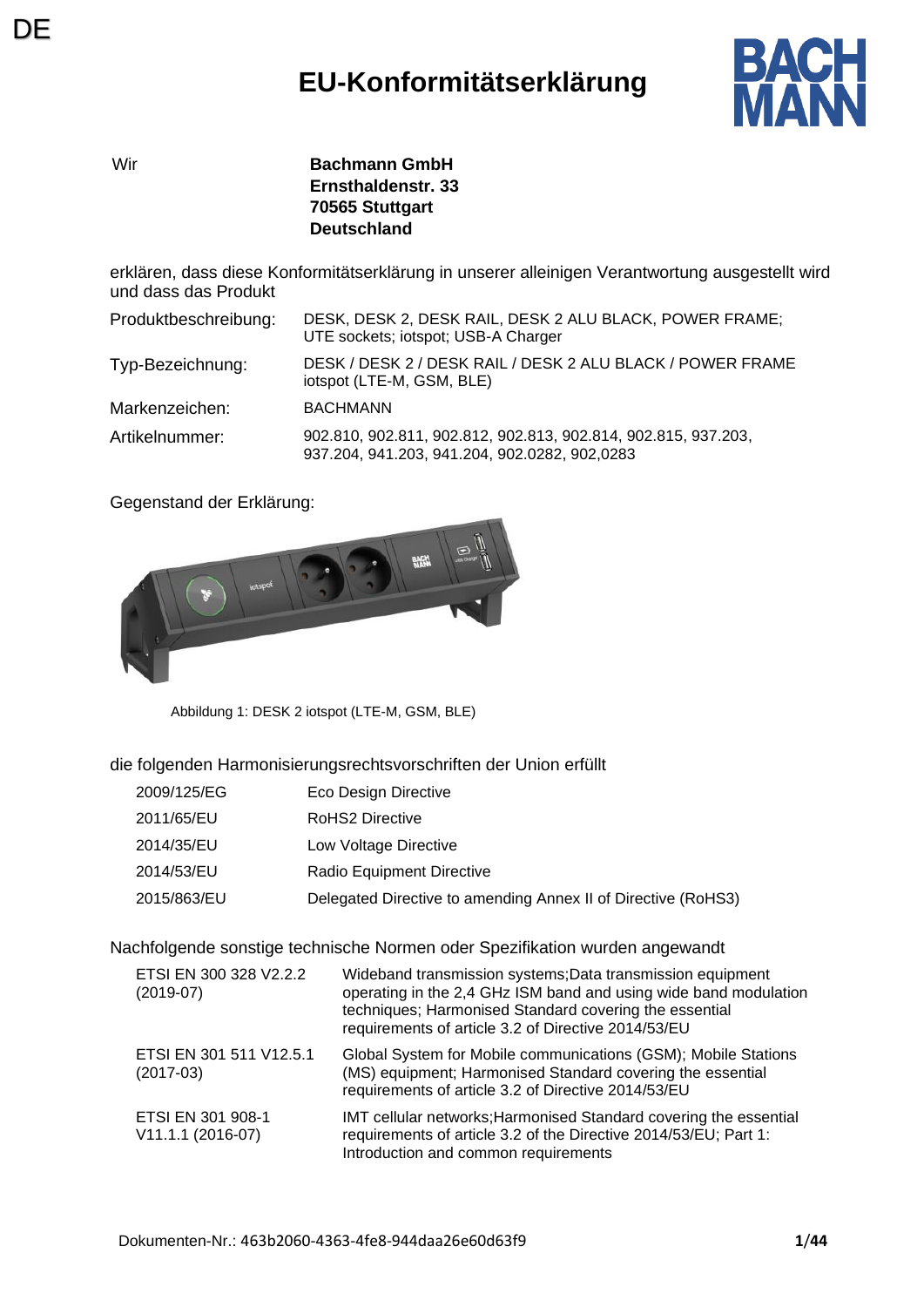## **EU-Konformitätserklärung**



| ETSI EN 301 908-13<br>V11.1.1 (2016-07)             | IMT cellular networks; Harmonised Standard covering the essential<br>requirements of article 3.2 of the Directive 2014/53/EU; Part 13:<br>Evolved Universal Terrestrial Radio Access (E-UTRA) User<br>Equipment (UE)                                                                                         |
|-----------------------------------------------------|--------------------------------------------------------------------------------------------------------------------------------------------------------------------------------------------------------------------------------------------------------------------------------------------------------------|
| ETSI EN 301 489-1<br>V2.2.3 (2019-11)               | ElectroMagnetic Compatibility (EMC) standard for radio equipment<br>and services; Part 1: Common technical requirements; Harmonised<br><b>Standard for ElectroMagnetic Compatibility</b>                                                                                                                     |
| <b>DRAFT ETSI EN 301</b><br>489-17 V3.2.2 (2019-12) | ElectroMagnetic Compatibility (EMC) standard for radio equipment<br>and services; Part 17: Specific conditions for Broadband Data<br>Transmission Systems; Harmonised Standard for ElectroMagnetic<br>Compatibility                                                                                          |
| <b>DRAFT ETSI EN 301</b><br>489-52 V1.1.0 (2016-11) | Electromagnetic Compatibility (EMC) standard for radio equipment<br>and services; Part 52: Specific conditions for Cellular Communication<br>Mobile and portable (UE) radio and ancillary equipment; Harmonised<br>Standard covering the essential requirements of article 3.1(b) of<br>Directive 2014/53/EU |
| IEC 60884-<br>1:2002+A1:2006+A2:2013                | Plugs and socket-outlets for household and similar purposes - Part 1:<br>General requirements                                                                                                                                                                                                                |
| NF C61-<br>314:2008+A1:2010                         | Plugs and socket-outlets for household and similar purposes -<br>6 A / 250 V and 16 A / 250 V systems                                                                                                                                                                                                        |
| EN IEC 63000:2018-12                                | Technical documentation for the assessment of electrical and<br>electronic products with respect to the restriction of hazardous<br>substances                                                                                                                                                               |
| EN 62368-<br>1:2014/A11:2017                        | Audio/video, information and communication technology equipment -<br>Part 1: Safety requirements                                                                                                                                                                                                             |

Die benannte Stelle (Notified Body) Telefication B.V., mit der Nummer 0560 hat durchgeführt: Modul B+C

Soweit zutreffend: Die ausgestellte Baumusterprüfbescheinigung: 192140546/AA/00

**DE** 

Stuttgart, 02.06.2020

Ort und Datum der Ausstellung Siegfried Braun

Head of Operations

Konformitätserklärung entspricht ISO/IEC 17050-1:2010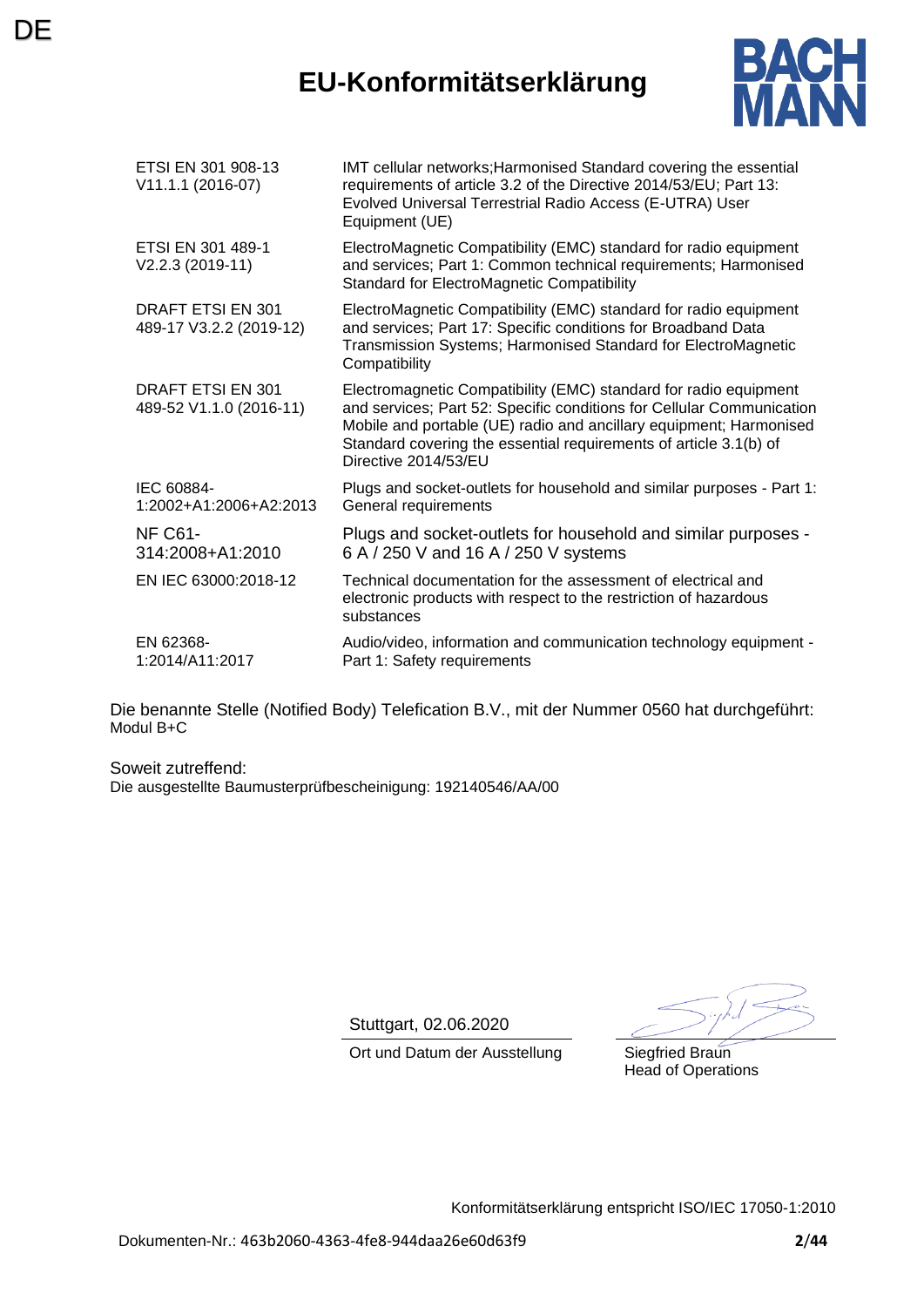

We **Bachmann GmbH Ernsthaldenstr. 33 70565 Stuttgart Germany**

declare that this Declaration of Conformity is issued under our sole responsibility and that this product

| Product description: | DESK, DESK 2, DESK RAIL, DESK 2 ALU BLACK, POWER FRAME;<br>UTE sockets; iotspot; USB-A Charger                  |
|----------------------|-----------------------------------------------------------------------------------------------------------------|
| Type designation:    | DESK / DESK 2 / DESK RAIL / DESK 2 ALU BLACK / POWER FRAME<br>iotspot (LTE-M, GSM, BLE)                         |
| Trademark:           | <b>BACHMANN</b>                                                                                                 |
| Item number:         | 902.810, 902.811, 902.812, 902.813, 902.814, 902.815, 937.203, 937.204,<br>941.203, 941.204, 902.0282, 902,0283 |

Object of the declaration:



Figure 1: DESK 2 iotspot (LTE-M, GSM, BLE)

is in conformity with the relevant Union harmonization legislation

| 2009/125/EG | Eco Design Directive                                          |
|-------------|---------------------------------------------------------------|
| 2011/65/EU  | RoHS2 Directive                                               |
| 2014/35/EU  | Low Voltage Directive                                         |
| 2014/53/EU  | <b>Radio Equipment Directive</b>                              |
| 2015/863/EU | Delegated Directive to amending Annex II of Directive (RoHS3) |

with reference to the following standards applied

| ETSI EN 300 328 V2.2.2<br>$(2019-07)$  | Wideband transmission systems; Data transmission equipment<br>operating in the 2,4 GHz ISM band and using wide band modulation<br>techniques; Harmonised Standard covering the essential<br>requirements of article 3.2 of Directive 2014/53/EU |
|----------------------------------------|-------------------------------------------------------------------------------------------------------------------------------------------------------------------------------------------------------------------------------------------------|
| ETSI EN 301 511 V12.5.1<br>$(2017-03)$ | Global System for Mobile communications (GSM); Mobile Stations<br>(MS) equipment; Harmonised Standard covering the essential<br>requirements of article 3.2 of Directive 2014/53/EU                                                             |
| ETSI EN 301 908-1<br>V11.1.1 (2016-07) | IMT cellular networks; Harmonised Standard covering the essential<br>requirements of article 3.2 of the Directive 2014/53/EU; Part 1:<br>Introduction and common requirements                                                                   |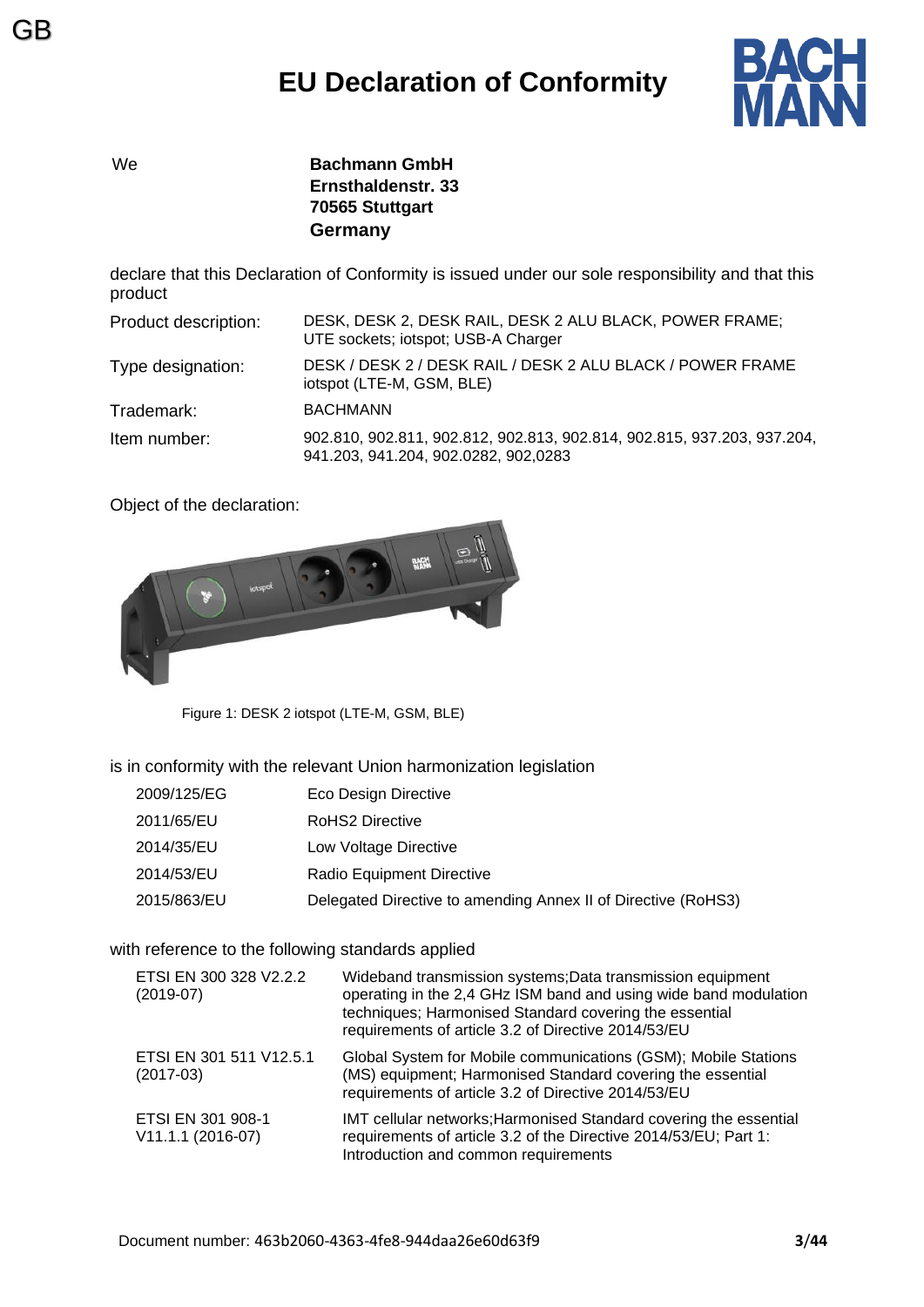## **EU Declaration of Conformity**



| ETSI EN 301 908-13<br>V11.1.1 (2016-07)      | IMT cellular networks; Harmonised Standard covering the essential<br>requirements of article 3.2 of the Directive 2014/53/EU; Part 13:<br>Evolved Universal Terrestrial Radio Access (E-UTRA) User<br>Equipment (UE)                                                                                         |
|----------------------------------------------|--------------------------------------------------------------------------------------------------------------------------------------------------------------------------------------------------------------------------------------------------------------------------------------------------------------|
| ETSI EN 301 489-1<br>V2.2.3 (2019-11)        | ElectroMagnetic Compatibility (EMC) standard for radio equipment<br>and services; Part 1: Common technical requirements; Harmonised<br><b>Standard for ElectroMagnetic Compatibility</b>                                                                                                                     |
| DRAFT ETSI EN 301<br>489-17 V3.2.2 (2019-12) | ElectroMagnetic Compatibility (EMC) standard for radio equipment<br>and services; Part 17: Specific conditions for Broadband Data<br>Transmission Systems; Harmonised Standard for ElectroMagnetic<br>Compatibility                                                                                          |
| DRAFT ETSI EN 301<br>489-52 V1.1.0 (2016-11) | Electromagnetic Compatibility (EMC) standard for radio equipment<br>and services; Part 52: Specific conditions for Cellular Communication<br>Mobile and portable (UE) radio and ancillary equipment; Harmonised<br>Standard covering the essential requirements of article 3.1(b) of<br>Directive 2014/53/EU |
| IEC 60884-<br>1:2002+A1:2006+A2:2013         | Plugs and socket-outlets for household and similar purposes - Part 1:<br>General requirements                                                                                                                                                                                                                |
| NF C61-<br>314:2008+A1:2010                  | Plugs and socket-outlets for household and similar purposes -<br>6 A / 250 V and 16 A / 250 V systems                                                                                                                                                                                                        |
| EN IEC 63000:2018-12                         | Technical documentation for the assessment of electrical and<br>electronic products with respect to the restriction of hazardous<br>substances                                                                                                                                                               |
| EN 62368-<br>1:2014/A11:2017                 | Audio/video, information and communication technology equipment -<br>Part 1: Safety requirements                                                                                                                                                                                                             |

The Notified Body Telefication B.V., with Notified Body number 0560 performed: Module B+C

Where applicable: The issued EU-type examination certificate: 192140546/AA/00

GB

Stuttgart, 02.06.2020

Place and date of issue Siegfried Braun

Head of Operations

Declaration of Conformity in accordance to ISO/IEC 17050-1:2010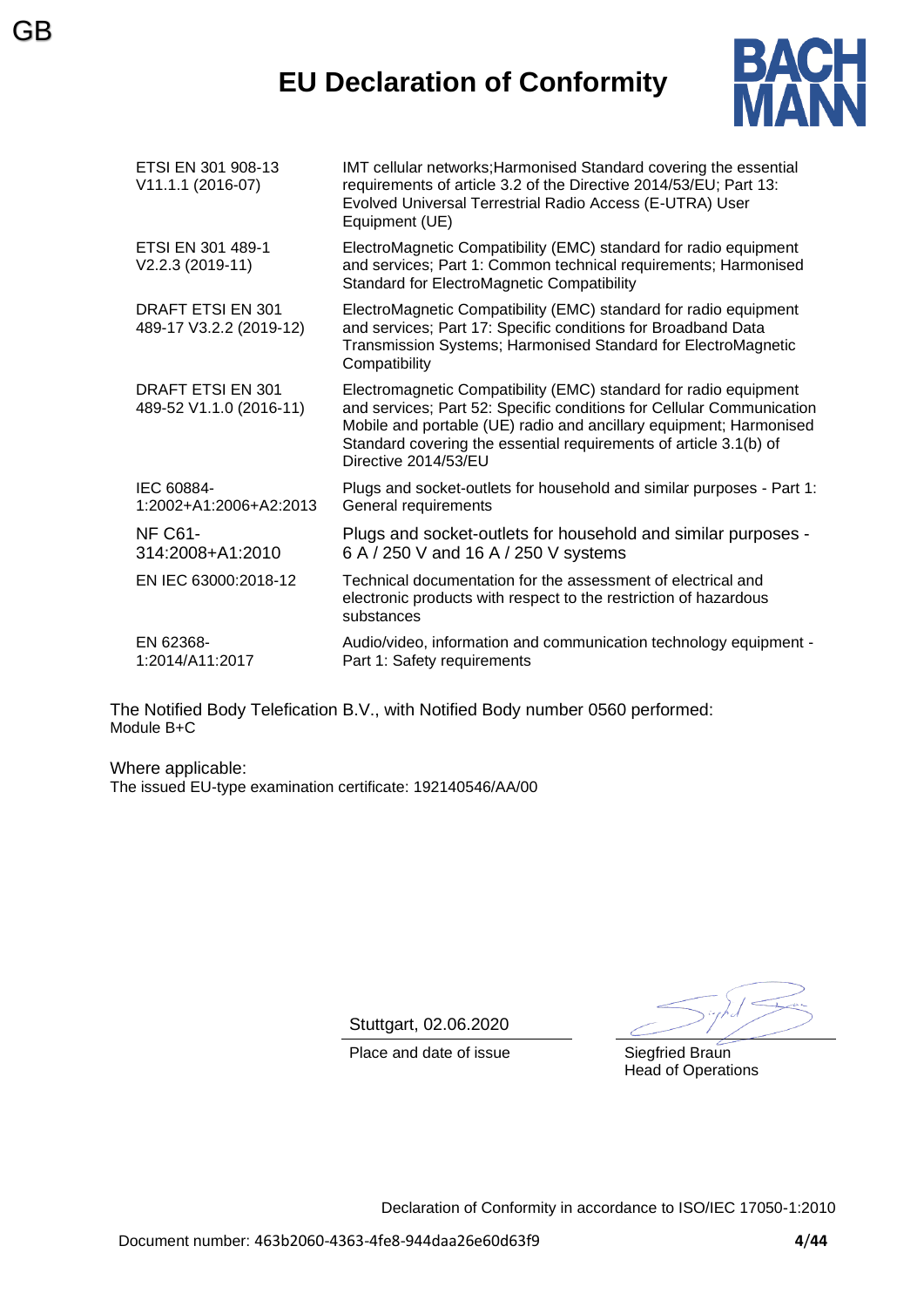## **Декларация за съответствие на ЕС**



BG

С настоящото ние **Bachmann GmbH Ernsthaldenstr. 33 70565 Stuttgart Germany**

декларираме, че сме съставили тази декларация за съответствие на своя отговорност и че този продукт

| Описания на продукта:                  | DESK, DESK 2, DESK RAIL, DESK 2 ALU BLACK, POWER FRAME;<br>UTE sockets; iotspot; USB-A Charger                  |
|----------------------------------------|-----------------------------------------------------------------------------------------------------------------|
| Наименование/<br>наименования на типа: | DESK / DESK 2 / DESK RAIL / DESK 2 ALU BLACK / POWER FRAME<br>iotspot (LTE-M, GSM, BLE)                         |
| Търговска марка:                       | <b>BACHMANN</b>                                                                                                 |
| Номер на изделието:                    | 902.810, 902.811, 902.812, 902.813, 902.814, 902.815, 937.203,<br>937.204, 941.203, 941.204, 902.0282, 902,0283 |

Предмет на декларацията:



Изобр.1: DESK 2 iotspot (LTE-M, GSM, BLE)

отговаря на съответното законодателство на Съюза за хармонизация

| 2009/125/EG | Eco Design Directive                                          |
|-------------|---------------------------------------------------------------|
| 2011/65/EU  | RoHS2 Directive                                               |
| 2014/35/EU  | Low Voltage Directive                                         |
| 2014/53/EU  | Radio Equipment Directive                                     |
| 2015/863/EU | Delegated Directive to amending Annex II of Directive (RoHS3) |

#### по отношение на следните приложени стандарти

| ETSI EN 300 328 V2.2.2<br>$(2019-07)$  | Wideband transmission systems; Data transmission equipment<br>operating in the 2,4 GHz ISM band and using wide band modulation<br>techniques; Harmonised Standard covering the essential<br>requirements of article 3.2 of Directive 2014/53/EU |
|----------------------------------------|-------------------------------------------------------------------------------------------------------------------------------------------------------------------------------------------------------------------------------------------------|
| ETSI EN 301 511 V12.5.1<br>$(2017-03)$ | Global System for Mobile communications (GSM); Mobile Stations<br>(MS) equipment; Harmonised Standard covering the essential<br>requirements of article 3.2 of Directive 2014/53/EU                                                             |
| ETSI EN 301 908-1<br>V11.1.1 (2016-07) | IMT cellular networks; Harmonised Standard covering the essential<br>requirements of article 3.2 of the Directive 2014/53/EU; Part 1:<br>Introduction and common requirements                                                                   |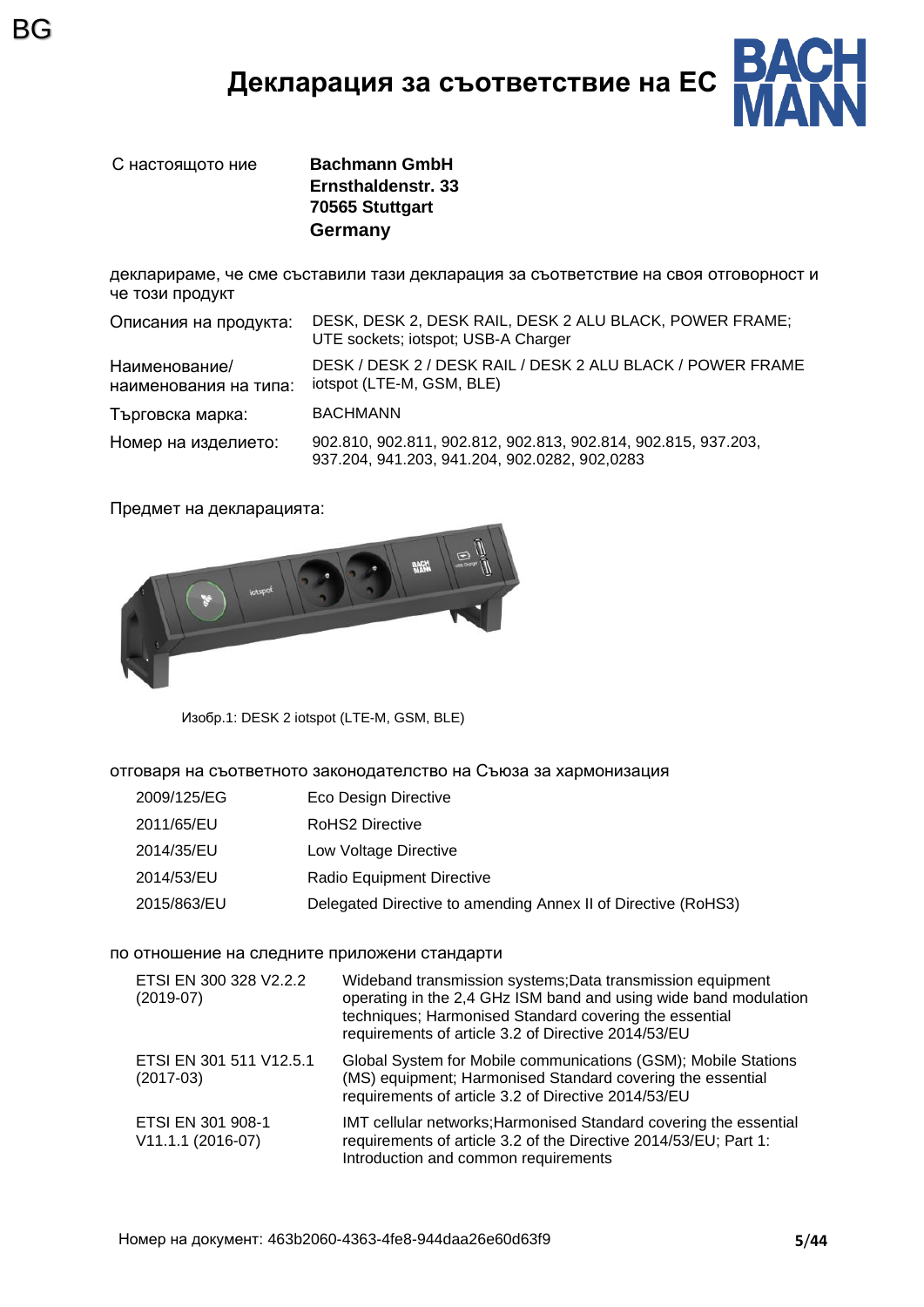**Декларация за съответствие на ЕС**

BG



| ETSI EN 301 908-13<br>V11.1.1 (2016-07)      | IMT cellular networks; Harmonised Standard covering the essential<br>requirements of article 3.2 of the Directive 2014/53/EU; Part 13:<br>Evolved Universal Terrestrial Radio Access (E-UTRA) User<br>Equipment (UE)                                                                                         |
|----------------------------------------------|--------------------------------------------------------------------------------------------------------------------------------------------------------------------------------------------------------------------------------------------------------------------------------------------------------------|
| ETSI EN 301 489-1<br>V2.2.3 (2019-11)        | ElectroMagnetic Compatibility (EMC) standard for radio equipment<br>and services; Part 1: Common technical requirements; Harmonised<br><b>Standard for ElectroMagnetic Compatibility</b>                                                                                                                     |
| DRAFT ETSI EN 301<br>489-17 V3.2.2 (2019-12) | ElectroMagnetic Compatibility (EMC) standard for radio equipment<br>and services; Part 17: Specific conditions for Broadband Data<br>Transmission Systems; Harmonised Standard for ElectroMagnetic<br>Compatibility                                                                                          |
| DRAFT ETSI EN 301<br>489-52 V1.1.0 (2016-11) | Electromagnetic Compatibility (EMC) standard for radio equipment<br>and services; Part 52: Specific conditions for Cellular Communication<br>Mobile and portable (UE) radio and ancillary equipment; Harmonised<br>Standard covering the essential requirements of article 3.1(b) of<br>Directive 2014/53/EU |
| IEC 60884-<br>1:2002+A1:2006+A2:2013         | Plugs and socket-outlets for household and similar purposes - Part 1:<br>General requirements                                                                                                                                                                                                                |
| NF C61-<br>314:2008+A1:2010                  | Plugs and socket-outlets for household and similar purposes -<br>6 A / 250 V and 16 A / 250 V systems                                                                                                                                                                                                        |
| EN IEC 63000:2018-12                         | Technical documentation for the assessment of electrical and<br>electronic products with respect to the restriction of hazardous<br>substances                                                                                                                                                               |
| EN 62368-<br>1:2014/A11:2017                 | Audio/video, information and communication technology equipment -<br>Part 1: Safety requirements                                                                                                                                                                                                             |

Проведен от нотифицирания орган Telefication B.V., с номер 0560: Модул B+C

Където е приложимо: Издаденият сертификат на ЕС за изследване на типа: 192140546/AA/00

Stuttgart, 02.06.2020

Място и дата на издаване Siegfried Braun

Head of Operations

Декларацията за съответствие отговаря на изискванията на ISO/IEC 17050-1:2010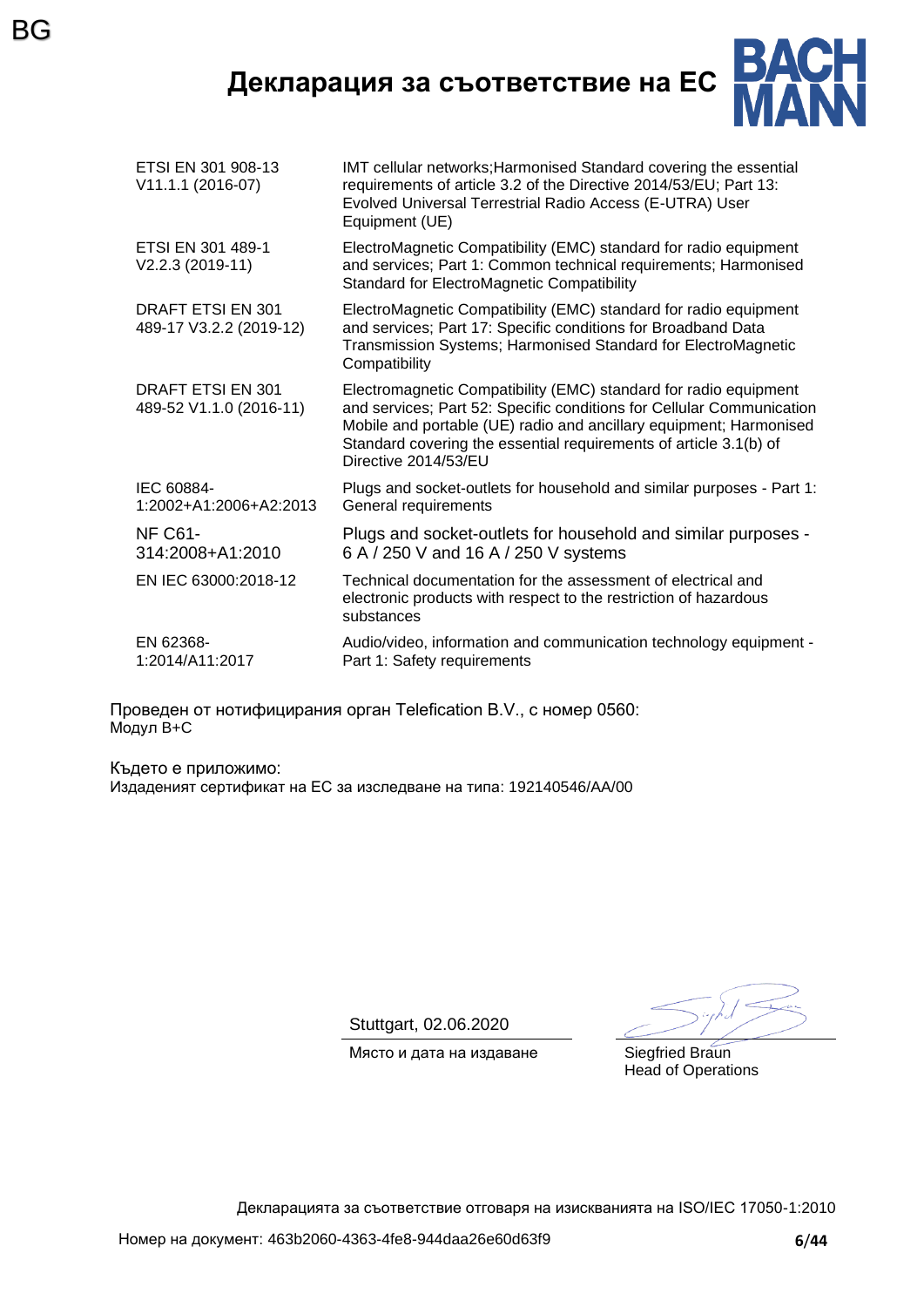# **Prohlášení o shodě EU (PoS)**



| Tímto my          | <b>Bachmann GmbH</b><br>Ernsthaldenstr. 33<br>70565 Stuttgart<br>Germany                                        |
|-------------------|-----------------------------------------------------------------------------------------------------------------|
|                   | prohlašujeme, že toto PoS je vyhotoveno na naši plnou odpovědnost a že tento výrobek                            |
| Popis výrobku:    | DESK, DESK 2, DESK RAIL, DESK 2 ALU BLACK, POWER FRAME;<br>UTE sockets; iotspot; USB-A Charger                  |
| Název/názvy typu: | DESK / DESK 2 / DESK RAIL / DESK 2 ALU BLACK / POWER FRAME<br>iotspot (LTE-M, GSM, BLE)                         |
| Ochranná známka:  | <b>BACHMANN</b>                                                                                                 |
| Číslo položky:    | 902.810, 902.811, 902.812, 902.813, 902.814, 902.815, 937.203, 937.204,<br>941.203, 941.204, 902.0282, 902,0283 |

Předmět prohlášení:



Obrázek 1: DESK 2 iotspot (LTE-M, GSM, BLE)

je v souladu s relevantní harmonizovanou legislativou Evropské unie

| 2009/125/EG | Eco Design Directive                                          |
|-------------|---------------------------------------------------------------|
| 2011/65/EU  | <b>RoHS2 Directive</b>                                        |
| 2014/35/EU  | Low Voltage Directive                                         |
| 2014/53/EU  | Radio Equipment Directive                                     |
| 2015/863/EU | Delegated Directive to amending Annex II of Directive (RoHS3) |

### s ohledem na následující použité normy

| ETSI EN 300 328 V2.2.2<br>$(2019-07)$   | Wideband transmission systems; Data transmission equipment<br>operating in the 2,4 GHz ISM band and using wide band modulation<br>techniques; Harmonised Standard covering the essential<br>requirements of article 3.2 of Directive 2014/53/EU |
|-----------------------------------------|-------------------------------------------------------------------------------------------------------------------------------------------------------------------------------------------------------------------------------------------------|
| ETSI EN 301 511 V12.5.1<br>$(2017-03)$  | Global System for Mobile communications (GSM); Mobile Stations<br>(MS) equipment; Harmonised Standard covering the essential<br>requirements of article 3.2 of Directive 2014/53/EU                                                             |
| ETSI EN 301 908-1<br>V11.1.1 (2016-07)  | IMT cellular networks; Harmonised Standard covering the essential<br>requirements of article 3.2 of the Directive 2014/53/EU; Part 1:<br>Introduction and common requirements                                                                   |
| ETSI EN 301 908-13<br>V11.1.1 (2016-07) | IMT cellular networks; Harmonised Standard covering the essential<br>requirements of article 3.2 of the Directive 2014/53/EU; Part 13:                                                                                                          |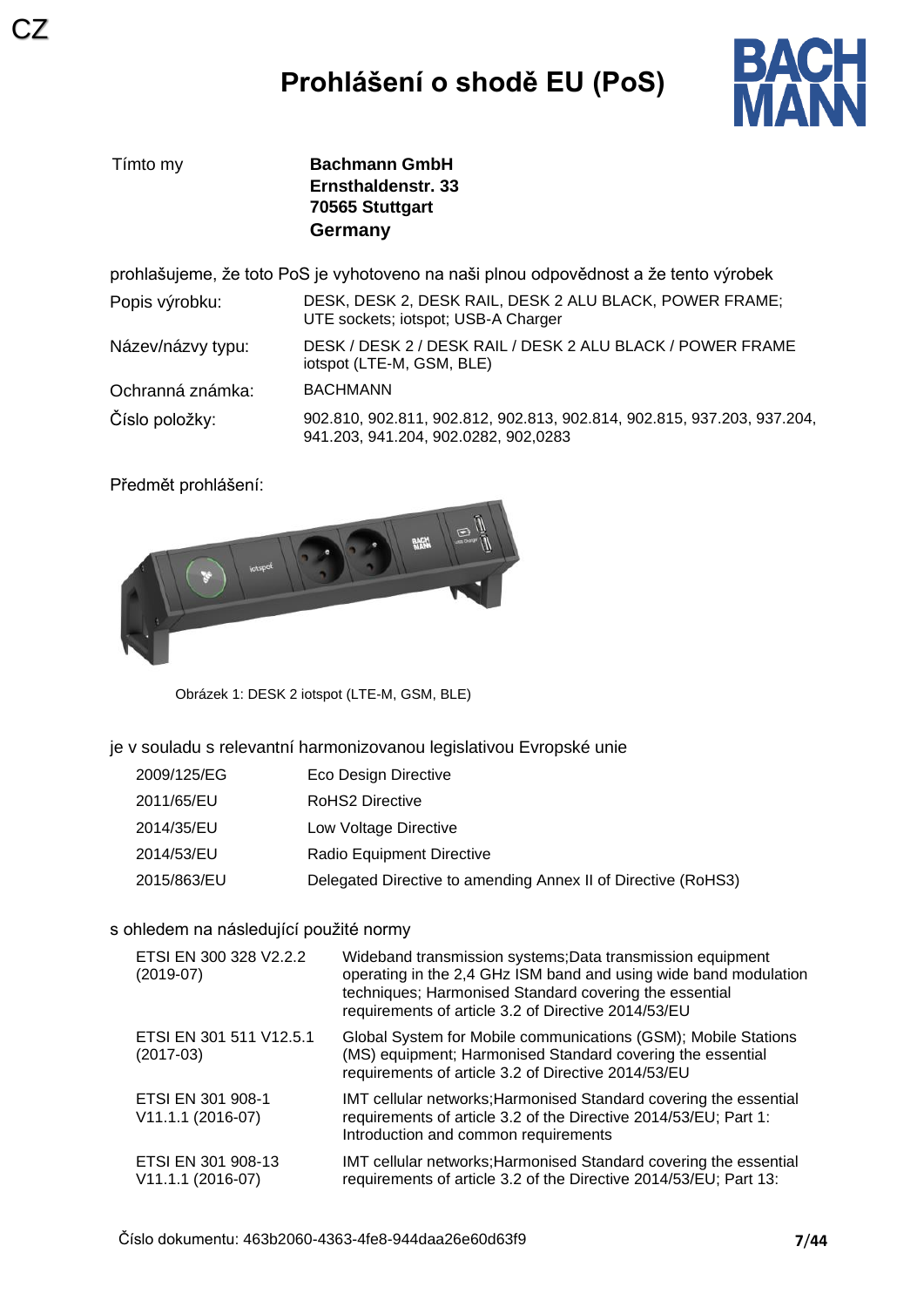# **Prohlášení o shodě EU (PoS)**

Evolved Universal Terrestrial Radio Access (E-UTRA) User



|                                              | Equipment (UE)                                                                                                                                                                                                                                                                                               |
|----------------------------------------------|--------------------------------------------------------------------------------------------------------------------------------------------------------------------------------------------------------------------------------------------------------------------------------------------------------------|
| ETSI EN 301 489-1<br>V2.2.3 (2019-11)        | ElectroMagnetic Compatibility (EMC) standard for radio equipment<br>and services; Part 1: Common technical requirements; Harmonised<br><b>Standard for ElectroMagnetic Compatibility</b>                                                                                                                     |
| DRAFT ETSI EN 301<br>489-17 V3.2.2 (2019-12) | ElectroMagnetic Compatibility (EMC) standard for radio equipment<br>and services; Part 17: Specific conditions for Broadband Data<br>Transmission Systems; Harmonised Standard for ElectroMagnetic<br>Compatibility                                                                                          |
| DRAFT ETSI EN 301<br>489-52 V1.1.0 (2016-11) | Electromagnetic Compatibility (EMC) standard for radio equipment<br>and services; Part 52: Specific conditions for Cellular Communication<br>Mobile and portable (UE) radio and ancillary equipment; Harmonised<br>Standard covering the essential requirements of article 3.1(b) of<br>Directive 2014/53/EU |
| IEC 60884-<br>1:2002+A1:2006+A2:2013         | Plugs and socket-outlets for household and similar purposes - Part 1:<br>General requirements                                                                                                                                                                                                                |
| <b>NF C61-</b><br>314:2008+A1:2010           | Plugs and socket-outlets for household and similar purposes -<br>6 A / 250 V and 16 A / 250 V systems                                                                                                                                                                                                        |
| EN IEC 63000:2018-12                         | Technical documentation for the assessment of electrical and<br>electronic products with respect to the restriction of hazardous<br>substances                                                                                                                                                               |
| EN 62368-<br>1:2014/A11:2017                 | Audio/video, information and communication technology equipment -<br>Part 1: Safety requirements                                                                                                                                                                                                             |

Notifikovaná osoba Telefication B.V., s číslem notifikované osoby 0560 vykonala: Modul B+C

Kde relevantní: Vydaný certifikát typové zkoušky EU: 192140546/AA/00

Stuttgart, 02.06.2020

místo a datum vydání **Siegfried Braun** 

Head of Operations

Prohlášení o shodě je v souladu s normou ISO/IEC 17050-1:2010

CZ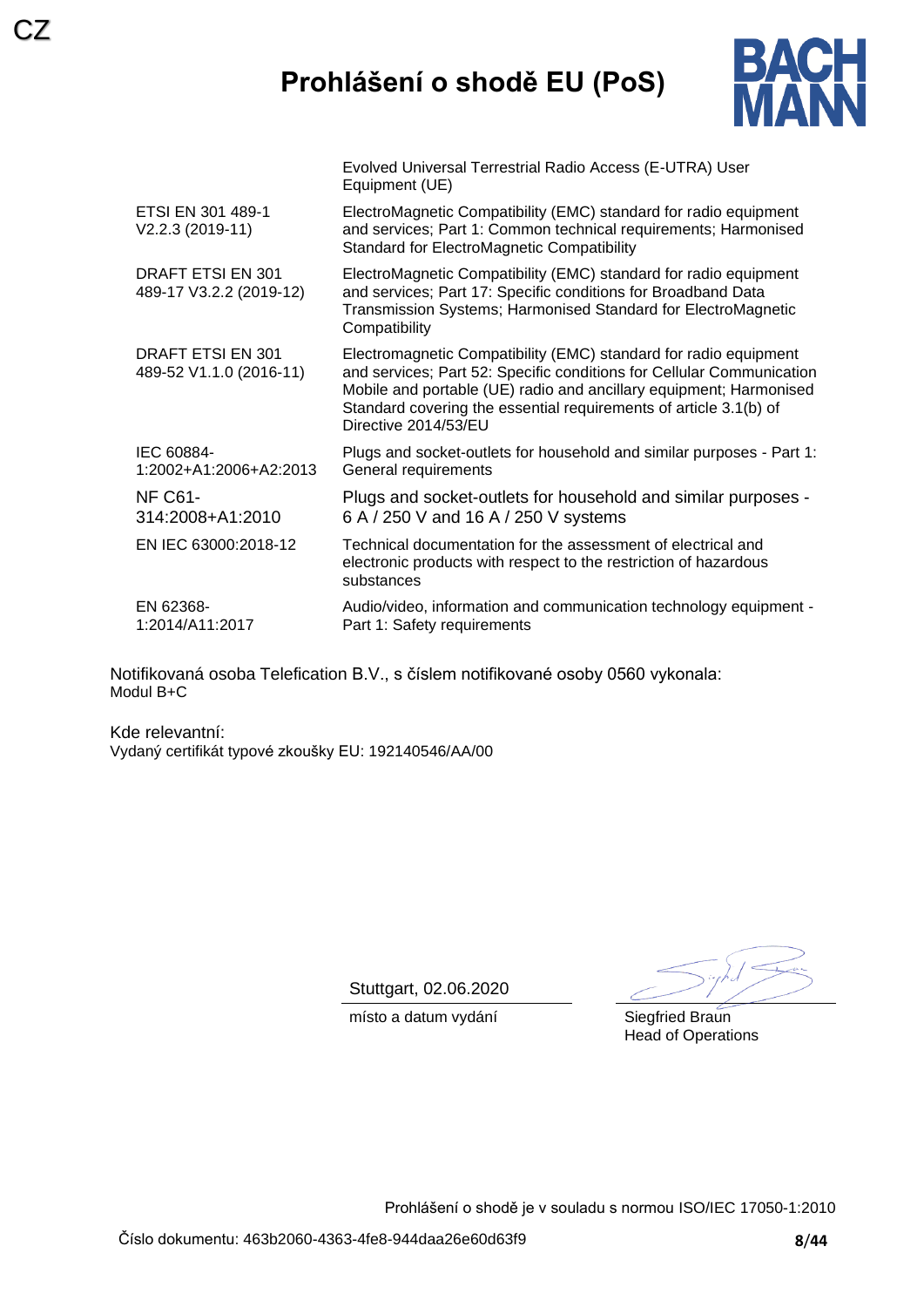## **EU-overensstemmelseserklæring**



Hermed erklærer vi **Bachmann GmbH**

DK

**Ernsthaldenstr. 33 70565 Stuttgart Germany**

at denne overensstemmelseserklæring er udstedt med os som eneansvarlig, og at dette produkt

| Produktbeskrivelse: | DESK, DESK 2, DESK RAIL, DESK 2 ALU BLACK, POWER FRAME;<br>UTE sockets; iotspot; USB-A Charger                  |
|---------------------|-----------------------------------------------------------------------------------------------------------------|
| Typebetegnelse:     | DESK / DESK 2 / DESK RAIL / DESK 2 ALU BLACK / POWER FRAME<br>iotspot (LTE-M, GSM, BLE)                         |
| Varemærke:          | <b>BACHMANN</b>                                                                                                 |
| Varenummer:         | 902.810, 902.811, 902.812, 902.813, 902.814, 902.815, 937.203, 937.204,<br>941.203, 941.204, 902.0282, 902,0283 |

Erklæringens genstand:



Figur 1: DESK 2 iotspot (LTE-M, GSM, BLE)

er i overensstemmelse med den relevante EU-lovgivning om harmonisering

| 2009/125/EG | Eco Design Directive                                          |
|-------------|---------------------------------------------------------------|
| 2011/65/EU  | RoHS2 Directive                                               |
| 2014/35/EU  | Low Voltage Directive                                         |
| 2014/53/EU  | Radio Equipment Directive                                     |
| 2015/863/EU | Delegated Directive to amending Annex II of Directive (RoHS3) |

med henvisning til følgende gældende standarder

| ETSI EN 300 328 V2.2.2<br>$(2019-07)$  | Wideband transmission systems; Data transmission equipment<br>operating in the 2,4 GHz ISM band and using wide band modulation<br>techniques; Harmonised Standard covering the essential<br>requirements of article 3.2 of Directive 2014/53/EU |
|----------------------------------------|-------------------------------------------------------------------------------------------------------------------------------------------------------------------------------------------------------------------------------------------------|
| ETSI EN 301 511 V12.5.1<br>$(2017-03)$ | Global System for Mobile communications (GSM); Mobile Stations<br>(MS) equipment; Harmonised Standard covering the essential<br>requirements of article 3.2 of Directive 2014/53/EU                                                             |
| ETSI EN 301 908-1<br>V11.1.1 (2016-07) | IMT cellular networks; Harmonised Standard covering the essential<br>requirements of article 3.2 of the Directive 2014/53/EU; Part 1:<br>Introduction and common requirements                                                                   |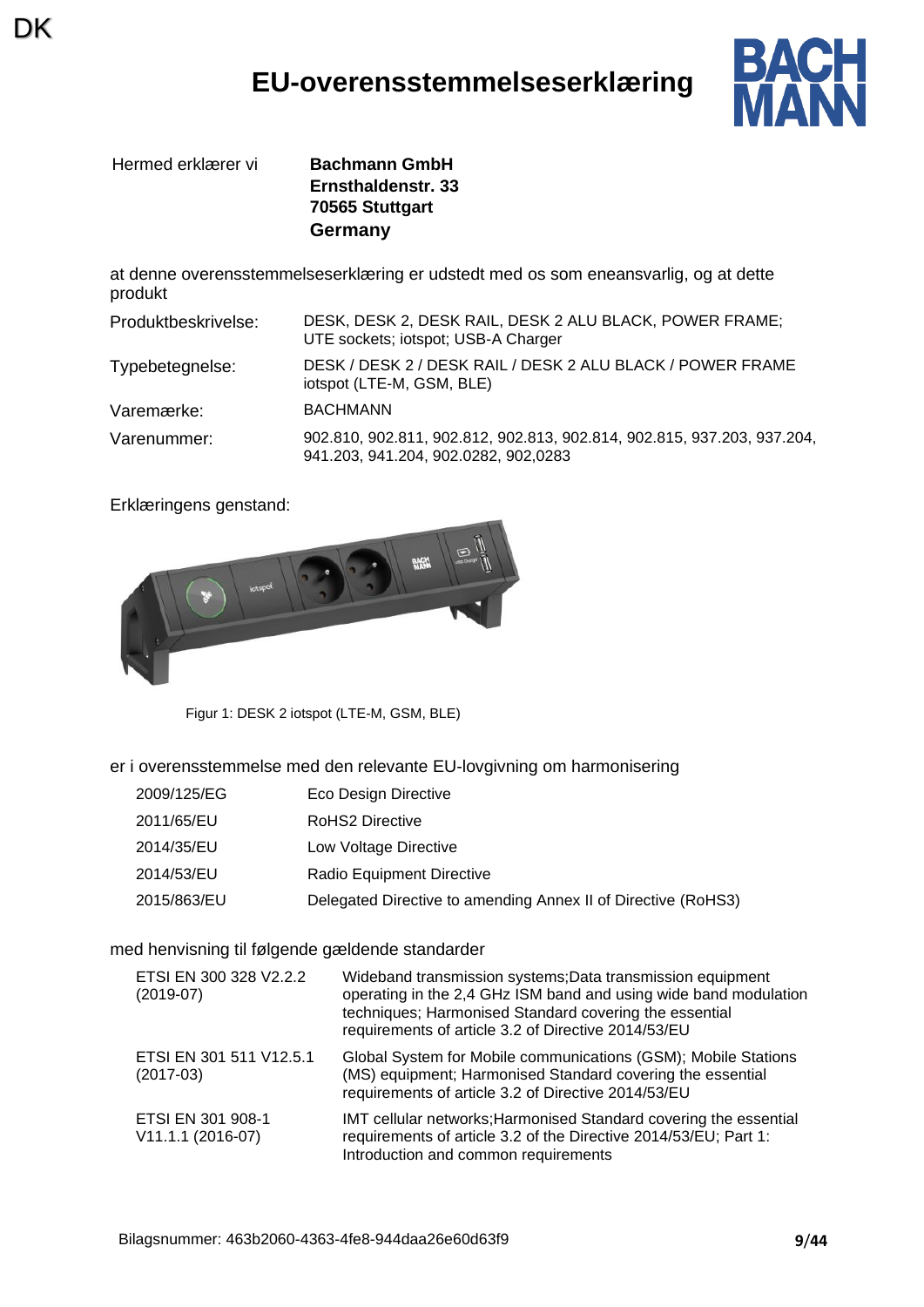## **EU-overensstemmelseserklæring**



| ETSI EN 301 908-13<br>V11.1.1 (2016-07)      | IMT cellular networks; Harmonised Standard covering the essential<br>requirements of article 3.2 of the Directive 2014/53/EU; Part 13:<br>Evolved Universal Terrestrial Radio Access (E-UTRA) User<br>Equipment (UE)                                                                                         |
|----------------------------------------------|--------------------------------------------------------------------------------------------------------------------------------------------------------------------------------------------------------------------------------------------------------------------------------------------------------------|
| ETSI EN 301 489-1<br>V2.2.3 (2019-11)        | ElectroMagnetic Compatibility (EMC) standard for radio equipment<br>and services; Part 1: Common technical requirements; Harmonised<br><b>Standard for ElectroMagnetic Compatibility</b>                                                                                                                     |
| DRAFT ETSI EN 301<br>489-17 V3.2.2 (2019-12) | ElectroMagnetic Compatibility (EMC) standard for radio equipment<br>and services; Part 17: Specific conditions for Broadband Data<br>Transmission Systems; Harmonised Standard for ElectroMagnetic<br>Compatibility                                                                                          |
| DRAFT ETSI EN 301<br>489-52 V1.1.0 (2016-11) | Electromagnetic Compatibility (EMC) standard for radio equipment<br>and services; Part 52: Specific conditions for Cellular Communication<br>Mobile and portable (UE) radio and ancillary equipment; Harmonised<br>Standard covering the essential requirements of article 3.1(b) of<br>Directive 2014/53/EU |
| IEC 60884-<br>1:2002+A1:2006+A2:2013         | Plugs and socket-outlets for household and similar purposes - Part 1:<br>General requirements                                                                                                                                                                                                                |
| NF C61-<br>314:2008+A1:2010                  | Plugs and socket-outlets for household and similar purposes -<br>6 A / 250 V and 16 A / 250 V systems                                                                                                                                                                                                        |
| EN IEC 63000:2018-12                         | Technical documentation for the assessment of electrical and<br>electronic products with respect to the restriction of hazardous<br>substances                                                                                                                                                               |
| EN 62368-<br>1:2014/A11:2017                 | Audio/video, information and communication technology equipment -<br>Part 1: Safety requirements                                                                                                                                                                                                             |

Det notificerede organ Telefication B.V., med det notificerede organs nummer 0560, udførte: Modul B+C

Hvor det er relevant: Det udstedte EU-typegodkendelsescertifikat: 192140546/AA/00

**DK** 

Stuttgart, 02.06.2020

Sted og dato for udstedelse Siegfried Braun Head of Operations

Overensstemmelseserklæring er i overensstemmelse med ISO/IEC 17050-1:2010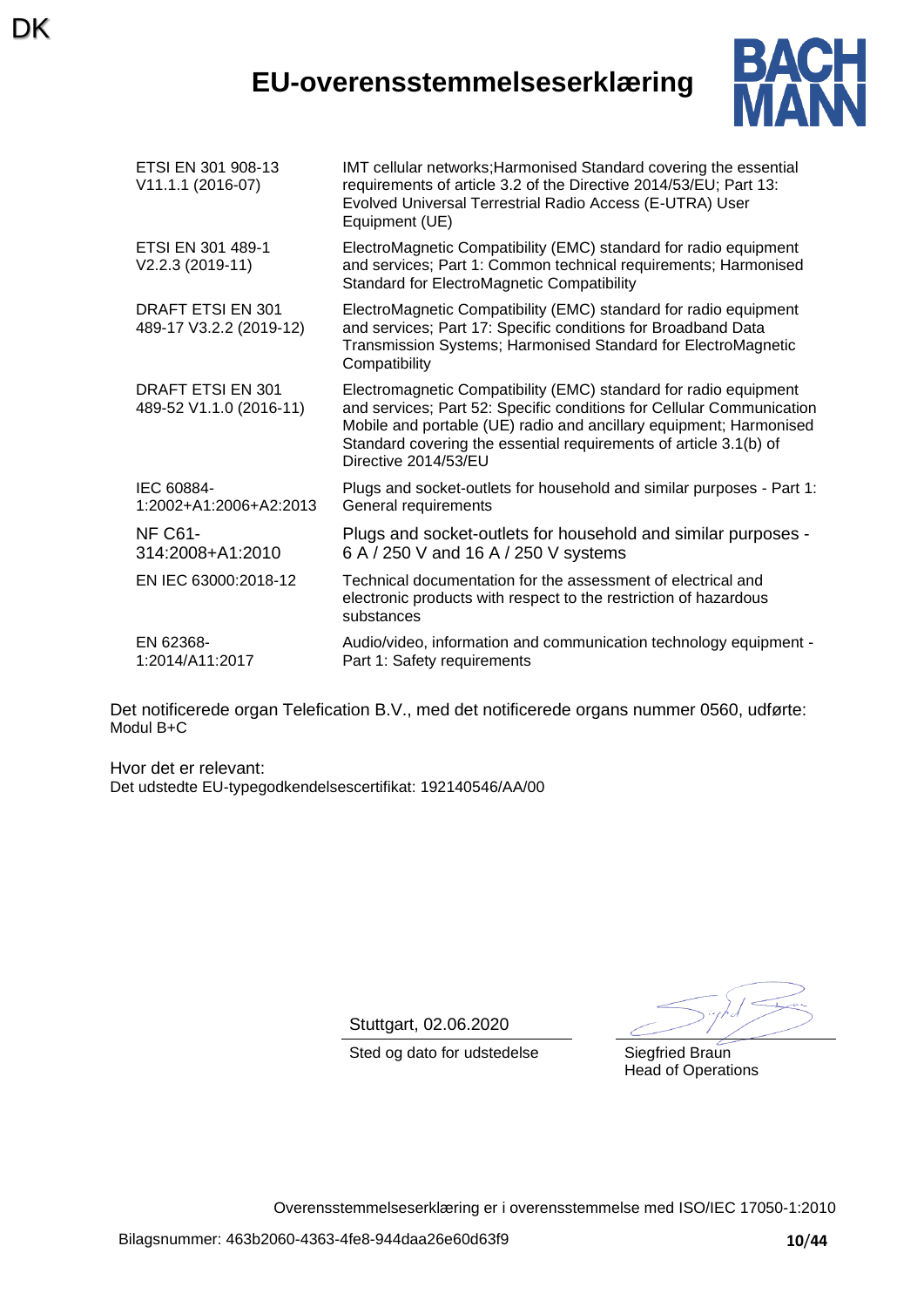## **EU-verklaring van overeenstemming**



Hierbij verklaren wij, **Bachmann GmbH Ernsthaldenstr. 33 70565 Stuttgart Deutschland**

dat deze verklaring van overeenstemming wordt afgegeven onder onze eigen verantwoordelijkheid en dat dit product

| Productbeschrijving:    | DESK, DESK 2, DESK RAIL, DESK 2 ALU BLACK, POWER FRAME;<br>UTE sockets; iotspot; USB-A Charger                  |
|-------------------------|-----------------------------------------------------------------------------------------------------------------|
| $Typea anduiding(en)$ : | DESK / DESK 2 / DESK RAIL / DESK 2 ALU BLACK / POWER FRAME<br>iotspot (LTE-M, GSM, BLE)                         |
| Handelsmerk:            | <b>BACHMANN</b>                                                                                                 |
| Artikelnummer:          | 902.810, 902.811, 902.812, 902.813, 902.814, 902.815, 937.203,<br>937.204, 941.203, 941.204, 902.0282, 902,0283 |

Voorwerp van de verklaring:

NL



Afbeelding 1: DESK 2 iotspot (LTE-M, GSM, BLE)

conform is met de relevante harmonisatiewetgeving van de Europese Unie

| 2009/125/EG | Eco Design Directive                                          |
|-------------|---------------------------------------------------------------|
| 2011/65/EU  | <b>RoHS2 Directive</b>                                        |
| 2014/35/EU  | Low Voltage Directive                                         |
| 2014/53/EU  | Radio Equipment Directive                                     |
| 2015/863/EU | Delegated Directive to amending Annex II of Directive (RoHS3) |

met verwijzing naar de volgende toegepaste normen

| ETSI EN 300 328 V2.2.2<br>$(2019-07)$  | Wideband transmission systems; Data transmission equipment<br>operating in the 2,4 GHz ISM band and using wide band modulation<br>techniques; Harmonised Standard covering the essential<br>requirements of article 3.2 of Directive 2014/53/EU |
|----------------------------------------|-------------------------------------------------------------------------------------------------------------------------------------------------------------------------------------------------------------------------------------------------|
| ETSI EN 301 511 V12.5.1<br>$(2017-03)$ | Global System for Mobile communications (GSM); Mobile Stations<br>(MS) equipment; Harmonised Standard covering the essential<br>requirements of article 3.2 of Directive 2014/53/EU                                                             |
| ETSI EN 301 908-1<br>V11.1.1 (2016-07) | IMT cellular networks; Harmonised Standard covering the essential<br>requirements of article 3.2 of the Directive 2014/53/EU; Part 1:<br>Introduction and common requirements                                                                   |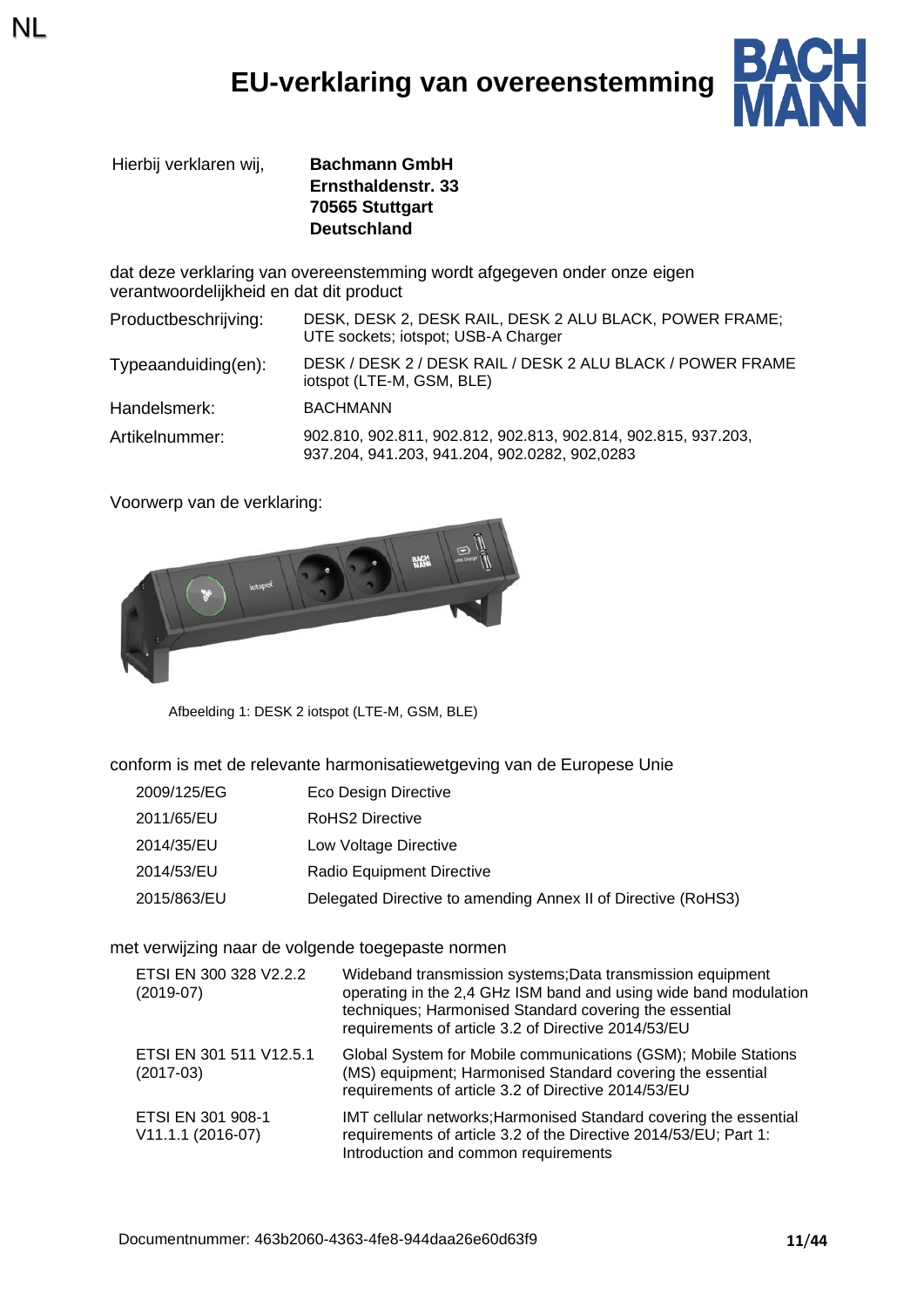## **EU-verklaring van overeenstemming**

NL



| ETSI EN 301 908-13<br>V11.1.1 (2016-07)      | IMT cellular networks; Harmonised Standard covering the essential<br>requirements of article 3.2 of the Directive 2014/53/EU; Part 13:<br>Evolved Universal Terrestrial Radio Access (E-UTRA) User<br>Equipment (UE)                                                                                         |
|----------------------------------------------|--------------------------------------------------------------------------------------------------------------------------------------------------------------------------------------------------------------------------------------------------------------------------------------------------------------|
| ETSI EN 301 489-1<br>V2.2.3 (2019-11)        | ElectroMagnetic Compatibility (EMC) standard for radio equipment<br>and services; Part 1: Common technical requirements; Harmonised<br><b>Standard for ElectroMagnetic Compatibility</b>                                                                                                                     |
| DRAFT ETSI EN 301<br>489-17 V3.2.2 (2019-12) | ElectroMagnetic Compatibility (EMC) standard for radio equipment<br>and services; Part 17: Specific conditions for Broadband Data<br>Transmission Systems; Harmonised Standard for ElectroMagnetic<br>Compatibility                                                                                          |
| DRAFT ETSI EN 301<br>489-52 V1.1.0 (2016-11) | Electromagnetic Compatibility (EMC) standard for radio equipment<br>and services; Part 52: Specific conditions for Cellular Communication<br>Mobile and portable (UE) radio and ancillary equipment; Harmonised<br>Standard covering the essential requirements of article 3.1(b) of<br>Directive 2014/53/EU |
| IEC 60884-<br>1:2002+A1:2006+A2:2013         | Plugs and socket-outlets for household and similar purposes - Part 1:<br>General requirements                                                                                                                                                                                                                |
| <b>NF C61-</b><br>314:2008+A1:2010           | Plugs and socket-outlets for household and similar purposes -<br>6 A / 250 V and 16 A / 250 V systems                                                                                                                                                                                                        |
| EN IEC 63000:2018-12                         | Technical documentation for the assessment of electrical and<br>electronic products with respect to the restriction of hazardous<br>substances                                                                                                                                                               |
| EN 62368-<br>1:2014/A11:2017                 | Audio/video, information and communication technology equipment -<br>Part 1: Safety requirements                                                                                                                                                                                                             |

De aangemelde instantie Telefication B.V., met nummer aangemelde instantie 0560 voerde uit: Modul B+C

Indien van toepassing: Het afgegeven certificaat van EG-typeonderzoek: 192140546/AA/00

Stuttgart, 02.06.2020

Plaats en datum van uitgifte Siegfried Braun

Head of Operations

Verklaring van overeenstemming voldoet aan ISO/IEC 17050-1:2010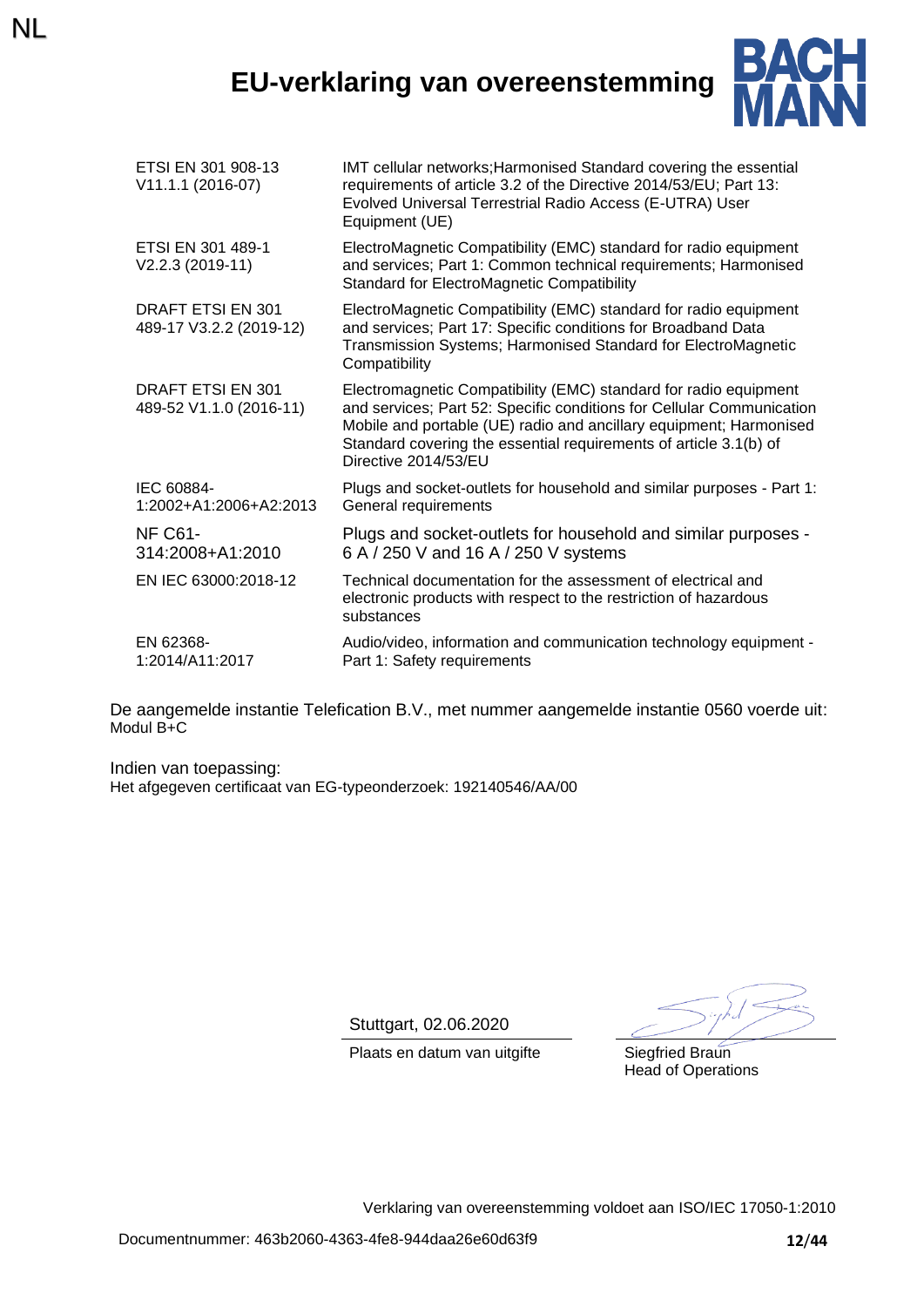# **EÜ vastavusdeklaratsioon (EU Declaration of Conformity DoC)**



Meie, **Bachmann GmbH Ernsthaldenstr. 33 70565 Stuttgart Deutschland**

kinnitame, et see vastavusdeklaratsioon on välja antud meie ainuvastutusel ja toode

| Toote kirjeldus:   | DESK, DESK 2, DESK RAIL, DESK 2 ALU BLACK, POWER FRAME;<br>UTE sockets; iotspot; USB-A Charger                  |
|--------------------|-----------------------------------------------------------------------------------------------------------------|
| Tüübitähistus(ed): | DESK / DESK 2 / DESK RAIL / DESK 2 ALU BLACK / POWER FRAME<br>iotspot (LTE-M, GSM, BLE)                         |
| Kaubamärk:         | <b>BACHMANN</b>                                                                                                 |
| Artikli number:    | 902.810, 902.811, 902.812, 902.813, 902.814, 902.815, 937.203,<br>937.204, 941.203, 941.204, 902.0282, 902,0283 |

Deklaratsiooni objekt:



Joonis 1: DESK 2 iotspot (LTE-M, GSM, BLE)

vastab järgnevatele ELi asjakohastele harmoneeritud õigusaktidele

| 2009/125/EG | Eco Design Directive                                          |
|-------------|---------------------------------------------------------------|
| 2011/65/EU  | RoHS2 Directive                                               |
| 2014/35/EU  | Low Voltage Directive                                         |
| 2014/53/EU  | <b>Radio Equipment Directive</b>                              |
| 2015/863/EU | Delegated Directive to amending Annex II of Directive (RoHS3) |

### ja järgnevatele kohaldatavatele standarditele

| ETSI EN 300 328 V2.2.2<br>$(2019-07)$  | Wideband transmission systems; Data transmission equipment<br>operating in the 2,4 GHz ISM band and using wide band modulation<br>techniques; Harmonised Standard covering the essential<br>requirements of article 3.2 of Directive 2014/53/EU |
|----------------------------------------|-------------------------------------------------------------------------------------------------------------------------------------------------------------------------------------------------------------------------------------------------|
| ETSI EN 301 511 V12.5.1<br>$(2017-03)$ | Global System for Mobile communications (GSM); Mobile Stations<br>(MS) equipment; Harmonised Standard covering the essential<br>requirements of article 3.2 of Directive 2014/53/EU                                                             |
| ETSI EN 301 908-1<br>V11.1.1 (2016-07) | IMT cellular networks; Harmonised Standard covering the essential<br>requirements of article 3.2 of the Directive 2014/53/EU; Part 1:<br>Introduction and common requirements                                                                   |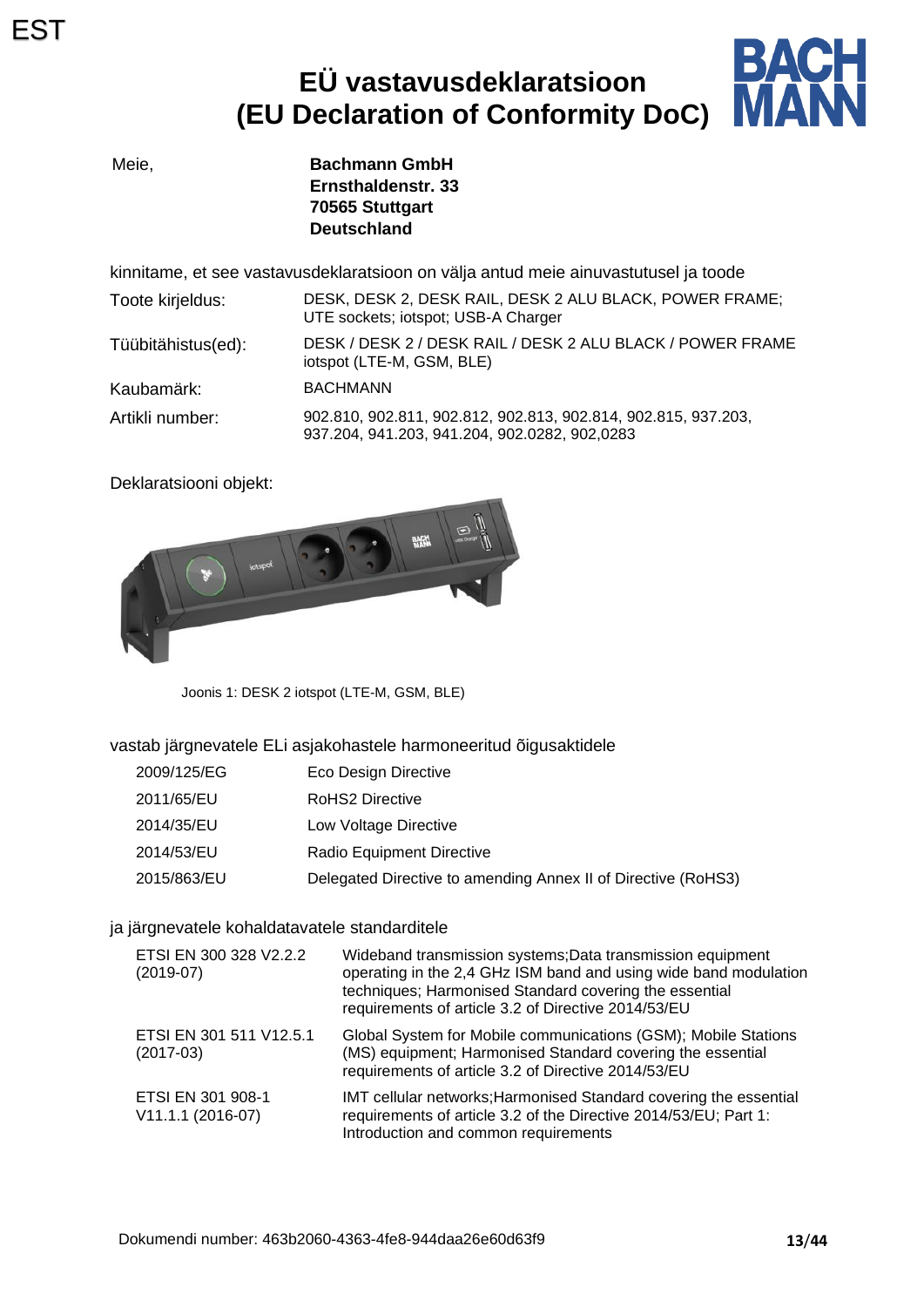### **BACH**<br>MANN **EÜ vastavusdeklaratsioon (EU Declaration of Conformity DoC)**

| ETSI EN 301 908-13<br>V11.1.1 (2016-07)      | IMT cellular networks; Harmonised Standard covering the essential<br>requirements of article 3.2 of the Directive 2014/53/EU; Part 13:<br>Evolved Universal Terrestrial Radio Access (E-UTRA) User<br>Equipment (UE)                                                                                         |
|----------------------------------------------|--------------------------------------------------------------------------------------------------------------------------------------------------------------------------------------------------------------------------------------------------------------------------------------------------------------|
| ETSI EN 301 489-1<br>V2.2.3 (2019-11)        | ElectroMagnetic Compatibility (EMC) standard for radio equipment<br>and services; Part 1: Common technical requirements; Harmonised<br><b>Standard for ElectroMagnetic Compatibility</b>                                                                                                                     |
| DRAFT ETSI EN 301<br>489-17 V3.2.2 (2019-12) | ElectroMagnetic Compatibility (EMC) standard for radio equipment<br>and services; Part 17: Specific conditions for Broadband Data<br>Transmission Systems; Harmonised Standard for ElectroMagnetic<br>Compatibility                                                                                          |
| DRAFT ETSI EN 301<br>489-52 V1.1.0 (2016-11) | Electromagnetic Compatibility (EMC) standard for radio equipment<br>and services; Part 52: Specific conditions for Cellular Communication<br>Mobile and portable (UE) radio and ancillary equipment; Harmonised<br>Standard covering the essential requirements of article 3.1(b) of<br>Directive 2014/53/EU |
| IEC 60884-<br>1:2002+A1:2006+A2:2013         | Plugs and socket-outlets for household and similar purposes - Part 1:<br>General requirements                                                                                                                                                                                                                |
| NF C61-<br>314:2008+A1:2010                  | Plugs and socket-outlets for household and similar purposes -<br>6 A / 250 V and 16 A / 250 V systems                                                                                                                                                                                                        |
| EN IEC 63000:2018-12                         | Technical documentation for the assessment of electrical and<br>electronic products with respect to the restriction of hazardous<br>substances                                                                                                                                                               |
| EN 62368-<br>1:2014/A11:2017                 | Audio/video, information and communication technology equipment -<br>Part 1: Safety requirements                                                                                                                                                                                                             |

Teavitatud asutuse Telefication B.V., teavitatud asutuse tunnusnumbriga 0560, poolt läbiviidud vastavushindamise objekt: Modul B+C

Vajaduse korral: Väljaantud ELi tüübihindamistõend: 192140546/AA/00

Stuttgart, 02.06.2020

Väljaandmise koht ja kuupäev Siegfried Braun Head of Operations

Vastavusdeklaratsioon vastab standardile ISO/IEC 17050-1:2010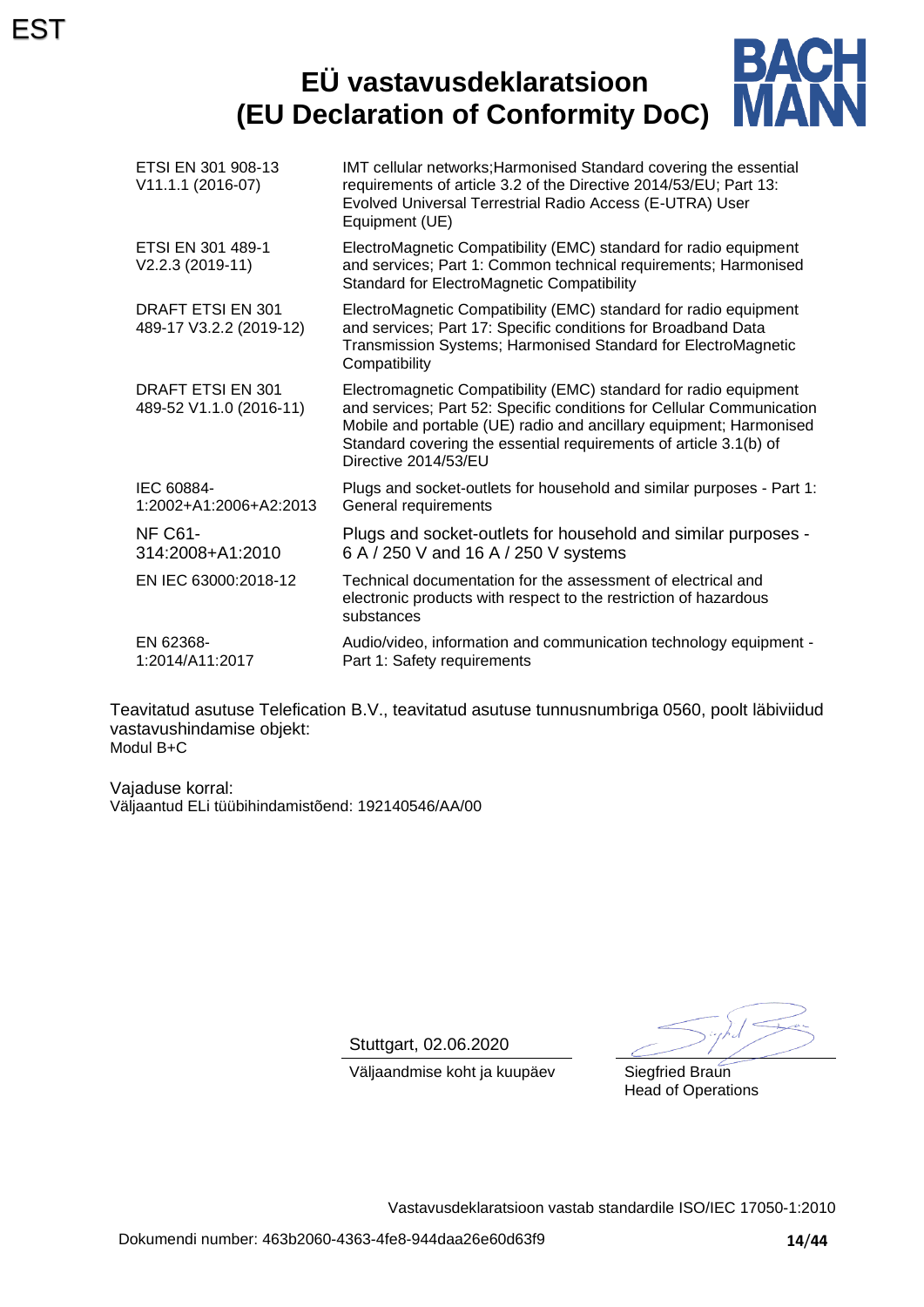**EU:n vaatimustenmukaisuusvakuutus (DoC)**



Täten me, **Bachmann GmbH Ernsthaldenstr. 33 70565 Stuttgart Deutschland**

vakuutamme, että tämä vaatimustenmukaisuusvakuutus on julkaistu yksinomaisella vastuullamme ja että tuote

| Tuotteen kuvaus:       | DESK, DESK 2, DESK RAIL, DESK 2 ALU BLACK, POWER FRAME;<br>UTE sockets; iotspot; USB-A Charger                  |
|------------------------|-----------------------------------------------------------------------------------------------------------------|
| Tuotteen nimi (nimet): | DESK / DESK 2 / DESK RAIL / DESK 2 ALU BLACK / POWER FRAME<br>iotspot (LTE-M, GSM, BLE)                         |
| Tavaramerkki:          | <b>BACHMANN</b>                                                                                                 |
| Tuotenumero:           | 902.810, 902.811, 902.812, 902.813, 902.814, 902.815, 937.203,<br>937.204, 941.203, 941.204, 902.0282, 902,0283 |

Vakuutuksen kohde:

FI



Kuva 1: DESK 2 iotspot (LTE-M, GSM, BLE)

on Euroopan unionin laitetta koskevan yhdenmukaistetun lainsäädännön mukainen

| 2009/125/EG | Eco Design Directive                                          |
|-------------|---------------------------------------------------------------|
| 2011/65/EU  | <b>RoHS2 Directive</b>                                        |
| 2014/35/EU  | Low Voltage Directive                                         |
| 2014/53/EU  | Radio Equipment Directive                                     |
| 2015/863/EU | Delegated Directive to amending Annex II of Directive (RoHS3) |

### Sovellettu on seuraavia standardeja

| ETSI EN 300 328 V2.2.2<br>$(2019-07)$  | Wideband transmission systems; Data transmission equipment<br>operating in the 2,4 GHz ISM band and using wide band modulation<br>techniques; Harmonised Standard covering the essential<br>requirements of article 3.2 of Directive 2014/53/EU |
|----------------------------------------|-------------------------------------------------------------------------------------------------------------------------------------------------------------------------------------------------------------------------------------------------|
| ETSI EN 301 511 V12.5.1<br>$(2017-03)$ | Global System for Mobile communications (GSM); Mobile Stations<br>(MS) equipment; Harmonised Standard covering the essential<br>requirements of article 3.2 of Directive 2014/53/EU                                                             |
| ETSI EN 301 908-1<br>V11.1.1 (2016-07) | IMT cellular networks; Harmonised Standard covering the essential<br>requirements of article 3.2 of the Directive 2014/53/EU; Part 1:<br>Introduction and common requirements                                                                   |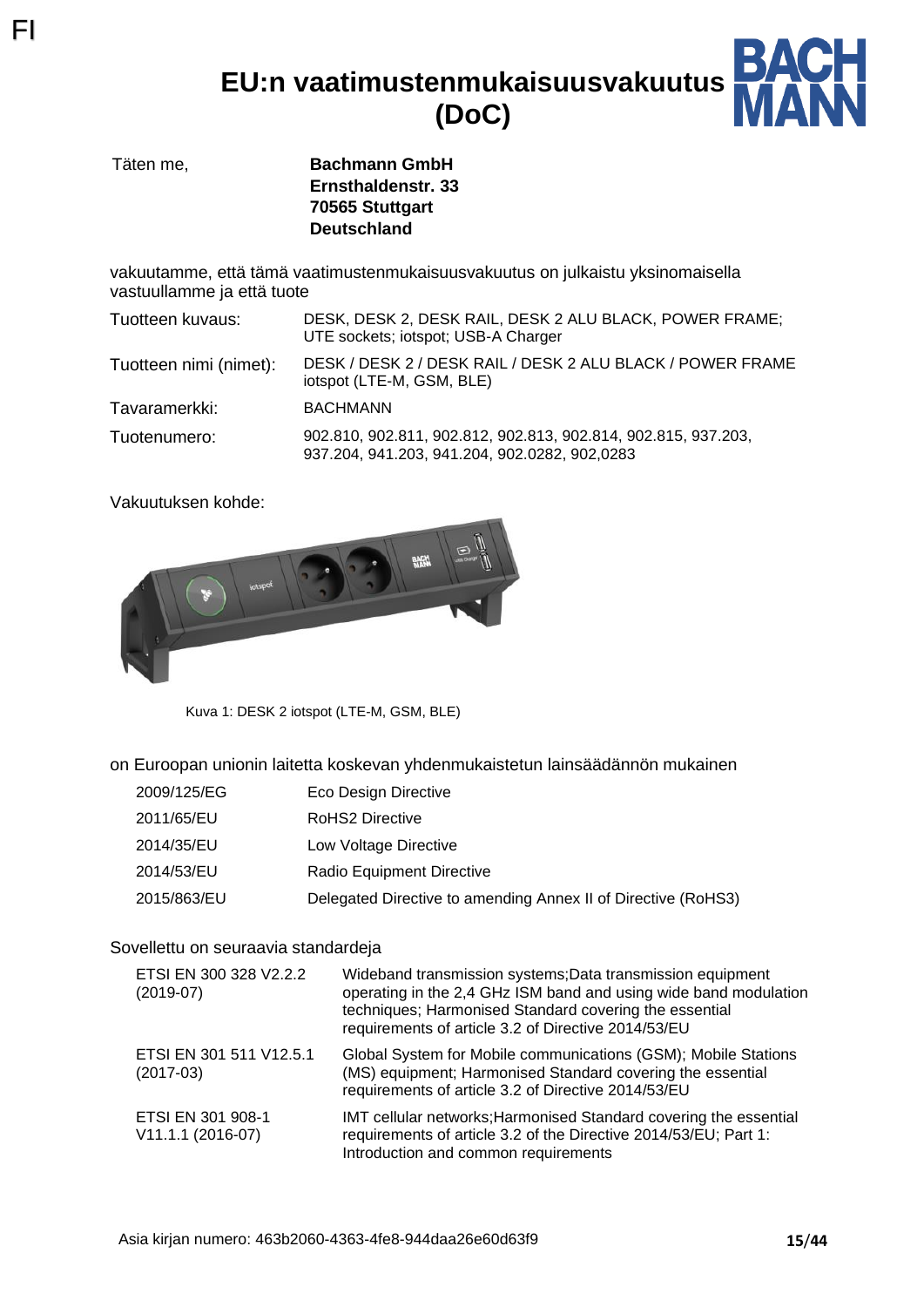**EU:n vaatimustenmukaisuusvakuutus (DoC)**



| ETSI EN 301 908-13<br>V11.1.1 (2016-07)      | IMT cellular networks; Harmonised Standard covering the essential<br>requirements of article 3.2 of the Directive 2014/53/EU; Part 13:<br>Evolved Universal Terrestrial Radio Access (E-UTRA) User<br>Equipment (UE)                                                                                         |
|----------------------------------------------|--------------------------------------------------------------------------------------------------------------------------------------------------------------------------------------------------------------------------------------------------------------------------------------------------------------|
| ETSI EN 301 489-1<br>V2.2.3 (2019-11)        | ElectroMagnetic Compatibility (EMC) standard for radio equipment<br>and services; Part 1: Common technical requirements; Harmonised<br><b>Standard for ElectroMagnetic Compatibility</b>                                                                                                                     |
| DRAFT ETSI EN 301<br>489-17 V3.2.2 (2019-12) | ElectroMagnetic Compatibility (EMC) standard for radio equipment<br>and services; Part 17: Specific conditions for Broadband Data<br>Transmission Systems; Harmonised Standard for ElectroMagnetic<br>Compatibility                                                                                          |
| DRAFT ETSI EN 301<br>489-52 V1.1.0 (2016-11) | Electromagnetic Compatibility (EMC) standard for radio equipment<br>and services; Part 52: Specific conditions for Cellular Communication<br>Mobile and portable (UE) radio and ancillary equipment; Harmonised<br>Standard covering the essential requirements of article 3.1(b) of<br>Directive 2014/53/EU |
| IEC 60884-<br>1:2002+A1:2006+A2:2013         | Plugs and socket-outlets for household and similar purposes - Part 1:<br>General requirements                                                                                                                                                                                                                |
| NF C61-<br>314:2008+A1:2010                  | Plugs and socket-outlets for household and similar purposes -<br>6 A / 250 V and 16 A / 250 V systems                                                                                                                                                                                                        |
| EN IEC 63000:2018-12                         | Technical documentation for the assessment of electrical and<br>electronic products with respect to the restriction of hazardous<br>substances                                                                                                                                                               |
| EN 62368-<br>1:2014/A11:2017                 | Audio/video, information and communication technology equipment -<br>Part 1: Safety requirements                                                                                                                                                                                                             |

Ilmoitettu laitos Telefication B.V., ja ilmoitetun laitoksen numero 0560: Moduuli B+C

Joihin sovelletaan: Myönnetty EU:n tyyppihyväksyntä: 192140546/AA/00

FI

Stuttgart, 02.06.2020

Paikka ja päiväys Siegfried Braun

Head of Operations

Vaatimustenmukaisuusvakuutus on ISO/IEC 17050-1:2010 -standardin mukainen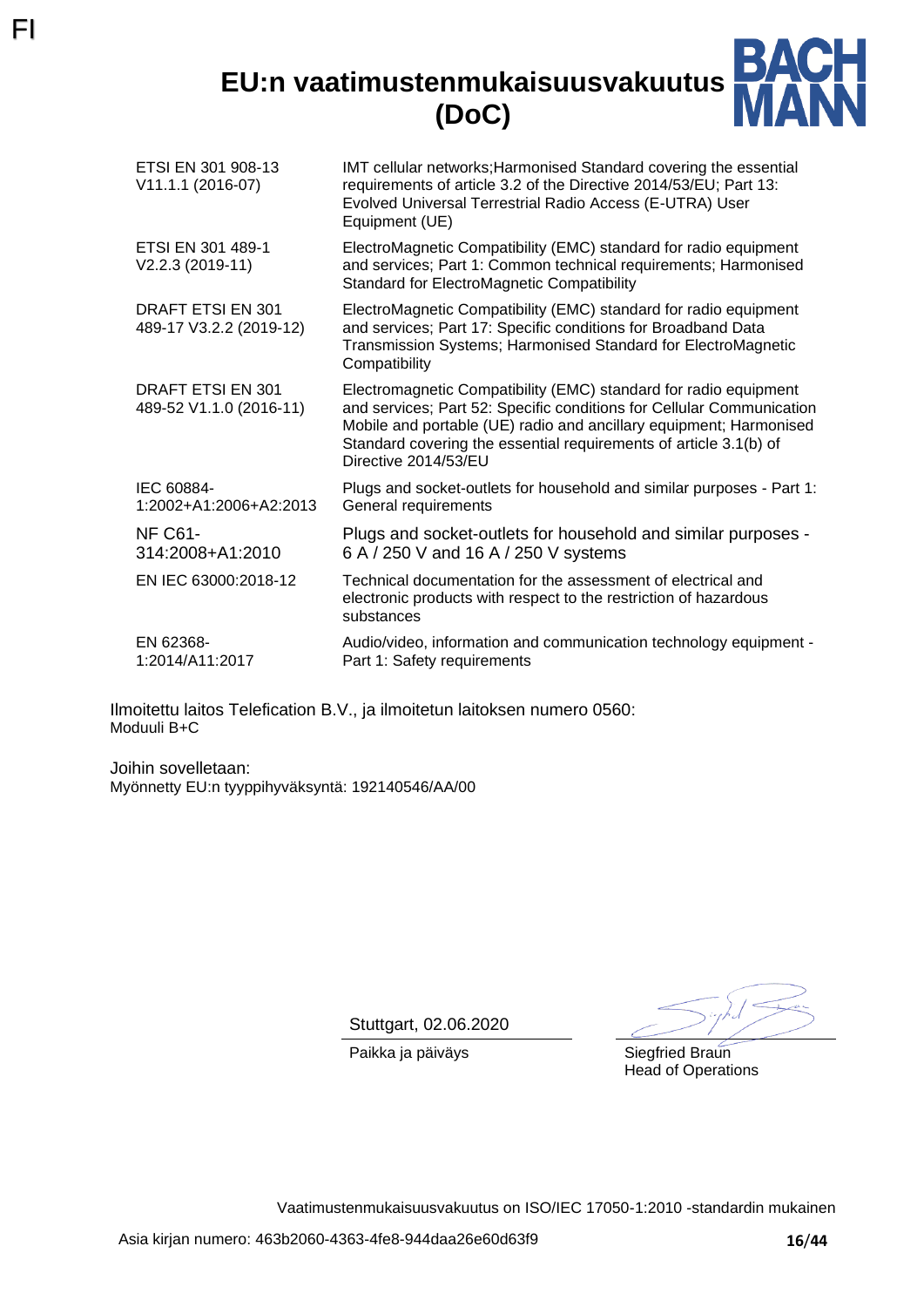

Par la présente, nous, **Bachmann GmbH**

FR

**Ernsthaldenstr. 33 70565 Stuttgart Deutschland**

déclarons que la présente déclaration de conformité est émise sous notre seule responsabilité et que le produit suivant

| Description du produit : | DESK, DESK 2, DESK RAIL, DESK 2 ALU BLACK, POWER FRAME;<br>UTE sockets; iotspot; USB-A Charger                  |
|--------------------------|-----------------------------------------------------------------------------------------------------------------|
| Désignation(s) du type : | DESK / DESK 2 / DESK RAIL / DESK 2 ALU BLACK / POWER FRAME<br>iotspot (LTE-M, GSM, BLE)                         |
| Marque déposée :         | <b>BACHMANN</b>                                                                                                 |
| Numéro d'article :       | 902.810, 902.811, 902.812, 902.813, 902.814, 902.815, 937.203,<br>937.204, 941.203, 941.204, 902.0282, 902,0283 |

Objet de la déclaration:



Figure 1 : DESK 2 iotspot (LTE-M, GSM, BLE)

est conforme à la législation harmonisée correspondante de l'Union

| 2009/125/EG | Eco Design Directive                                          |
|-------------|---------------------------------------------------------------|
| 2011/65/EU  | RoHS2 Directive                                               |
| 2014/35/EU  | Low Voltage Directive                                         |
| 2014/53/EU  | Radio Equipment Directive                                     |
| 2015/863/EU | Delegated Directive to amending Annex II of Directive (RoHS3) |

### en référence aux normes suivantes appliquées

| ETSI EN 300 328 V2.2.2<br>$(2019-07)$  | Wideband transmission systems; Data transmission equipment<br>operating in the 2,4 GHz ISM band and using wide band modulation<br>techniques; Harmonised Standard covering the essential<br>requirements of article 3.2 of Directive 2014/53/EU |
|----------------------------------------|-------------------------------------------------------------------------------------------------------------------------------------------------------------------------------------------------------------------------------------------------|
| ETSI EN 301 511 V12.5.1<br>$(2017-03)$ | Global System for Mobile communications (GSM); Mobile Stations<br>(MS) equipment; Harmonised Standard covering the essential<br>requirements of article 3.2 of Directive 2014/53/EU                                                             |
| ETSI EN 301 908-1<br>V11.1.1 (2016-07) | IMT cellular networks; Harmonised Standard covering the essential<br>requirements of article 3.2 of the Directive 2014/53/EU; Part 1:<br>Introduction and common requirements                                                                   |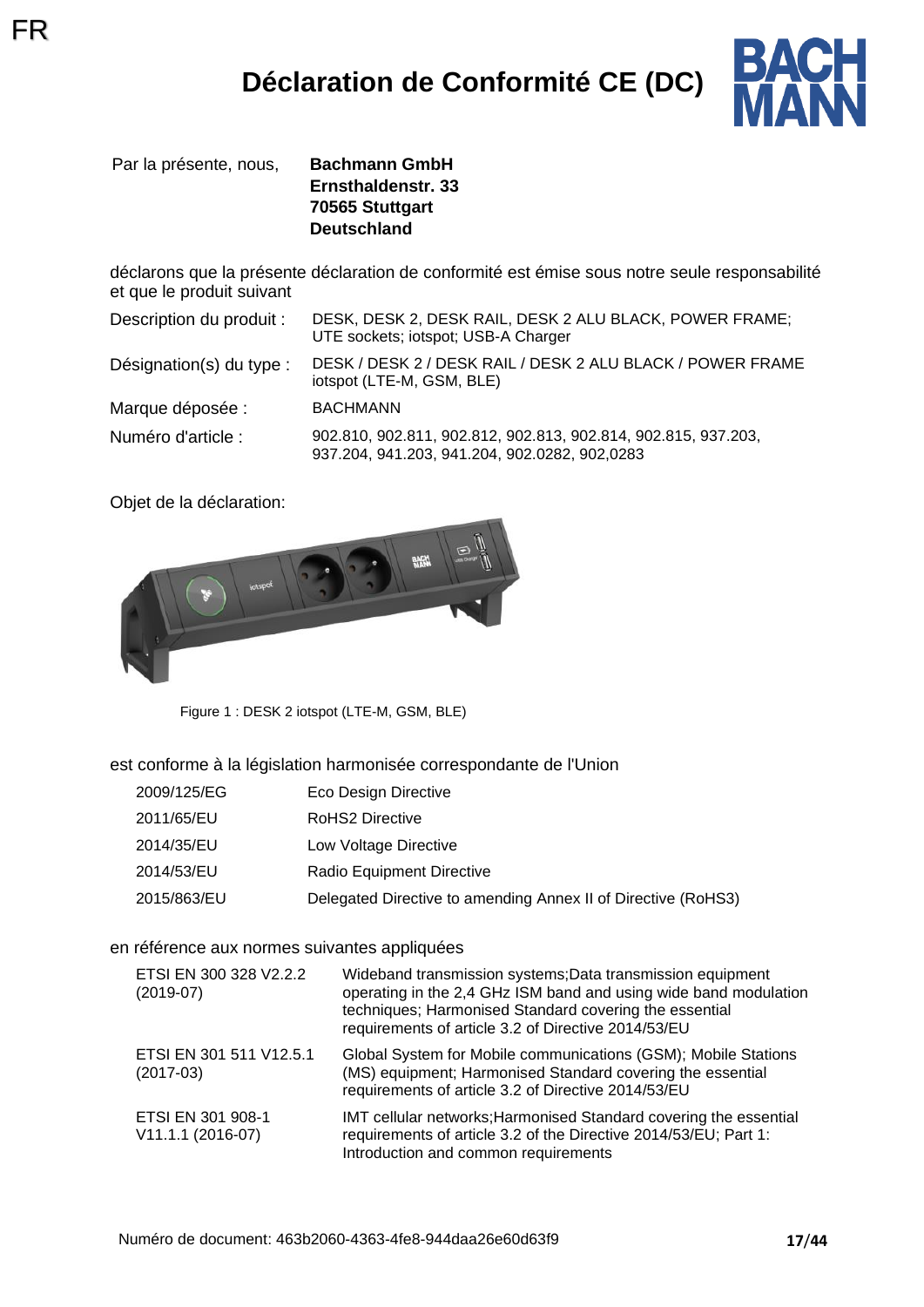## **Déclaration de Conformité CE (DC)**



| ETSI EN 301 908-13<br>V11.1.1 (2016-07)      | IMT cellular networks; Harmonised Standard covering the essential<br>requirements of article 3.2 of the Directive 2014/53/EU; Part 13:<br>Evolved Universal Terrestrial Radio Access (E-UTRA) User<br>Equipment (UE)                                                                                         |
|----------------------------------------------|--------------------------------------------------------------------------------------------------------------------------------------------------------------------------------------------------------------------------------------------------------------------------------------------------------------|
| ETSI EN 301 489-1<br>V2.2.3 (2019-11)        | ElectroMagnetic Compatibility (EMC) standard for radio equipment<br>and services; Part 1: Common technical requirements; Harmonised<br><b>Standard for ElectroMagnetic Compatibility</b>                                                                                                                     |
| DRAFT ETSI EN 301<br>489-17 V3.2.2 (2019-12) | ElectroMagnetic Compatibility (EMC) standard for radio equipment<br>and services; Part 17: Specific conditions for Broadband Data<br>Transmission Systems; Harmonised Standard for ElectroMagnetic<br>Compatibility                                                                                          |
| DRAFT ETSI EN 301<br>489-52 V1.1.0 (2016-11) | Electromagnetic Compatibility (EMC) standard for radio equipment<br>and services; Part 52: Specific conditions for Cellular Communication<br>Mobile and portable (UE) radio and ancillary equipment; Harmonised<br>Standard covering the essential requirements of article 3.1(b) of<br>Directive 2014/53/EU |
| IEC 60884-<br>1:2002+A1:2006+A2:2013         | Plugs and socket-outlets for household and similar purposes - Part 1:<br>General requirements                                                                                                                                                                                                                |
| <b>NF C61-</b><br>314:2008+A1:2010           | Plugs and socket-outlets for household and similar purposes -<br>6 A / 250 V and 16 A / 250 V systems                                                                                                                                                                                                        |
| EN IEC 63000:2018-12                         | Technical documentation for the assessment of electrical and<br>electronic products with respect to the restriction of hazardous<br>substances                                                                                                                                                               |
| EN 62368-<br>1:2014/A11:2017                 | Audio/video, information and communication technology equipment -<br>Part 1: Safety requirements                                                                                                                                                                                                             |

L'organisme notifié Telefication B.V., avec le numéro d'organisme notifié 0560 a effectué : Modules B+C

Le cas échéant : L'attestation d'examen de type UE délivrée : 192140546/AA/00

Stuttgart, 02.06.2020

Lieu et date de délivrance Siegfried Braun

Head of Operations

Déclaration de conformité conforme à l'ISO/IEC 17050-1:2010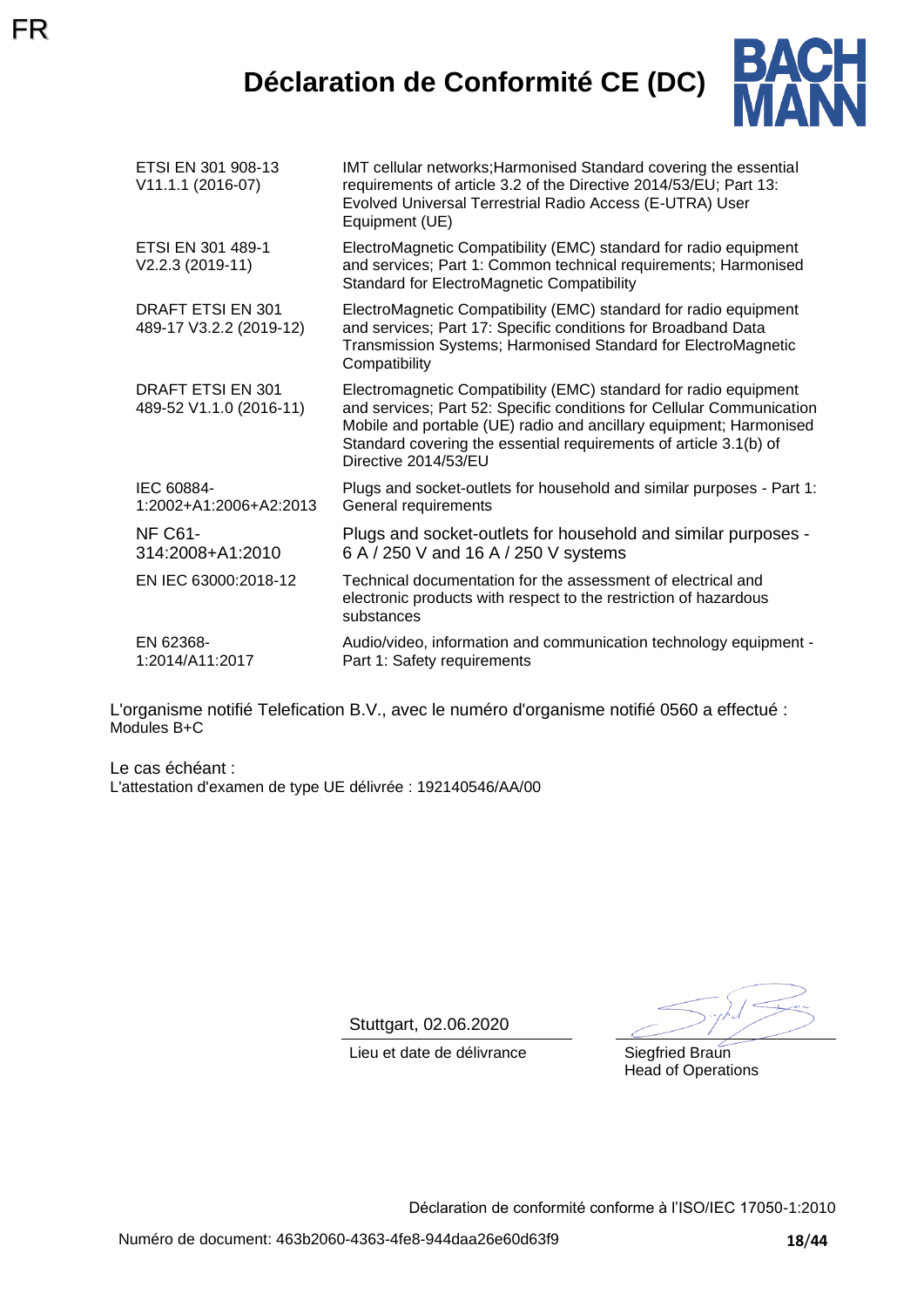# **Δήλωση συμμόρφωσης ΕΕ (ΔΣ)**



Με το παρόν η εταιρεία, **Bachmann GmbH Ernsthaldenstr. 33 70565 Stuttgart Deutschland**

GR

δηλώνει ότι η παρούσα δήλωση συμμόρφωσης (ΔΣ) εκδίδεται με δική μας αποκλειστική ευθύνη και ότι το προϊόν αυτό

| Περιγραφή προϊόντος: | DESK, DESK 2, DESK RAIL, DESK 2 ALU BLACK, POWER FRAME;<br>UTE sockets; iotspot; USB-A Charger                  |
|----------------------|-----------------------------------------------------------------------------------------------------------------|
| Ονομασία τύπου:      | DESK / DESK 2 / DESK RAIL / DESK 2 ALU BLACK / POWER FRAME<br>iotspot (LTE-M, GSM, BLE)                         |
| Εμπορικό σήμα:       | <b>BACHMANN</b>                                                                                                 |
| Κωδικός προϊόντος:   | 902.810, 902.811, 902.812, 902.813, 902.814, 902.815, 937.203,<br>937.204, 941.203, 941.204, 902.0282, 902,0283 |

Αντικείμενο της δήλωσης:



Εικόνα 1: DESK 2 iotspot (LTE-M, GSM, BLE)

συμμορφώνεται με τη σχετική ενωσιακή νομοθεσία εναρμόνισης

| 2009/125/EG | Eco Design Directive                                          |
|-------------|---------------------------------------------------------------|
| 2011/65/EU  | <b>RoHS2 Directive</b>                                        |
| 2014/35/EU  | Low Voltage Directive                                         |
| 2014/53/EU  | Radio Equipment Directive                                     |
| 2015/863/EU | Delegated Directive to amending Annex II of Directive (RoHS3) |

### σε σχέση με τα ακόλουθα ισχύοντα πρότυπα

| ETSI EN 300 328 V2.2.2<br>$(2019-07)$    | Wideband transmission systems; Data transmission equipment<br>operating in the 2,4 GHz ISM band and using wide band modulation<br>techniques; Harmonised Standard covering the essential<br>requirements of article 3.2 of Directive 2014/53/EU |
|------------------------------------------|-------------------------------------------------------------------------------------------------------------------------------------------------------------------------------------------------------------------------------------------------|
| ETSI EN 301 511 V12.5.1<br>$(2017-03)$   | Global System for Mobile communications (GSM); Mobile Stations<br>(MS) equipment; Harmonised Standard covering the essential<br>requirements of article 3.2 of Directive 2014/53/EU                                                             |
| ETSI EN 301 908-1<br>$V11.1.1 (2016-07)$ | IMT cellular networks; Harmonised Standard covering the essential<br>requirements of article 3.2 of the Directive 2014/53/EU; Part 1:<br>Introduction and common requirements                                                                   |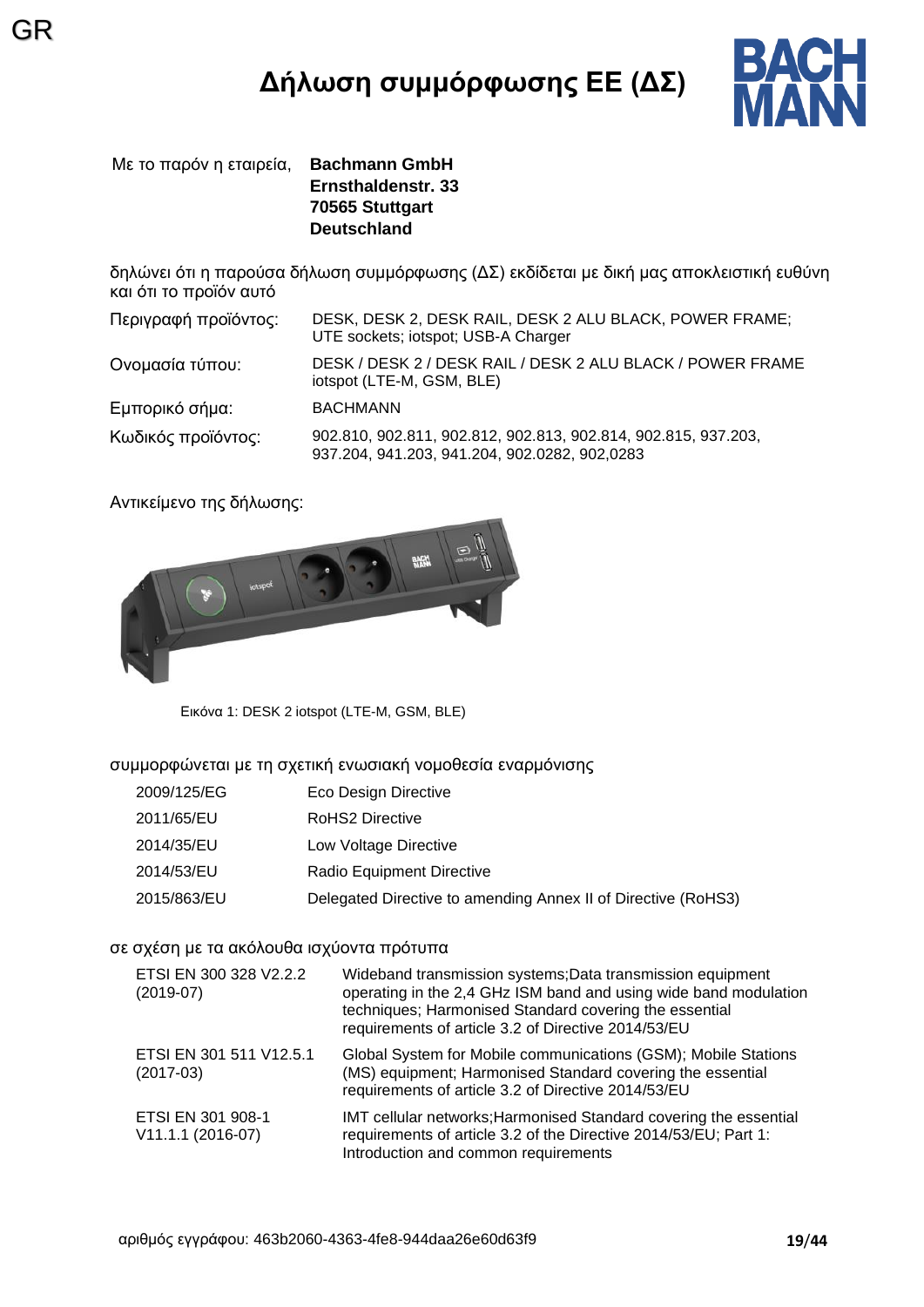## **Δήλωση συμμόρφωσης ΕΕ (ΔΣ)**

GR



| ETSI EN 301 908-13<br>V11.1.1 (2016-07)      | IMT cellular networks; Harmonised Standard covering the essential<br>requirements of article 3.2 of the Directive 2014/53/EU; Part 13:<br>Evolved Universal Terrestrial Radio Access (E-UTRA) User<br>Equipment (UE)                                                                                         |
|----------------------------------------------|--------------------------------------------------------------------------------------------------------------------------------------------------------------------------------------------------------------------------------------------------------------------------------------------------------------|
| ETSI EN 301 489-1<br>V2.2.3 (2019-11)        | ElectroMagnetic Compatibility (EMC) standard for radio equipment<br>and services; Part 1: Common technical requirements; Harmonised<br>Standard for ElectroMagnetic Compatibility                                                                                                                            |
| DRAFT ETSI EN 301<br>489-17 V3.2.2 (2019-12) | ElectroMagnetic Compatibility (EMC) standard for radio equipment<br>and services; Part 17: Specific conditions for Broadband Data<br>Transmission Systems; Harmonised Standard for ElectroMagnetic<br>Compatibility                                                                                          |
| DRAFT ETSI EN 301<br>489-52 V1.1.0 (2016-11) | Electromagnetic Compatibility (EMC) standard for radio equipment<br>and services; Part 52: Specific conditions for Cellular Communication<br>Mobile and portable (UE) radio and ancillary equipment; Harmonised<br>Standard covering the essential requirements of article 3.1(b) of<br>Directive 2014/53/EU |
| IEC 60884-<br>1:2002+A1:2006+A2:2013         | Plugs and socket-outlets for household and similar purposes - Part 1:<br>General requirements                                                                                                                                                                                                                |
| NF C61-<br>314:2008+A1:2010                  | Plugs and socket-outlets for household and similar purposes -<br>6 A / 250 V and 16 A / 250 V systems                                                                                                                                                                                                        |
| EN IEC 63000:2018-12                         | Technical documentation for the assessment of electrical and<br>electronic products with respect to the restriction of hazardous<br>substances                                                                                                                                                               |
| EN 62368-<br>1:2014/A11:2017                 | Audio/video, information and communication technology equipment -<br>Part 1: Safety requirements                                                                                                                                                                                                             |

Ο κοινοποιημένος οργανισμός Telefication B.V. με αριθμό κοινοποιημένου οργανισμού 0560 πραγματοποίησε: Ενότητα B+C

Όπου ισχύει: Το εκδοθέν πιστοποιητικό εξέτασης τύπου ΕΕ: 192140546/AA/00

Stuttgart, 02.06.2020

Τόπος και ημερομηνία έκδοσης

Siegfried Braun Head of Operations

Η δήλωση συμμόρφωσης συμμορφώνεται με το ISO/IEC 17050-1:2010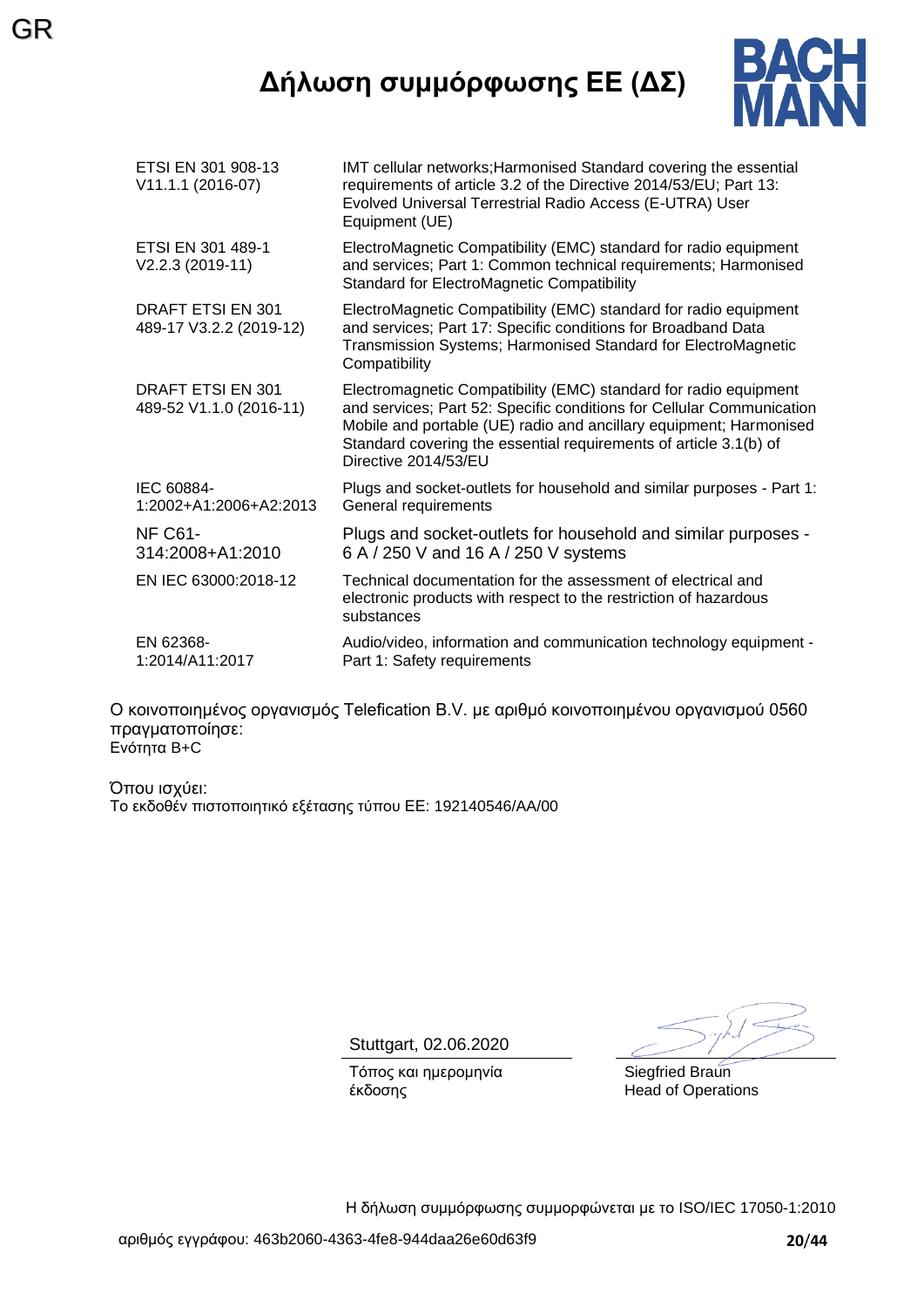# **EU izjava o sukladnosti (dokument)**



Mi, **Bachmann GmbH Ernsthaldenstr. 33 70565 Stuttgart Deutschland**

izjavljujemo da je ovaj dokument izdan pod našom isključivom odgovornošću i da je proizvod Naziv proizvoda: DESK, DESK 2, DESK RAIL, DESK 2 ALU BLACK, POWER FRAME;

| Naziv proizvoda:    | DESK, DESK Z. DESK RAIL, DESK Z ALU BLACK, POWER FRAME,<br>UTE sockets; iotspot; USB-A Charger |
|---------------------|------------------------------------------------------------------------------------------------|
| Oznaka/oznake tipa: | DESK / DESK 2 / DESK RAIL / DESK 2 ALU BLACK / POWER FRAME<br>iotspot (LTE-M, GSM, BLE)        |
| Trgovački naziv:    | BACHMANN                                                                                       |

Broj artikla: 902.810, 902.811, 902.812, 902.813, 902.814, 902.815, 937.203, 937.204, 941.203, 941.204, 902.0282, 902,0283

Predmet izjave:



Slika 1: DESK 2 iotspot (LTE-M, GSM, BLE)

sukladan s odgovarajućim usklađenim propisima Unije

| 2009/125/EG | Eco Design Directive                                          |
|-------------|---------------------------------------------------------------|
| 2011/65/EU  | RoHS2 Directive                                               |
| 2014/35/EU  | Low Voltage Directive                                         |
| 2014/53/EU  | Radio Equipment Directive                                     |
| 2015/863/EU | Delegated Directive to amending Annex II of Directive (RoHS3) |

koji se odnose na sljedeće vrijedeće norme

| ETSI EN 300 328 V2.2.2<br>$(2019-07)$   | Wideband transmission systems; Data transmission equipment<br>operating in the 2,4 GHz ISM band and using wide band modulation<br>techniques; Harmonised Standard covering the essential<br>requirements of article 3.2 of Directive 2014/53/EU |
|-----------------------------------------|-------------------------------------------------------------------------------------------------------------------------------------------------------------------------------------------------------------------------------------------------|
| ETSI EN 301 511 V12.5.1<br>$(2017-03)$  | Global System for Mobile communications (GSM); Mobile Stations<br>(MS) equipment; Harmonised Standard covering the essential<br>requirements of article 3.2 of Directive 2014/53/EU                                                             |
| ETSI EN 301 908-1<br>V11.1.1 (2016-07)  | IMT cellular networks; Harmonised Standard covering the essential<br>requirements of article 3.2 of the Directive 2014/53/EU; Part 1:<br>Introduction and common requirements                                                                   |
| ETSI EN 301 908-13<br>V11.1.1 (2016-07) | IMT cellular networks; Harmonised Standard covering the essential<br>requirements of article 3.2 of the Directive 2014/53/EU; Part 13:                                                                                                          |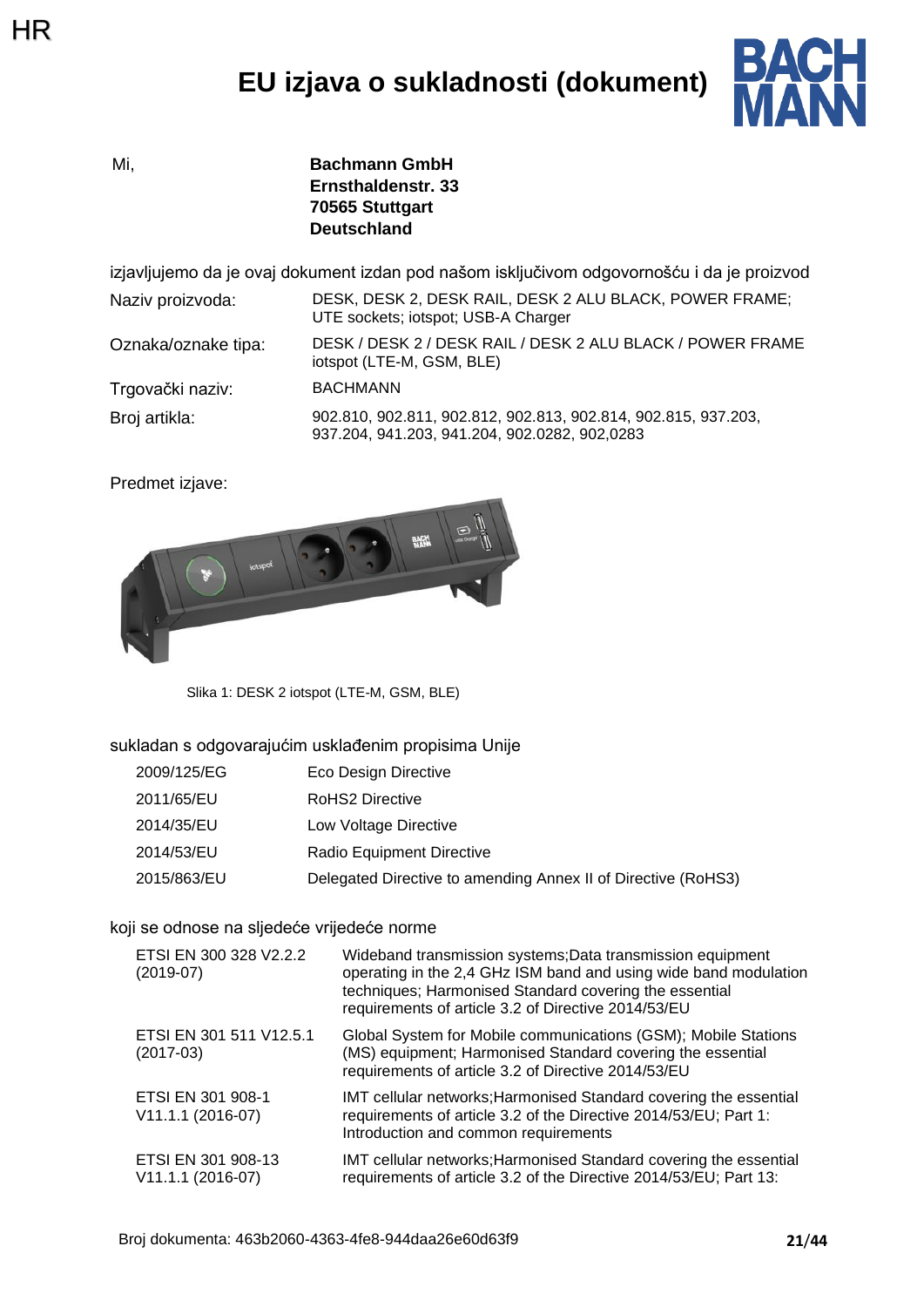## **EU izjava o sukladnosti (dokument)**

Evolved Universal Terrestrial Radio Access (E-UTRA) User



|                                              | Equipment (UE)                                                                                                                                                                                                                                                                                               |
|----------------------------------------------|--------------------------------------------------------------------------------------------------------------------------------------------------------------------------------------------------------------------------------------------------------------------------------------------------------------|
| ETSI EN 301 489-1<br>V2.2.3 (2019-11)        | ElectroMagnetic Compatibility (EMC) standard for radio equipment<br>and services; Part 1: Common technical requirements; Harmonised<br><b>Standard for ElectroMagnetic Compatibility</b>                                                                                                                     |
| DRAFT ETSI EN 301<br>489-17 V3.2.2 (2019-12) | ElectroMagnetic Compatibility (EMC) standard for radio equipment<br>and services; Part 17: Specific conditions for Broadband Data<br>Transmission Systems; Harmonised Standard for ElectroMagnetic<br>Compatibility                                                                                          |
| DRAFT ETSI EN 301<br>489-52 V1.1.0 (2016-11) | Electromagnetic Compatibility (EMC) standard for radio equipment<br>and services; Part 52: Specific conditions for Cellular Communication<br>Mobile and portable (UE) radio and ancillary equipment; Harmonised<br>Standard covering the essential requirements of article 3.1(b) of<br>Directive 2014/53/EU |
| IEC 60884-<br>1:2002+A1:2006+A2:2013         | Plugs and socket-outlets for household and similar purposes - Part 1:<br>General requirements                                                                                                                                                                                                                |
| <b>NF C61-</b><br>314:2008+A1:2010           | Plugs and socket-outlets for household and similar purposes -<br>6 A / 250 V and 16 A / 250 V systems                                                                                                                                                                                                        |
| EN IEC 63000:2018-12                         | Technical documentation for the assessment of electrical and<br>electronic products with respect to the restriction of hazardous<br>substances                                                                                                                                                               |
| EN 62368-<br>1:2014/A11:2017                 | Audio/video, information and communication technology equipment -<br>Part 1: Safety requirements                                                                                                                                                                                                             |
|                                              |                                                                                                                                                                                                                                                                                                              |

Prijavljeno tijelo, Telefication B.V., s brojem prijavljenog tijela 0560, provelo je: moduli B i C

Ako je primjenljivo: Izdana potvrda o EU ispitivanju tipa: 192140546/AA/00

HR

Stuttgart, 02.06.2020

Mjesto i datum izdavanja **Siegfried Braun** 

Head of Operations

Izjava o sukladnosti u skladu je s ISO/IEC 17050-1:2010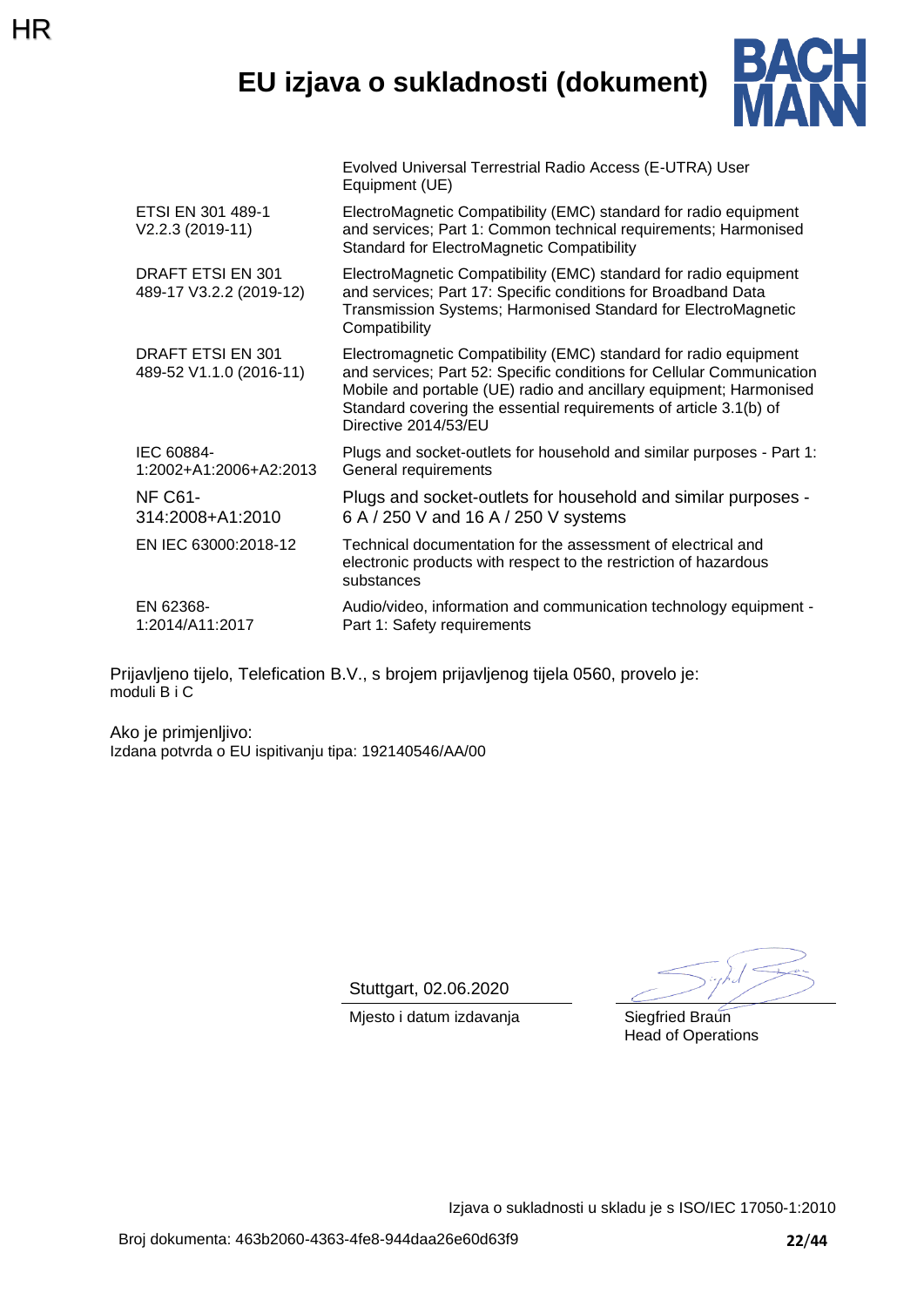# **EU-megfelelőségi nyilatkozat**



| Alulírott. | <b>Bachmann GmbH</b> |
|------------|----------------------|
|            | Ernsthaldenstr. 33   |
|            | 70565 Stuttgart      |
|            | <b>Deutschland</b>   |

ezúton nyilatkozunk, hogy ezt a megfelelőségi nyilatkozatot felelősségünk teljes tudatában állítottuk ki, és hogy a következő termék

| Termék megnevezése:  | DESK, DESK 2, DESK RAIL, DESK 2 ALU BLACK, POWER FRAME;<br>UTE sockets; iotspot; USB-A Charger                  |
|----------------------|-----------------------------------------------------------------------------------------------------------------|
| Típusmegjelölés(ek): | DESK / DESK 2 / DESK RAIL / DESK 2 ALU BLACK / POWER FRAME<br>iotspot (LTE-M, GSM, BLE)                         |
| Védjegy:             | <b>BACHMANN</b>                                                                                                 |
| Cikkszám:            | 902.810, 902.811, 902.812, 902.813, 902.814, 902.815, 937.203,<br>937.204, 941.203, 941.204, 902.0282, 902,0283 |

A nyilatkozat tárgya:



1. ábra: DESK 2 iotspot (LTE-M, GSM, BLE)

összhangban van az Európai Unió vonatkozó harmonizációs jogszabályaival

| 2009/125/EG | Eco Design Directive                                          |
|-------------|---------------------------------------------------------------|
| 2011/65/EU  | <b>RoHS2 Directive</b>                                        |
| 2014/35/EU  | Low Voltage Directive                                         |
| 2014/53/EU  | Radio Equipment Directive                                     |
| 2015/863/EU | Delegated Directive to amending Annex II of Directive (RoHS3) |

### a következő alkalmazott szabványoknak megfelelően

| ETSI EN 300 328 V2.2.2<br>$(2019-07)$  | Wideband transmission systems; Data transmission equipment<br>operating in the 2,4 GHz ISM band and using wide band modulation<br>techniques; Harmonised Standard covering the essential<br>requirements of article 3.2 of Directive 2014/53/EU |
|----------------------------------------|-------------------------------------------------------------------------------------------------------------------------------------------------------------------------------------------------------------------------------------------------|
| ETSI EN 301 511 V12.5.1<br>$(2017-03)$ | Global System for Mobile communications (GSM); Mobile Stations<br>(MS) equipment; Harmonised Standard covering the essential<br>requirements of article 3.2 of Directive 2014/53/EU                                                             |
| ETSI EN 301 908-1<br>V11.1.1 (2016-07) | IMT cellular networks; Harmonised Standard covering the essential<br>requirements of article 3.2 of the Directive 2014/53/EU; Part 1:<br>Introduction and common requirements                                                                   |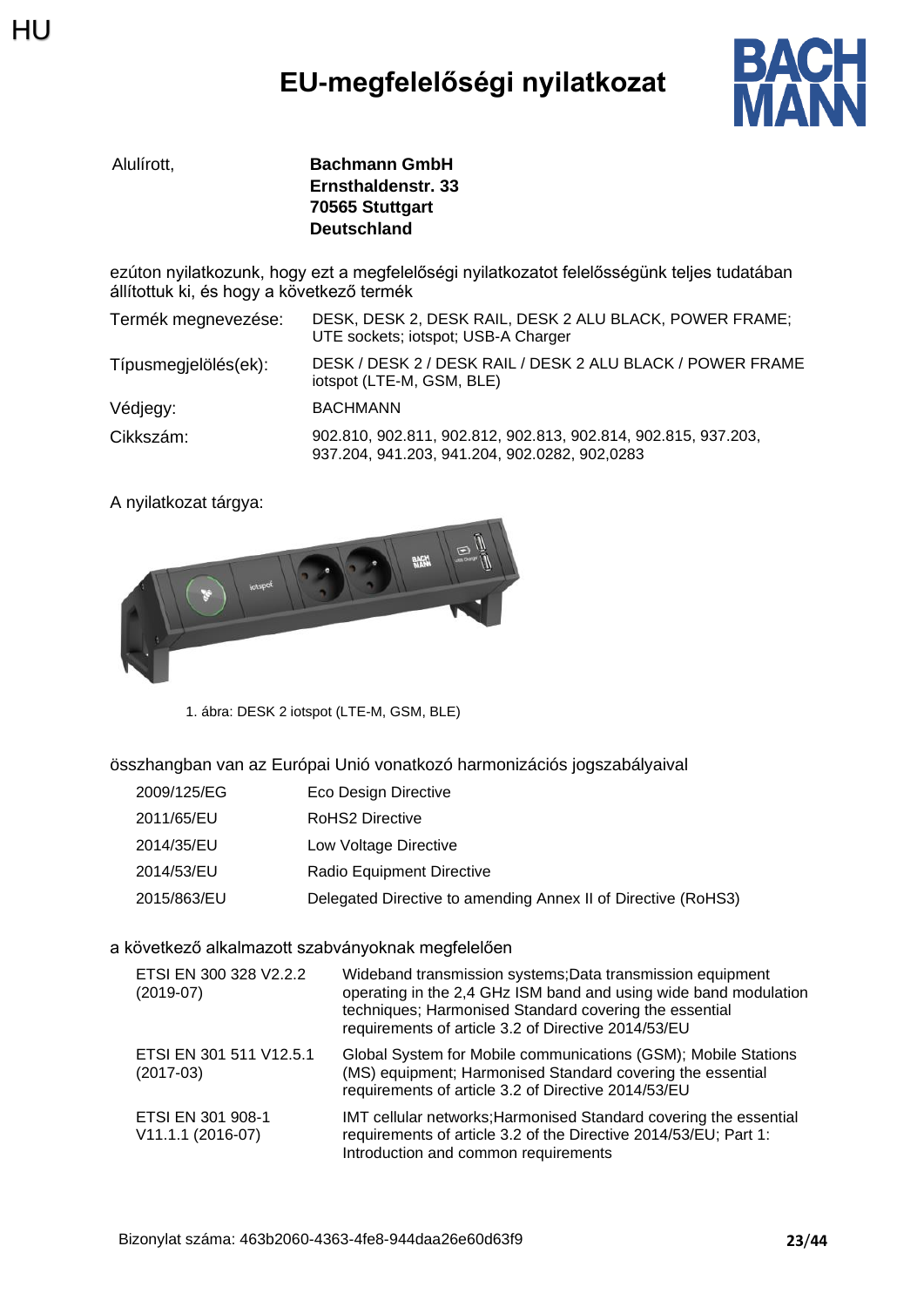## **EU-megfelelőségi nyilatkozat**



| ETSI EN 301 908-13<br>V11.1.1 (2016-07)      | IMT cellular networks; Harmonised Standard covering the essential<br>requirements of article 3.2 of the Directive 2014/53/EU; Part 13:<br>Evolved Universal Terrestrial Radio Access (E-UTRA) User<br>Equipment (UE)                                                                                         |
|----------------------------------------------|--------------------------------------------------------------------------------------------------------------------------------------------------------------------------------------------------------------------------------------------------------------------------------------------------------------|
| ETSI EN 301 489-1<br>V2.2.3 (2019-11)        | ElectroMagnetic Compatibility (EMC) standard for radio equipment<br>and services; Part 1: Common technical requirements; Harmonised<br>Standard for ElectroMagnetic Compatibility                                                                                                                            |
| DRAFT ETSI EN 301<br>489-17 V3.2.2 (2019-12) | ElectroMagnetic Compatibility (EMC) standard for radio equipment<br>and services; Part 17: Specific conditions for Broadband Data<br>Transmission Systems; Harmonised Standard for ElectroMagnetic<br>Compatibility                                                                                          |
| DRAFT ETSI EN 301<br>489-52 V1.1.0 (2016-11) | Electromagnetic Compatibility (EMC) standard for radio equipment<br>and services; Part 52: Specific conditions for Cellular Communication<br>Mobile and portable (UE) radio and ancillary equipment; Harmonised<br>Standard covering the essential requirements of article 3.1(b) of<br>Directive 2014/53/EU |
| IEC 60884-<br>1:2002+A1:2006+A2:2013         | Plugs and socket-outlets for household and similar purposes - Part 1:<br>General requirements                                                                                                                                                                                                                |
| <b>NF C61-</b><br>314:2008+A1:2010           | Plugs and socket-outlets for household and similar purposes -<br>6 A / 250 V and 16 A / 250 V systems                                                                                                                                                                                                        |
| EN IEC 63000:2018-12                         | Technical documentation for the assessment of electrical and<br>electronic products with respect to the restriction of hazardous<br>substances                                                                                                                                                               |
| EN 62368-<br>1:2014/A11:2017                 | Audio/video, information and communication technology equipment -<br>Part 1: Safety requirements                                                                                                                                                                                                             |

A 0560 bejelentett szervezeti azonosítóval rendelkező Telefication B.V. bejelentett szervezet által elvégezve: B+C modul

Amennyiben alkalmazandó: A kiállított EU-típusvizsgálati tanúsítvány: 192140546/AA/00

Stuttgart, 02.06.2020

Kiállítás helye és dátuma **Siegfried Braun** 

Head of Operations

A megfelelőségi nyilatkozat megfelel az ISO/IEC 17050-1:2010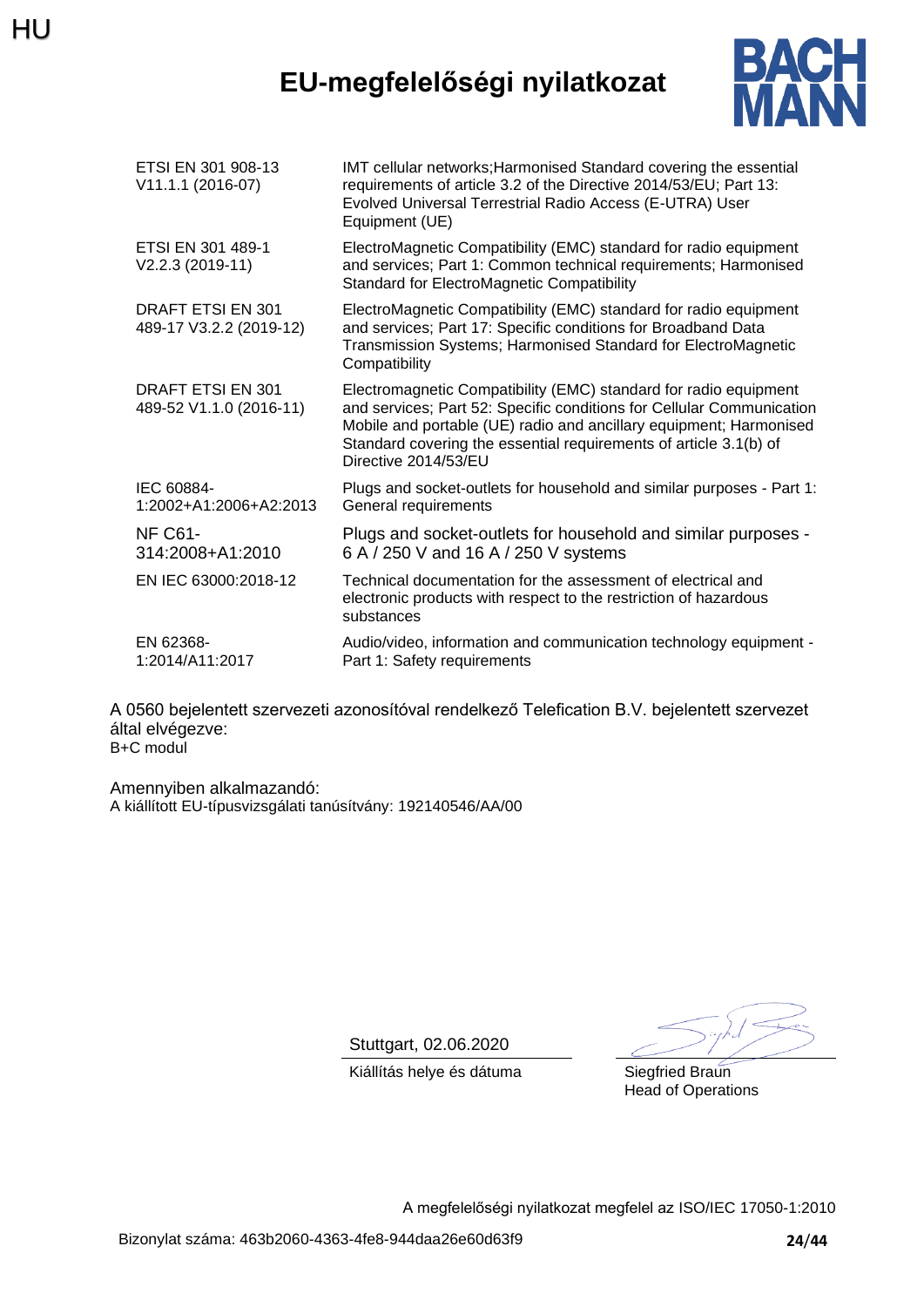**Dichiarazione di conformità EU (DiCo)**



Con la presente la sottoscritta.

IT

**Bachmann GmbH Ernsthaldenstr. 33 70565 Stuttgart Deutschland**

dichiara che la presente DiCo è rilasciata sotto la propria esclusiva responsabilità e che il prodotto

| Descrizione prodotto:       | DESK, DESK 2, DESK RAIL, DESK 2 ALU BLACK, POWER FRAME;<br>UTE sockets; iotspot; USB-A Charger                  |
|-----------------------------|-----------------------------------------------------------------------------------------------------------------|
| Denominazione<br>modello/i: | DESK / DESK 2 / DESK RAIL / DESK 2 ALU BLACK / POWER FRAME<br>iotspot (LTE-M, GSM, BLE)                         |
| Marca:                      | <b>BACHMANN</b>                                                                                                 |
| Numero articolo:            | 902.810, 902.811, 902.812, 902.813, 902.814, 902.815, 937.203,<br>937.204, 941.203, 941.204, 902.0282, 902,0283 |

Oggetto della dichiarazione:



Figura 1: DESK 2 iotspot (LTE-M, GSM, BLE)

è conforme alla pertinente normativa di armonizzazione dell'Unione

| 2009/125/EG | Eco Design Directive                                          |
|-------------|---------------------------------------------------------------|
| 2011/65/EU  | <b>RoHS2 Directive</b>                                        |
| 2014/35/EU  | Low Voltage Directive                                         |
| 2014/53/EU  | Radio Equipment Directive                                     |
| 2015/863/EU | Delegated Directive to amending Annex II of Directive (RoHS3) |

facendo riferimento ai seguenti standard applicati

| ETSI EN 300 328 V2.2.2<br>$(2019-07)$  | Wideband transmission systems; Data transmission equipment<br>operating in the 2,4 GHz ISM band and using wide band modulation<br>techniques; Harmonised Standard covering the essential<br>requirements of article 3.2 of Directive 2014/53/EU |
|----------------------------------------|-------------------------------------------------------------------------------------------------------------------------------------------------------------------------------------------------------------------------------------------------|
| ETSI EN 301 511 V12.5.1<br>$(2017-03)$ | Global System for Mobile communications (GSM); Mobile Stations<br>(MS) equipment; Harmonised Standard covering the essential<br>requirements of article 3.2 of Directive 2014/53/EU                                                             |
| ETSI EN 301 908-1<br>V11.1.1 (2016-07) | IMT cellular networks; Harmonised Standard covering the essential<br>requirements of article 3.2 of the Directive 2014/53/EU; Part 1:<br>Introduction and common requirements                                                                   |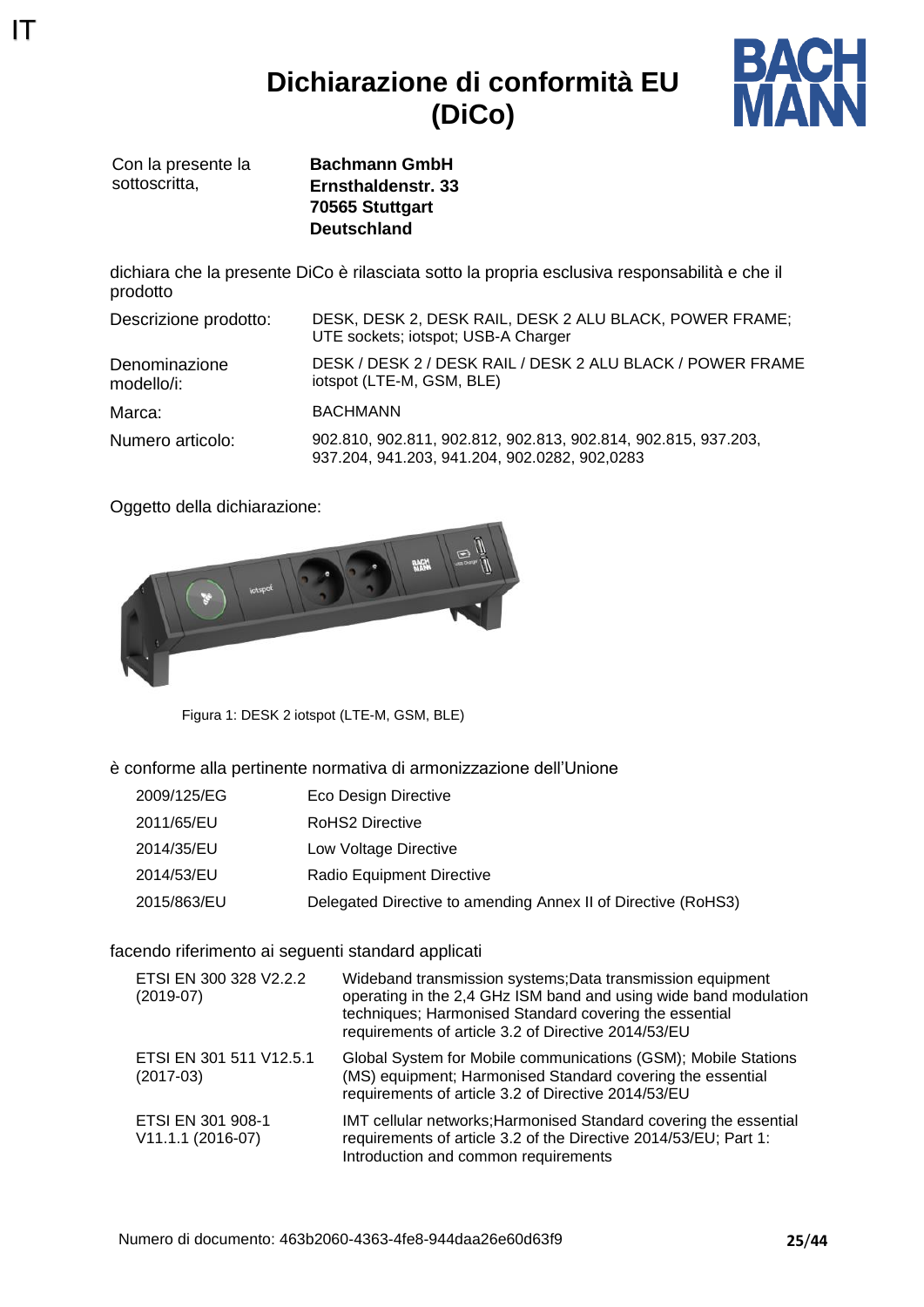## **Dichiarazione di conformità EU (DiCo)**



| ETSI EN 301 908-13<br>V11.1.1 (2016-07)      | IMT cellular networks; Harmonised Standard covering the essential<br>requirements of article 3.2 of the Directive 2014/53/EU; Part 13:<br>Evolved Universal Terrestrial Radio Access (E-UTRA) User<br>Equipment (UE)                                                                                         |
|----------------------------------------------|--------------------------------------------------------------------------------------------------------------------------------------------------------------------------------------------------------------------------------------------------------------------------------------------------------------|
| ETSI EN 301 489-1<br>V2.2.3 (2019-11)        | ElectroMagnetic Compatibility (EMC) standard for radio equipment<br>and services; Part 1: Common technical requirements; Harmonised<br><b>Standard for ElectroMagnetic Compatibility</b>                                                                                                                     |
| DRAFT ETSI EN 301<br>489-17 V3.2.2 (2019-12) | ElectroMagnetic Compatibility (EMC) standard for radio equipment<br>and services; Part 17: Specific conditions for Broadband Data<br>Transmission Systems; Harmonised Standard for ElectroMagnetic<br>Compatibility                                                                                          |
| DRAFT ETSI EN 301<br>489-52 V1.1.0 (2016-11) | Electromagnetic Compatibility (EMC) standard for radio equipment<br>and services; Part 52: Specific conditions for Cellular Communication<br>Mobile and portable (UE) radio and ancillary equipment; Harmonised<br>Standard covering the essential requirements of article 3.1(b) of<br>Directive 2014/53/EU |
| IEC 60884-<br>1:2002+A1:2006+A2:2013         | Plugs and socket-outlets for household and similar purposes - Part 1:<br>General requirements                                                                                                                                                                                                                |
| <b>NF C61-</b><br>314:2008+A1:2010           | Plugs and socket-outlets for household and similar purposes -<br>6 A / 250 V and 16 A / 250 V systems                                                                                                                                                                                                        |
| EN IEC 63000:2018-12                         | Technical documentation for the assessment of electrical and<br>electronic products with respect to the restriction of hazardous<br>substances                                                                                                                                                               |
| EN 62368-<br>1:2014/A11:2017                 | Audio/video, information and communication technology equipment -<br>Part 1: Safety requirements                                                                                                                                                                                                             |

L'organismo notificato Telefication B.V., con numero d'identificazione 0560, effettuato: Modulo B+C

Ove applicabile: Certificato di esame EU del tipo rilasciato: 192140546/AA/00

IT

Stuttgart, 02.06.2020

Luogo e data di emissione Siegfried Braun

Head of Operations

La dichiarazione di conformità conforme allo stesso numero di ISO/IEC 17050-1:2010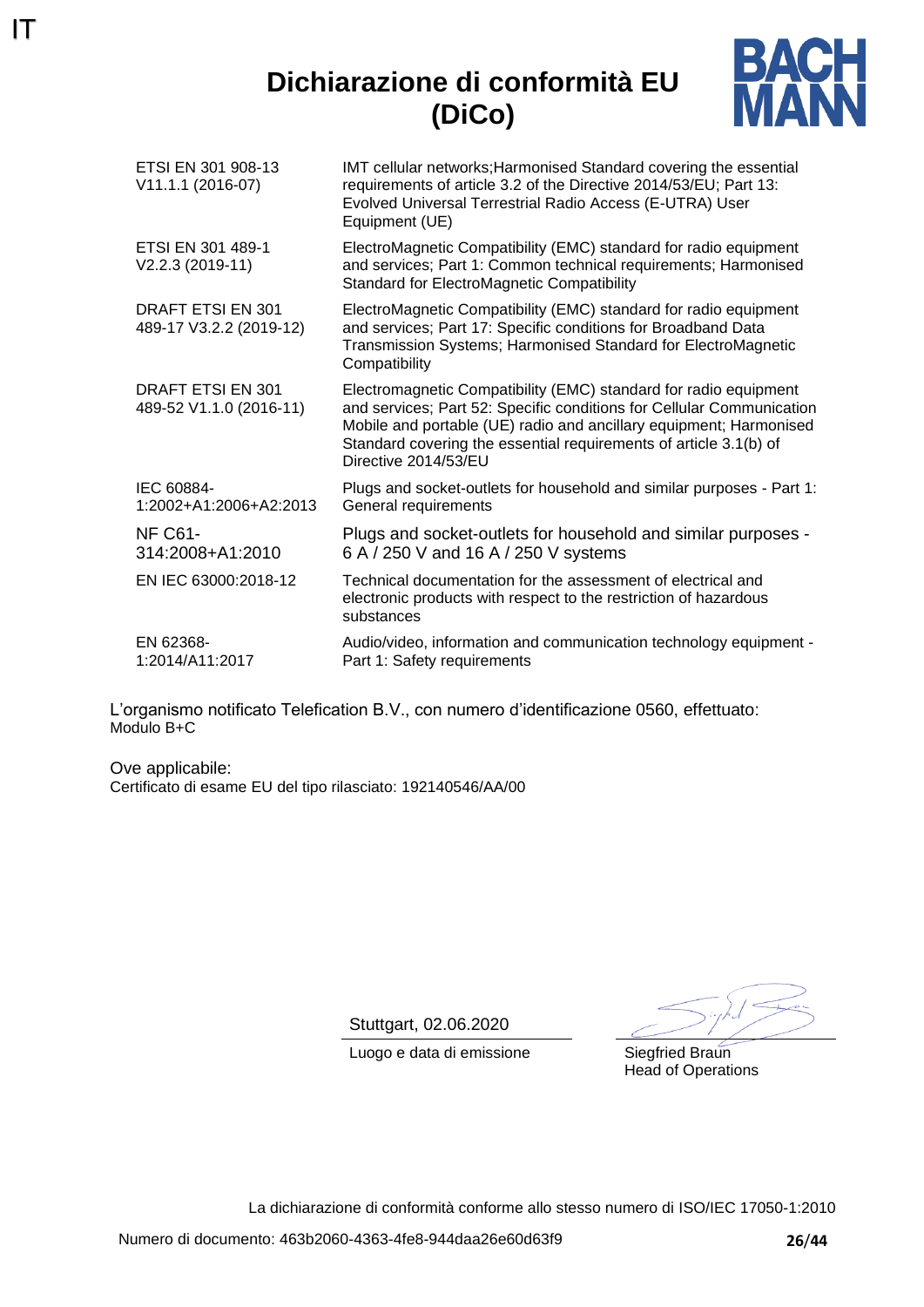

LV

Mēs, **Bachmann GmbH Ernsthaldenstr. 33 70565 Stuttgart Deutschland**

apliecinām, ka šī atbilstības deklarācija ir izdota uz mūsu atbildību un ka šis izstrādājums

| Izstrādājuma apraksts: | DESK, DESK 2, DESK RAIL, DESK 2 ALU BLACK, POWER FRAME;<br>UTE sockets; iotspot; USB-A Charger                  |
|------------------------|-----------------------------------------------------------------------------------------------------------------|
| Tipa apzīmējums(-i):   | DESK / DESK 2 / DESK RAIL / DESK 2 ALU BLACK / POWER FRAME<br>iotspot (LTE-M, GSM, BLE)                         |
| Preču zīme:            | <b>BACHMANN</b>                                                                                                 |
| Preces numurs:         | 902.810, 902.811, 902.812, 902.813, 902.814, 902.815, 937.203,<br>937.204, 941.203, 941.204, 902.0282, 902,0283 |

Deklarācijas priekšmets:



1. att. DESK 2 iotspot (LTE-M, GSM, BLE)

atbilst attiecīgajiem Eiropas Savienības saskaņotajiem tiesību aktiem

| 2009/125/EG | Eco Design Directive                                          |
|-------------|---------------------------------------------------------------|
| 2011/65/EU  | <b>RoHS2 Directive</b>                                        |
| 2014/35/EU  | Low Voltage Directive                                         |
| 2014/53/EU  | Radio Equipment Directive                                     |
| 2015/863/EU | Delegated Directive to amending Annex II of Directive (RoHS3) |

#### atsaucoties uz tālāk norādītajiem piemērotajiem standartiem

| ETSI EN 300 328 V2.2.2<br>$(2019-07)$  | Wideband transmission systems; Data transmission equipment<br>operating in the 2,4 GHz ISM band and using wide band modulation<br>techniques; Harmonised Standard covering the essential<br>requirements of article 3.2 of Directive 2014/53/EU |
|----------------------------------------|-------------------------------------------------------------------------------------------------------------------------------------------------------------------------------------------------------------------------------------------------|
| ETSI EN 301 511 V12.5.1<br>$(2017-03)$ | Global System for Mobile communications (GSM); Mobile Stations<br>(MS) equipment; Harmonised Standard covering the essential<br>requirements of article 3.2 of Directive 2014/53/EU                                                             |
| ETSI EN 301 908-1<br>V11.1.1 (2016-07) | IMT cellular networks; Harmonised Standard covering the essential<br>requirements of article 3.2 of the Directive 2014/53/EU; Part 1:<br>Introduction and common requirements                                                                   |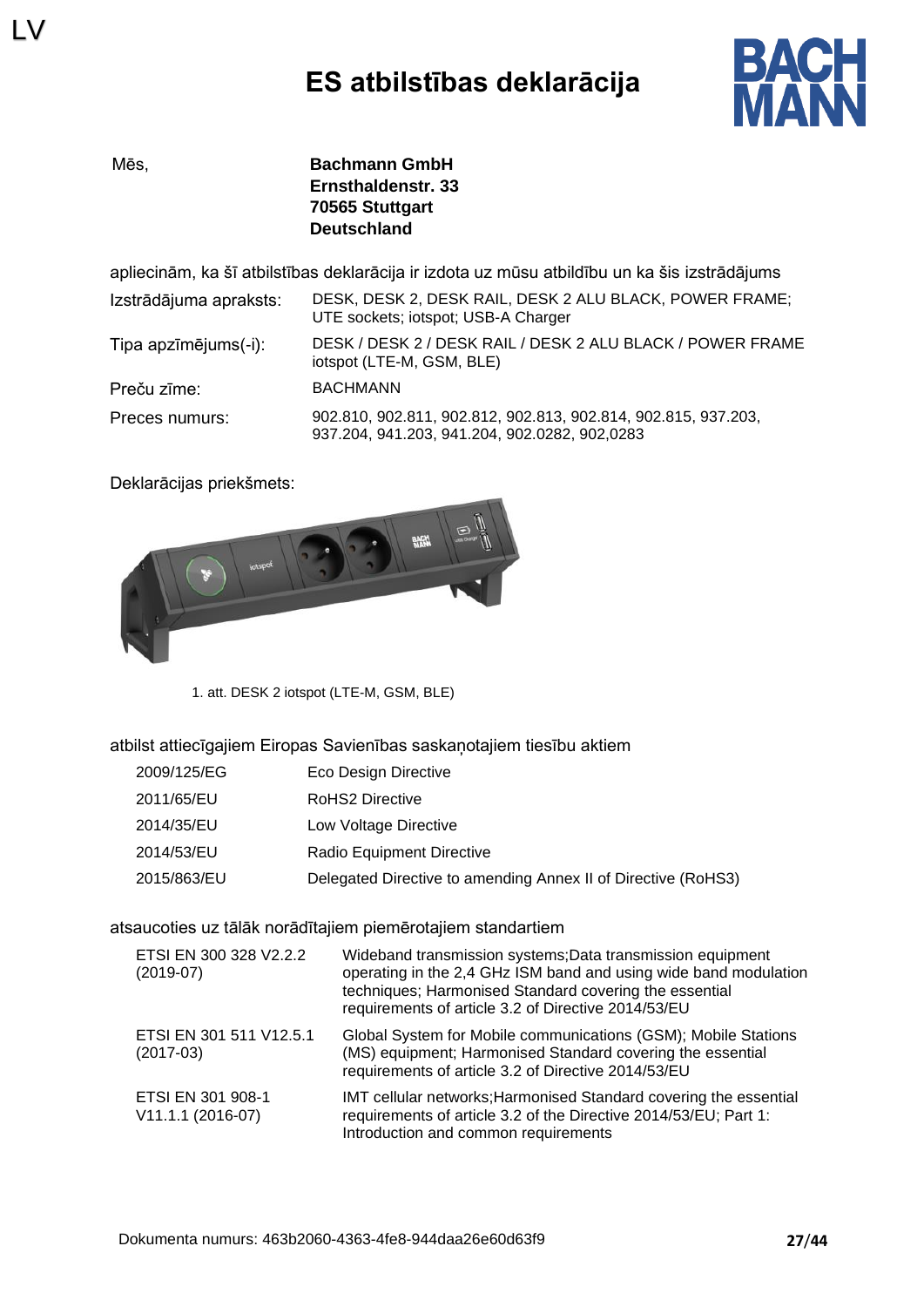## **ES atbilstības deklarācija**



| ETSI EN 301 908-13<br>V11.1.1 (2016-07)             | IMT cellular networks; Harmonised Standard covering the essential<br>requirements of article 3.2 of the Directive 2014/53/EU; Part 13:<br>Evolved Universal Terrestrial Radio Access (E-UTRA) User<br>Equipment (UE)                                                                                         |
|-----------------------------------------------------|--------------------------------------------------------------------------------------------------------------------------------------------------------------------------------------------------------------------------------------------------------------------------------------------------------------|
| ETSI EN 301 489-1<br>V2.2.3 (2019-11)               | ElectroMagnetic Compatibility (EMC) standard for radio equipment<br>and services; Part 1: Common technical requirements; Harmonised<br>Standard for ElectroMagnetic Compatibility                                                                                                                            |
| <b>DRAFT ETSI EN 301</b><br>489-17 V3.2.2 (2019-12) | ElectroMagnetic Compatibility (EMC) standard for radio equipment<br>and services; Part 17: Specific conditions for Broadband Data<br>Transmission Systems; Harmonised Standard for ElectroMagnetic<br>Compatibility                                                                                          |
| <b>DRAFT ETSI EN 301</b><br>489-52 V1.1.0 (2016-11) | Electromagnetic Compatibility (EMC) standard for radio equipment<br>and services; Part 52: Specific conditions for Cellular Communication<br>Mobile and portable (UE) radio and ancillary equipment; Harmonised<br>Standard covering the essential requirements of article 3.1(b) of<br>Directive 2014/53/EU |
| IEC 60884-<br>1:2002+A1:2006+A2:2013                | Plugs and socket-outlets for household and similar purposes - Part 1:<br>General requirements                                                                                                                                                                                                                |
| <b>NF C61-</b><br>314:2008+A1:2010                  | Plugs and socket-outlets for household and similar purposes -<br>6 A / 250 V and 16 A / 250 V systems                                                                                                                                                                                                        |
| EN IEC 63000:2018-12                                | Technical documentation for the assessment of electrical and<br>electronic products with respect to the restriction of hazardous<br>substances                                                                                                                                                               |
| EN 62368-<br>1:2014/A11:2017                        | Audio/video, information and communication technology equipment -<br>Part 1: Safety requirements                                                                                                                                                                                                             |

Pilnvarotā iestāde Telefication B.V., pilnvarotās iestādes numurs 0560, veica tipa pārbaudi: B un C modulis

Nepieciešamības gadījumā: Izdotais ES tipa pārbaudes sertifikāts: 192140546/AA/00

LV

Stuttgart, 02.06.2020

Izdošanas vieta un datums Siegfried Braun Head of Operations

Atbilstības apliecinājums atbilst ISO/IEC 17050-1:2010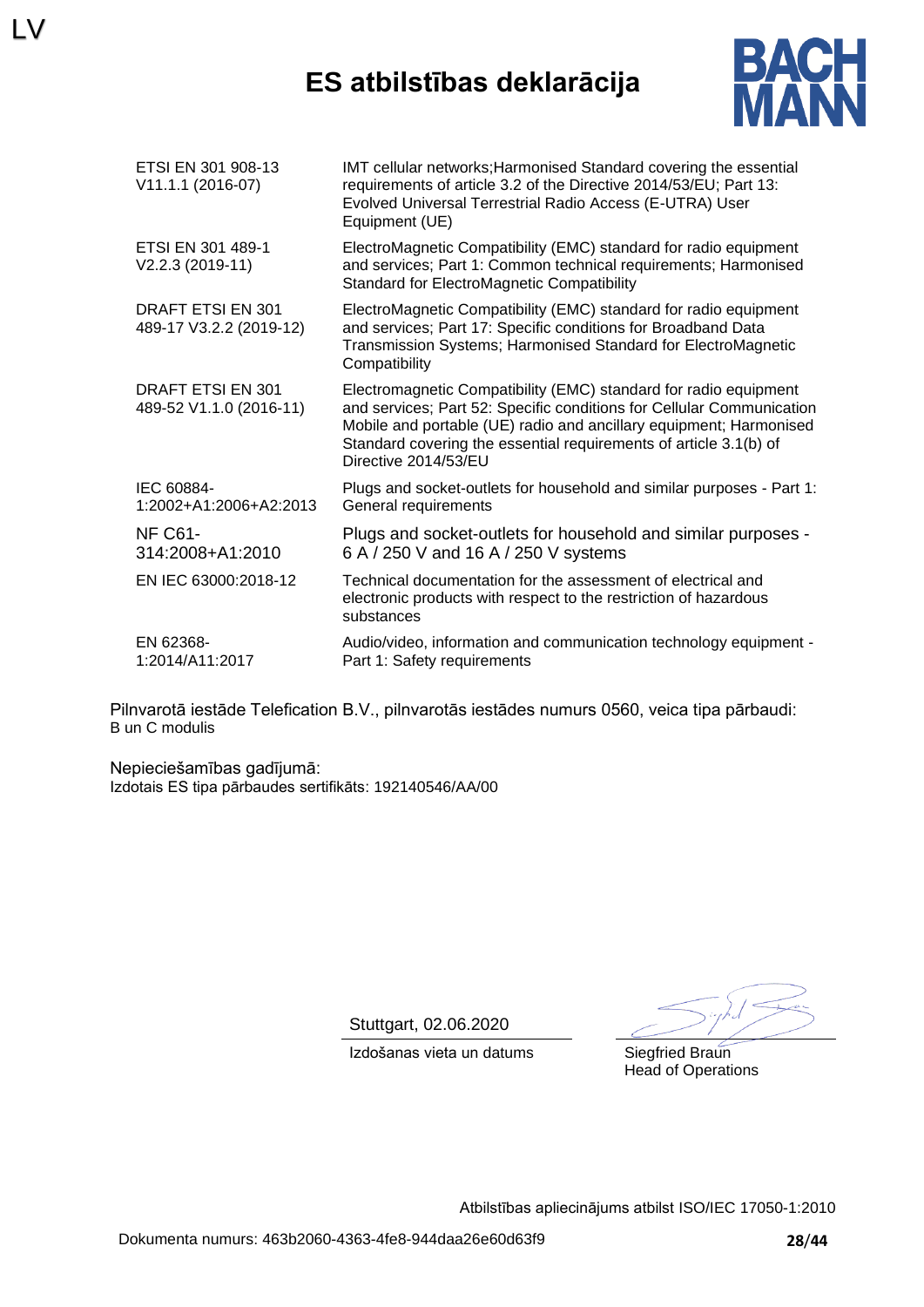# **ES Atitikties deklaracija**



LT

Mes, **Bachmann GmbH Ernsthaldenstr. 33 70565 Stuttgart Deutschland**

patvirtiname, kad ši Atitikties deklaracija yra išduota tik mūsų atsakomybe ir kad šis produktas

| Produkto aprašymas:    | DESK, DESK 2, DESK RAIL, DESK 2 ALU BLACK, POWER FRAME;<br>UTE sockets; iotspot; USB-A Charger                  |
|------------------------|-----------------------------------------------------------------------------------------------------------------|
| Tipo pavadinimas(-ai): | DESK / DESK 2 / DESK RAIL / DESK 2 ALU BLACK / POWER FRAME<br>iotspot (LTE-M, GSM, BLE)                         |
| Prekės ženklas:        | <b>BACHMANN</b>                                                                                                 |
| Dalies numeris:        | 902.810, 902.811, 902.812, 902.813, 902.814, 902.815, 937.203,<br>937.204, 941.203, 941.204, 902.0282, 902,0283 |

Deklaracijos objektas:



1. paveikslėlis DESK 2 iotspot (LTE-M, GSM, BLE)

atitinka susijusius Europos Sąjungos darniuosius teisės aktus

| 2009/125/EG | Eco Design Directive                                          |
|-------------|---------------------------------------------------------------|
| 2011/65/EU  | RoHS2 Directive                                               |
| 2014/35/EU  | Low Voltage Directive                                         |
| 2014/53/EU  | Radio Equipment Directive                                     |
| 2015/863/EU | Delegated Directive to amending Annex II of Directive (RoHS3) |

### atsižvelgiant į šiuos taikomus standartus

| ETSI EN 300 328 V2.2.2<br>$(2019-07)$   | Wideband transmission systems; Data transmission equipment<br>operating in the 2,4 GHz ISM band and using wide band modulation<br>techniques; Harmonised Standard covering the essential<br>requirements of article 3.2 of Directive 2014/53/EU |
|-----------------------------------------|-------------------------------------------------------------------------------------------------------------------------------------------------------------------------------------------------------------------------------------------------|
| ETSI EN 301 511 V12.5.1<br>$(2017-03)$  | Global System for Mobile communications (GSM); Mobile Stations<br>(MS) equipment; Harmonised Standard covering the essential<br>requirements of article 3.2 of Directive 2014/53/EU                                                             |
| ETSI EN 301 908-1<br>V11.1.1 (2016-07)  | IMT cellular networks; Harmonised Standard covering the essential<br>requirements of article 3.2 of the Directive 2014/53/EU; Part 1:<br>Introduction and common requirements                                                                   |
| ETSI EN 301 908-13<br>V11.1.1 (2016-07) | IMT cellular networks; Harmonised Standard covering the essential<br>requirements of article 3.2 of the Directive 2014/53/EU; Part 13:                                                                                                          |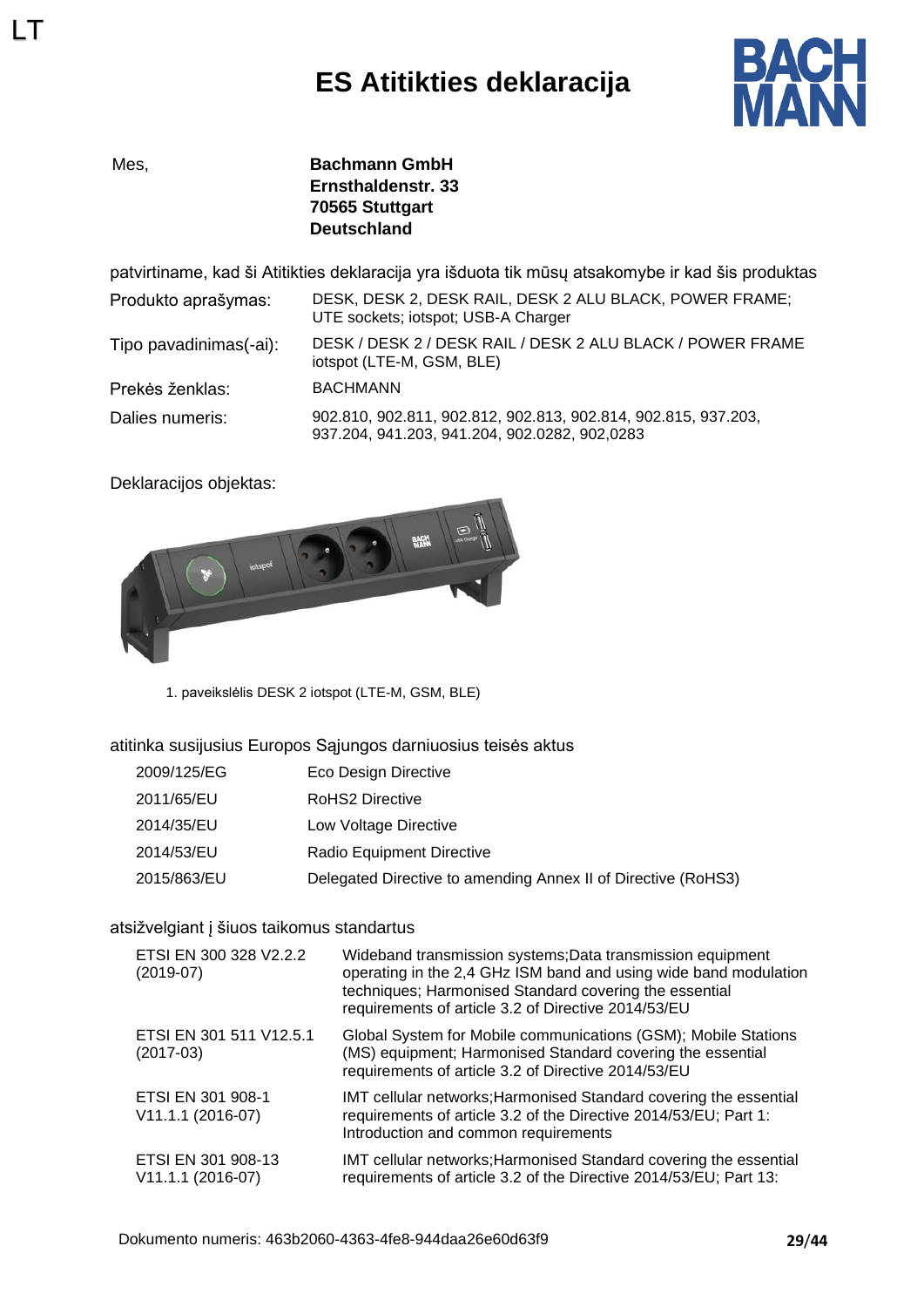## **ES Atitikties deklaracija**



|                                              | Evolved Universal Terrestrial Radio Access (E-UTRA) User<br>Equipment (UE)                                                                                                                                                                                                                                   |
|----------------------------------------------|--------------------------------------------------------------------------------------------------------------------------------------------------------------------------------------------------------------------------------------------------------------------------------------------------------------|
| ETSI EN 301 489-1<br>$V2.2.3 (2019-11)$      | ElectroMagnetic Compatibility (EMC) standard for radio equipment<br>and services; Part 1: Common technical requirements; Harmonised<br><b>Standard for ElectroMagnetic Compatibility</b>                                                                                                                     |
| DRAFT ETSI EN 301<br>489-17 V3.2.2 (2019-12) | ElectroMagnetic Compatibility (EMC) standard for radio equipment<br>and services; Part 17: Specific conditions for Broadband Data<br>Transmission Systems; Harmonised Standard for ElectroMagnetic<br>Compatibility                                                                                          |
| DRAFT ETSI EN 301<br>489-52 V1.1.0 (2016-11) | Electromagnetic Compatibility (EMC) standard for radio equipment<br>and services; Part 52: Specific conditions for Cellular Communication<br>Mobile and portable (UE) radio and ancillary equipment; Harmonised<br>Standard covering the essential requirements of article 3.1(b) of<br>Directive 2014/53/EU |
| IEC 60884-<br>1:2002+A1:2006+A2:2013         | Plugs and socket-outlets for household and similar purposes - Part 1:<br>General requirements                                                                                                                                                                                                                |
| <b>NF C61-</b><br>314:2008+A1:2010           | Plugs and socket-outlets for household and similar purposes -<br>6 A / 250 V and 16 A / 250 V systems                                                                                                                                                                                                        |
| EN IEC 63000:2018-12                         | Technical documentation for the assessment of electrical and<br>electronic products with respect to the restriction of hazardous<br>substances                                                                                                                                                               |
| EN 62368-<br>1:2014/A11:2017                 | Audio/video, information and communication technology equipment -<br>Part 1: Safety requirements                                                                                                                                                                                                             |

Notifikuotoji įstaiga "Telefication B.V." su notifikuotosios įstaigos numeriu 0560 atliko: Modulis B+C

Kur taikoma: Išduotas ES tipo tyrimo sertifikatas: 192140546/AA/00

LT

Stuttgart, 02.06.2020

Išdavimo vieta ir data Siegfried Braun

Head of Operations

Atitikties deklaracija atitinka ISO/IEC 17050-1:2010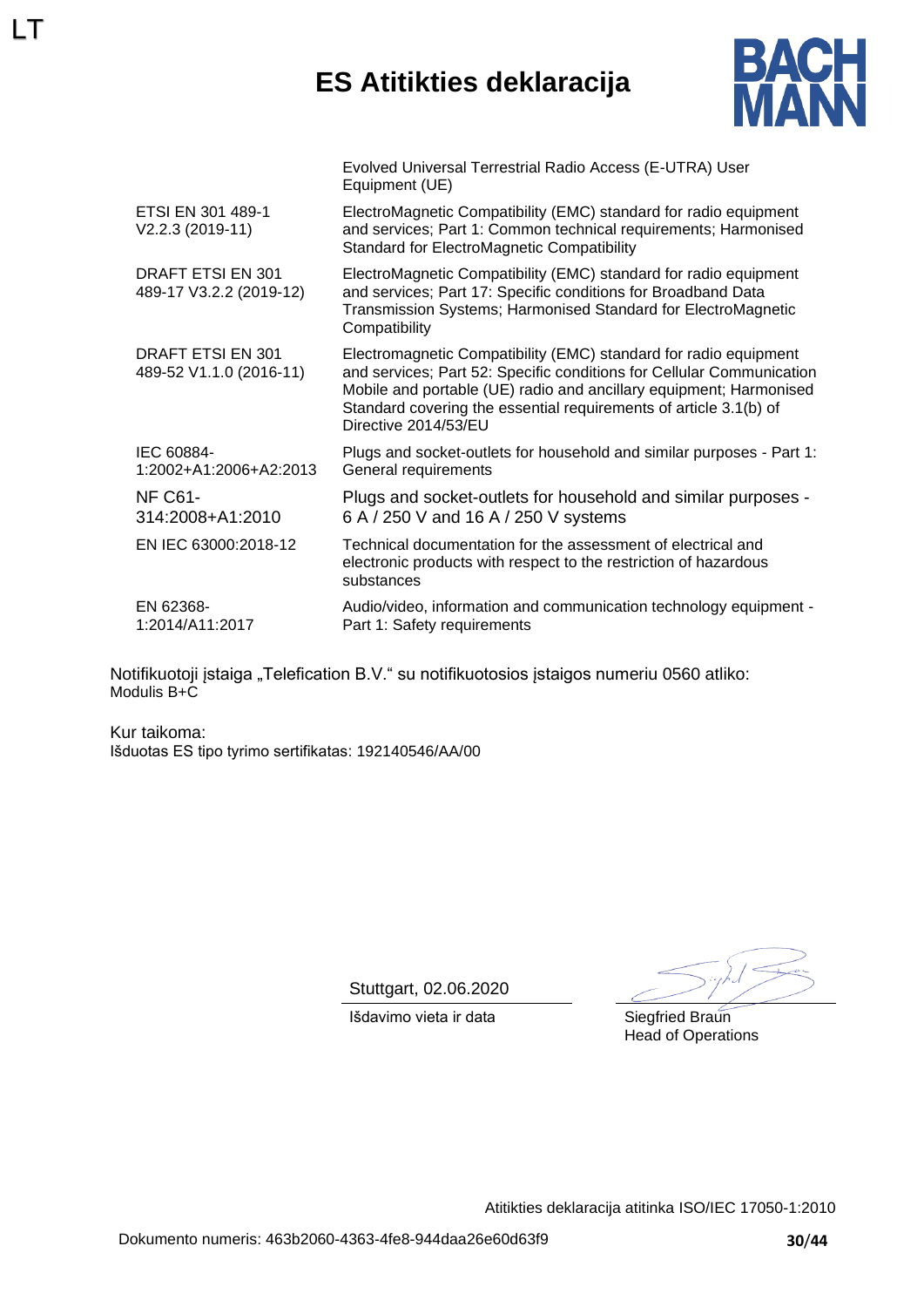# **Deklaracja zgodności UE**



My, **Bachmann GmbH Ernsthaldenstr. 33 70565 Stuttgart Deutschland**

oświadczamy niniejszym, że ta deklaracja zgodności została wydana na naszą wyłączną odpowiedzialność i że ten produkt

| Opis produktu:       | DESK, DESK 2, DESK RAIL, DESK 2 ALU BLACK, POWER FRAME;<br>UTE sockets; iotspot; USB-A Charger                  |
|----------------------|-----------------------------------------------------------------------------------------------------------------|
| Oznaczenie(-a) typu: | DESK / DESK 2 / DESK RAIL / DESK 2 ALU BLACK / POWER FRAME<br>iotspot (LTE-M, GSM, BLE)                         |
| Znak handlowy:       | <b>BACHMANN</b>                                                                                                 |
| Numer artykułu:      | 902.810, 902.811, 902.812, 902.813, 902.814, 902.815, 937.203,<br>937.204, 941.203, 941.204, 902.0282, 902,0283 |

Przedmiot deklaracji:

PL



Ilustr. 1: DESK 2 iotspot (LTE-M, GSM, BLE)

jest zgodny z odpowiednimi unijnymi przepisami harmonizacyjnymi

| 2009/125/EG | Eco Design Directive                                          |
|-------------|---------------------------------------------------------------|
| 2011/65/EU  | RoHS2 Directive                                               |
| 2014/35/EU  | Low Voltage Directive                                         |
| 2014/53/EU  | Radio Equipment Directive                                     |
| 2015/863/EU | Delegated Directive to amending Annex II of Directive (RoHS3) |

#### w odniesieniu do następujących zastosowanych norm

| ETSI EN 300 328 V2.2.2<br>$(2019-07)$    | Wideband transmission systems; Data transmission equipment<br>operating in the 2,4 GHz ISM band and using wide band modulation<br>techniques; Harmonised Standard covering the essential<br>requirements of article 3.2 of Directive 2014/53/EU |
|------------------------------------------|-------------------------------------------------------------------------------------------------------------------------------------------------------------------------------------------------------------------------------------------------|
| ETSI EN 301 511 V12.5.1<br>$(2017-03)$   | Global System for Mobile communications (GSM); Mobile Stations<br>(MS) equipment; Harmonised Standard covering the essential<br>requirements of article 3.2 of Directive 2014/53/EU                                                             |
| ETSI EN 301 908-1<br>$V11.1.1 (2016-07)$ | IMT cellular networks; Harmonised Standard covering the essential<br>requirements of article 3.2 of the Directive 2014/53/EU; Part 1:<br>Introduction and common requirements                                                                   |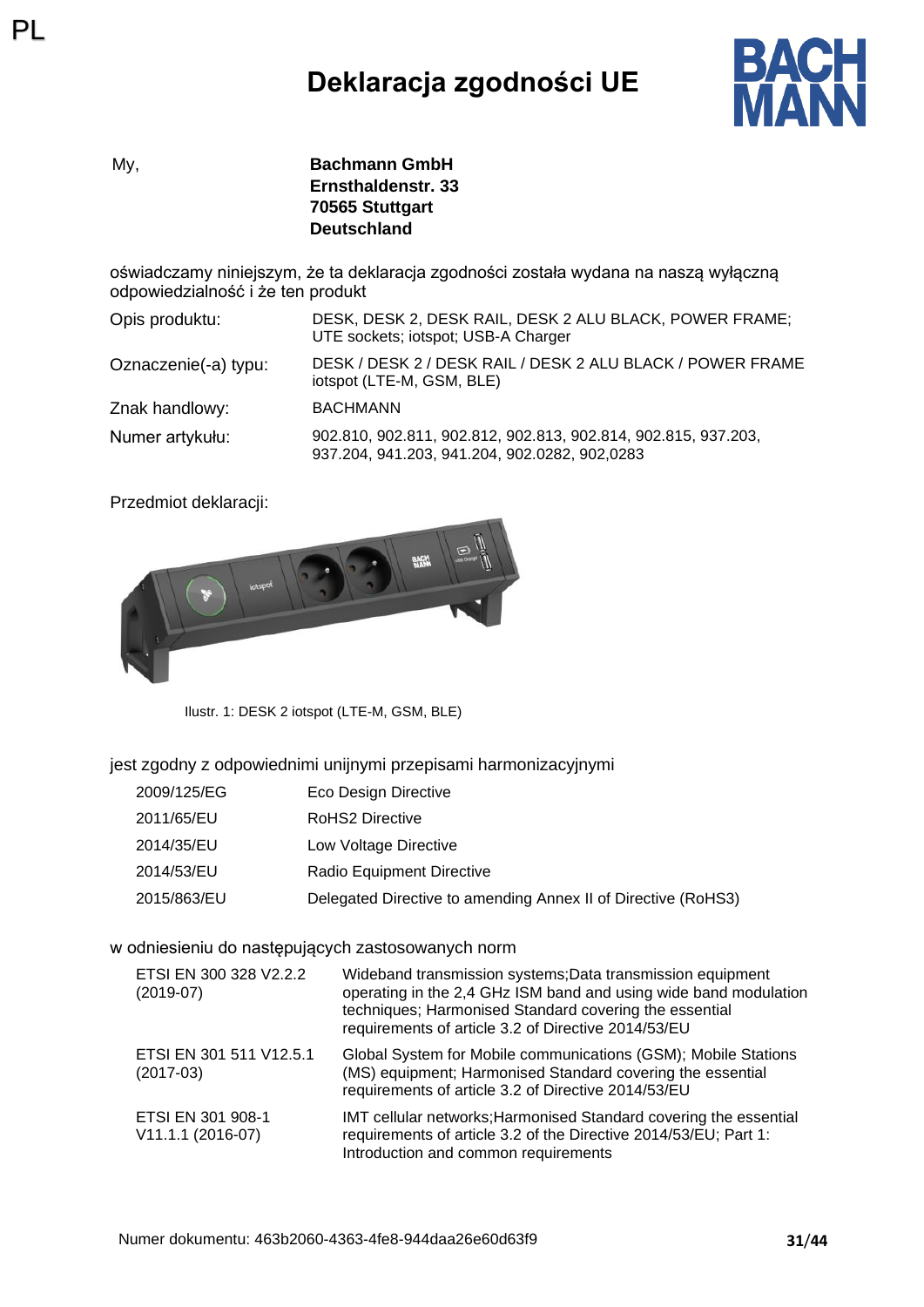# **Deklaracja zgodności UE**



| ETSI EN 301 908-13<br>V11.1.1 (2016-07)             | IMT cellular networks; Harmonised Standard covering the essential<br>requirements of article 3.2 of the Directive 2014/53/EU; Part 13:<br>Evolved Universal Terrestrial Radio Access (E-UTRA) User<br>Equipment (UE)                                                                                         |
|-----------------------------------------------------|--------------------------------------------------------------------------------------------------------------------------------------------------------------------------------------------------------------------------------------------------------------------------------------------------------------|
| ETSI EN 301 489-1<br>V2.2.3 (2019-11)               | ElectroMagnetic Compatibility (EMC) standard for radio equipment<br>and services; Part 1: Common technical requirements; Harmonised<br><b>Standard for ElectroMagnetic Compatibility</b>                                                                                                                     |
| <b>DRAFT ETSI EN 301</b><br>489-17 V3.2.2 (2019-12) | ElectroMagnetic Compatibility (EMC) standard for radio equipment<br>and services; Part 17: Specific conditions for Broadband Data<br>Transmission Systems; Harmonised Standard for ElectroMagnetic<br>Compatibility                                                                                          |
| DRAFT ETSI EN 301<br>489-52 V1.1.0 (2016-11)        | Electromagnetic Compatibility (EMC) standard for radio equipment<br>and services; Part 52: Specific conditions for Cellular Communication<br>Mobile and portable (UE) radio and ancillary equipment; Harmonised<br>Standard covering the essential requirements of article 3.1(b) of<br>Directive 2014/53/EU |
| IEC 60884-<br>1:2002+A1:2006+A2:2013                | Plugs and socket-outlets for household and similar purposes - Part 1:<br>General requirements                                                                                                                                                                                                                |
| <b>NF C61-</b><br>314:2008+A1:2010                  | Plugs and socket-outlets for household and similar purposes -<br>6 A / 250 V and 16 A / 250 V systems                                                                                                                                                                                                        |
| EN IEC 63000:2018-12                                | Technical documentation for the assessment of electrical and<br>electronic products with respect to the restriction of hazardous<br>substances                                                                                                                                                               |
| EN 62368-<br>1:2014/A11:2017                        | Audio/video, information and communication technology equipment -<br>Part 1: Safety requirements                                                                                                                                                                                                             |

Jednostka notyfikowana Telefication B.V. z numerem jednostki notyfikowanej 0560 wykonała: Modulis B+C

W stosownych przypadkach: Wydany certyfikat badania typu UE: 192140546/AA/00

PL

Stuttgart, 02.06.2020

Miejsce i data wydania Siegfried Braun

Head of Operations

Deklaracja zgodności jest zgodna z ISO/IEC 17050-1:2010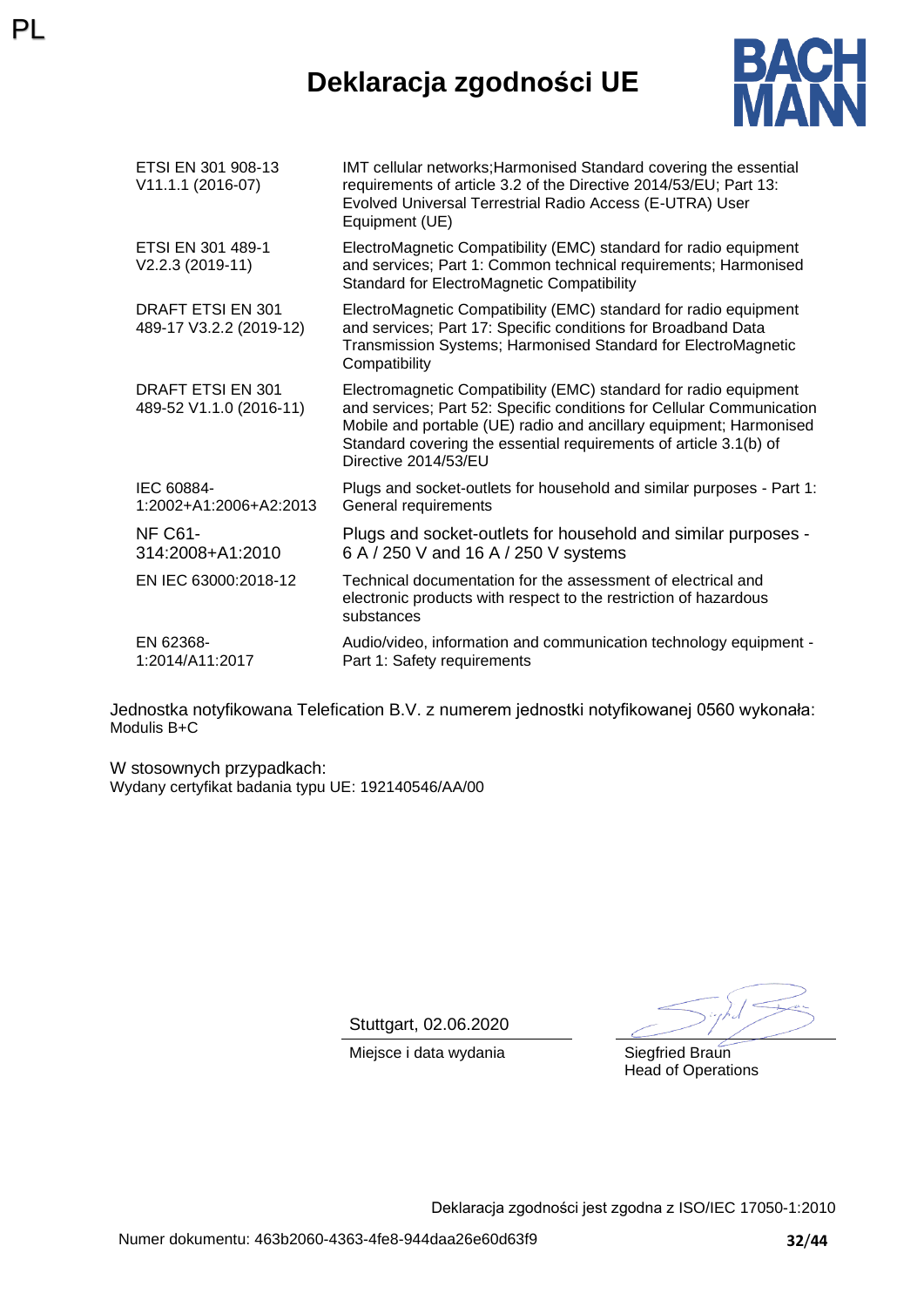## **Declaração de conformidade UE (DoC)**



Por este meio, **Bachmann GmbH Ernsthaldenstr. 33 70565 Stuttgart Deutschland**

declaramos que este DoC é emitido sob a nossa exclusiva responsabilidade e que este produto Descrição do produto: DESK, DESK 2, DESK RAIL, DESK 2 ALU BLACK, POWER FRAME; UTE sockets; iotspot; USB-A Charger Designação(ões) do tipo: DESK / DESK 2 / DESK RAIL / DESK 2 ALU BLACK / POWER FRAME iotspot (LTE-M, GSM, BLE) Marca registada: BACHMANN Número do artigo: 902.810, 902.811, 902.812, 902.813, 902.814, 902.815, 937.203, 937.204, 941.203, 941.204, 902.0282, 902,0283

Objeto da declaração:

PT



Figura 1: DESK 2 iotspot (LTE-M, GSM, BLE)

está em conformidade com a legislação de harmonização relevante da União

| 2009/125/EG | Eco Design Directive                                          |
|-------------|---------------------------------------------------------------|
| 2011/65/EU  | RoHS2 Directive                                               |
| 2014/35/EU  | Low Voltage Directive                                         |
| 2014/53/EU  | Radio Equipment Directive                                     |
| 2015/863/EU | Delegated Directive to amending Annex II of Directive (RoHS3) |

### no que refere às seguintes normas

| ETSI EN 300 328 V2.2.2<br>$(2019-07)$  | Wideband transmission systems; Data transmission equipment<br>operating in the 2,4 GHz ISM band and using wide band modulation<br>techniques; Harmonised Standard covering the essential<br>requirements of article 3.2 of Directive 2014/53/EU |
|----------------------------------------|-------------------------------------------------------------------------------------------------------------------------------------------------------------------------------------------------------------------------------------------------|
| ETSI EN 301 511 V12.5.1<br>$(2017-03)$ | Global System for Mobile communications (GSM); Mobile Stations<br>(MS) equipment; Harmonised Standard covering the essential<br>requirements of article 3.2 of Directive 2014/53/EU                                                             |
| ETSI EN 301 908-1<br>V11.1.1 (2016-07) | IMT cellular networks; Harmonised Standard covering the essential<br>requirements of article 3.2 of the Directive 2014/53/EU; Part 1:<br>Introduction and common requirements                                                                   |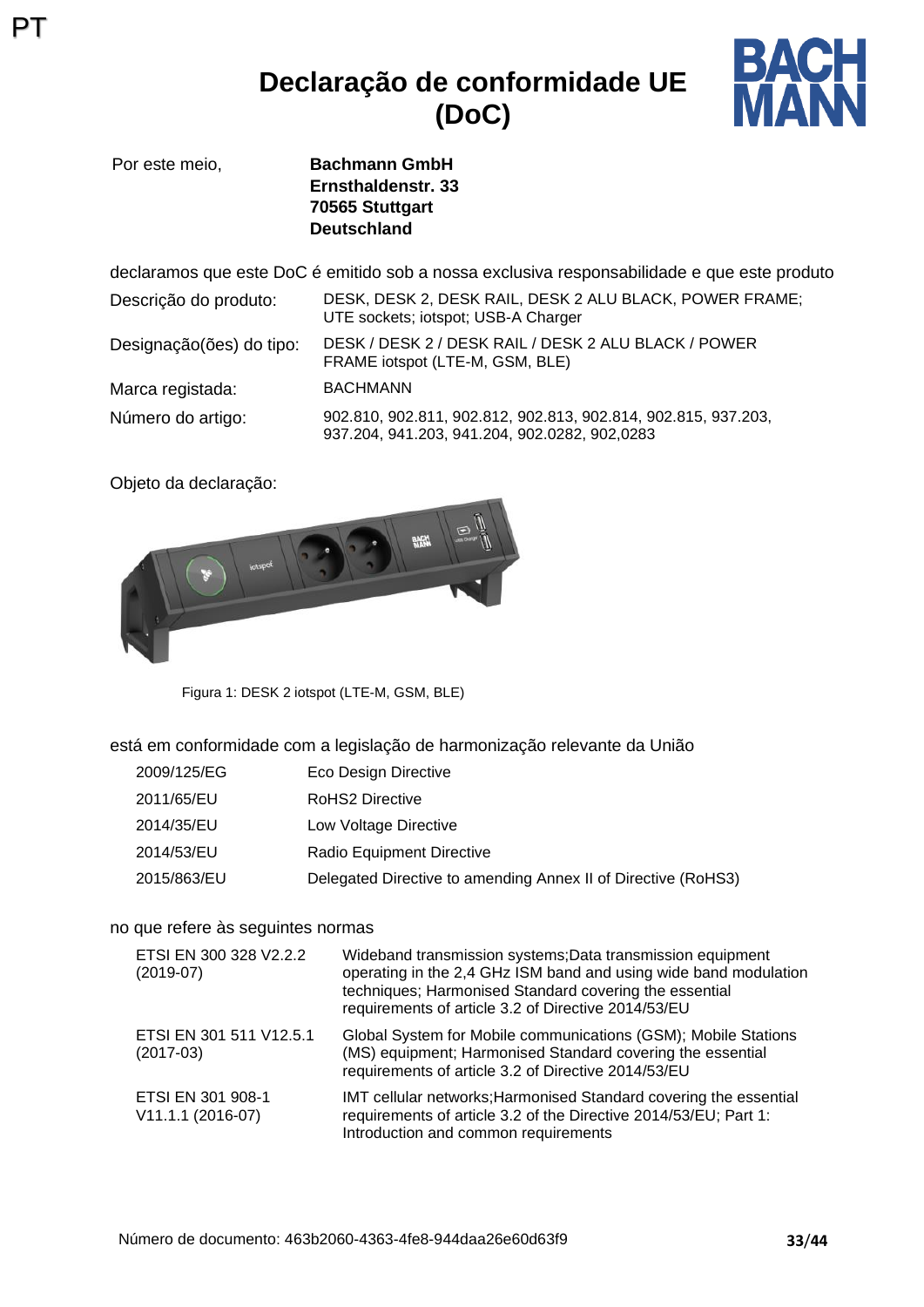## **Declaração de conformidade UE (DoC)**



| ETSI EN 301 908-13<br>V11.1.1 (2016-07)             | IMT cellular networks; Harmonised Standard covering the essential<br>requirements of article 3.2 of the Directive 2014/53/EU; Part 13:<br>Evolved Universal Terrestrial Radio Access (E-UTRA) User<br>Equipment (UE)                                                                                         |
|-----------------------------------------------------|--------------------------------------------------------------------------------------------------------------------------------------------------------------------------------------------------------------------------------------------------------------------------------------------------------------|
| ETSI EN 301 489-1<br>V2.2.3 (2019-11)               | ElectroMagnetic Compatibility (EMC) standard for radio equipment<br>and services; Part 1: Common technical requirements; Harmonised<br><b>Standard for ElectroMagnetic Compatibility</b>                                                                                                                     |
| <b>DRAFT ETSI EN 301</b><br>489-17 V3.2.2 (2019-12) | ElectroMagnetic Compatibility (EMC) standard for radio equipment<br>and services; Part 17: Specific conditions for Broadband Data<br>Transmission Systems; Harmonised Standard for ElectroMagnetic<br>Compatibility                                                                                          |
| DRAFT ETSI EN 301<br>489-52 V1.1.0 (2016-11)        | Electromagnetic Compatibility (EMC) standard for radio equipment<br>and services; Part 52: Specific conditions for Cellular Communication<br>Mobile and portable (UE) radio and ancillary equipment; Harmonised<br>Standard covering the essential requirements of article 3.1(b) of<br>Directive 2014/53/EU |
| IEC 60884-<br>1:2002+A1:2006+A2:2013                | Plugs and socket-outlets for household and similar purposes - Part 1:<br>General requirements                                                                                                                                                                                                                |
| NF C61-<br>314:2008+A1:2010                         | Plugs and socket-outlets for household and similar purposes -<br>6 A / 250 V and 16 A / 250 V systems                                                                                                                                                                                                        |
| EN IEC 63000:2018-12                                | Technical documentation for the assessment of electrical and<br>electronic products with respect to the restriction of hazardous<br>substances                                                                                                                                                               |
| EN 62368-<br>1:2014/A11:2017                        | Audio/video, information and communication technology equipment -<br>Part 1: Safety requirements                                                                                                                                                                                                             |

O Organismo Notificado Telefication B.V., com o número de organismo notificado 0560: Módulo B+C

Onde for aplicável: O certificado de exame CE de tipo emitido: 192140546/AA/00

PT

Stuttgart, 02.06.2020

Local e data de emissão Siegfried Braun

Head of Operations

Declaração de conformidade cumpre a ISO/IEC 17050-1:2010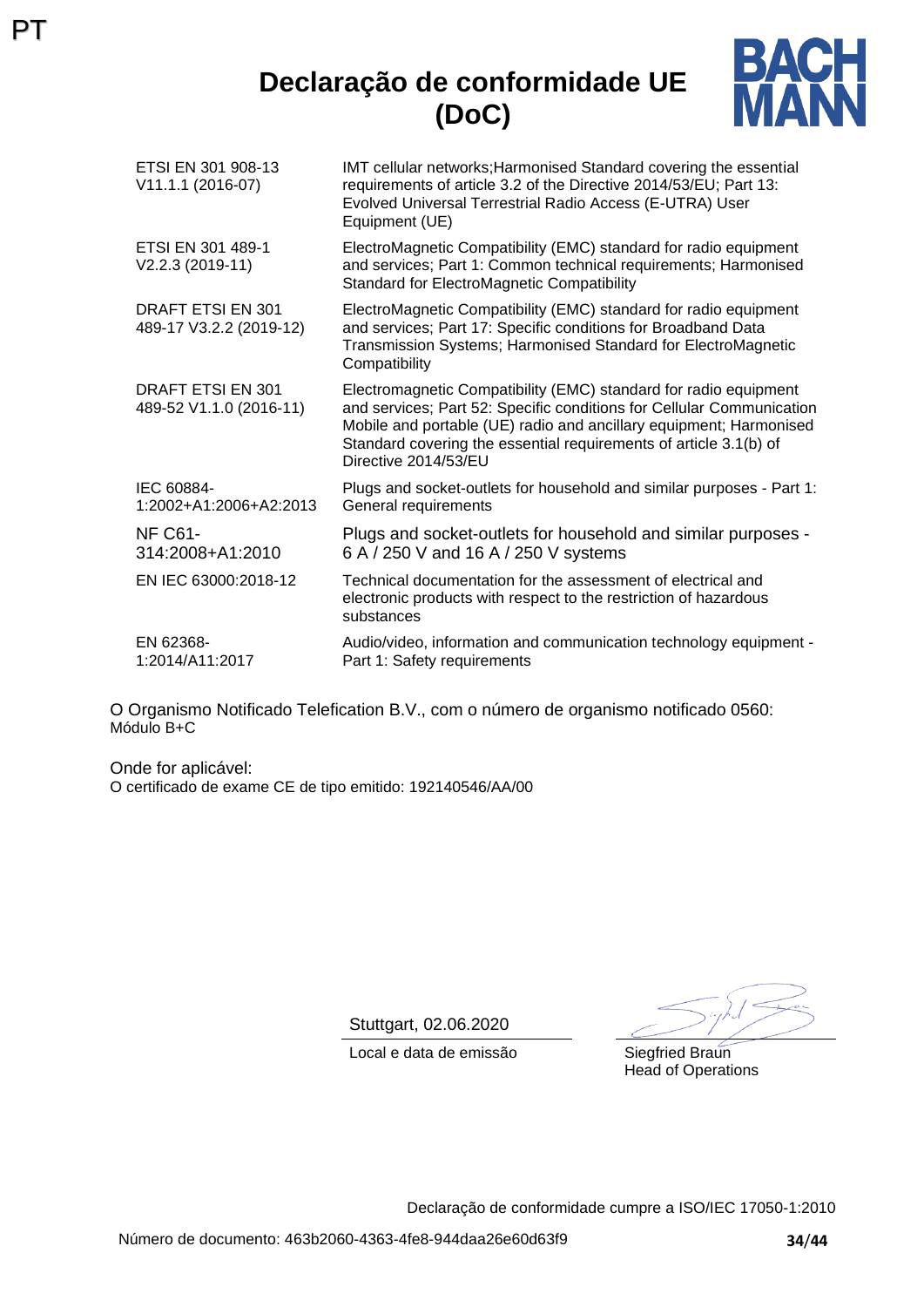# **Declaraţie de conformitate UE (DoC)**



Prin prezenta, noi, **Bachmann GmbH**

RO

**Ernsthaldenstr. 33 70565 Stuttgart Deutschland**

declarăm că această declaraţie de conformitate este emisă pe propria noastră răspundere şi că acest produs

| Descrierea produsului:            | DESK, DESK 2, DESK RAIL, DESK 2 ALU BLACK, POWER FRAME;<br>UTE sockets; iotspot; USB-A Charger                  |
|-----------------------------------|-----------------------------------------------------------------------------------------------------------------|
| Denumirea (denumirile)<br>de tip: | DESK / DESK 2 / DESK RAIL / DESK 2 ALU BLACK / POWER<br>FRAME iotspot (LTE-M, GSM, BLE)                         |
| Marca înregistrată:               | <b>BACHMANN</b>                                                                                                 |
| Cod articol:                      | 902.810, 902.811, 902.812, 902.813, 902.814, 902.815, 937.203,<br>937.204, 941.203, 941.204, 902.0282, 902,0283 |

Obiectul declaraţiei:



Figura 1: DESK 2 iotspot (LTE-M, GSM, BLE)

este în conformitate cu legislaţia relevantă de armonizare a Uniunii Europene

| 2009/125/EG | Eco Design Directive                                          |
|-------------|---------------------------------------------------------------|
| 2011/65/EU  | RoHS2 Directive                                               |
| 2014/35/EU  | Low Voltage Directive                                         |
| 2014/53/EU  | <b>Radio Equipment Directive</b>                              |
| 2015/863/EU | Delegated Directive to amending Annex II of Directive (RoHS3) |

cu referire la următoarele standarde aplicate

| ETSI EN 300 328 V2.2.2<br>$(2019-07)$    | Wideband transmission systems; Data transmission equipment<br>operating in the 2,4 GHz ISM band and using wide band modulation<br>techniques; Harmonised Standard covering the essential<br>requirements of article 3.2 of Directive 2014/53/EU |
|------------------------------------------|-------------------------------------------------------------------------------------------------------------------------------------------------------------------------------------------------------------------------------------------------|
| ETSI EN 301 511 V12.5.1<br>$(2017-03)$   | Global System for Mobile communications (GSM); Mobile Stations<br>(MS) equipment; Harmonised Standard covering the essential<br>requirements of article 3.2 of Directive 2014/53/EU                                                             |
| ETSI EN 301 908-1<br>$V11.1.1 (2016-07)$ | IMT cellular networks; Harmonised Standard covering the essential<br>requirements of article 3.2 of the Directive 2014/53/EU; Part 1:<br>Introduction and common requirements                                                                   |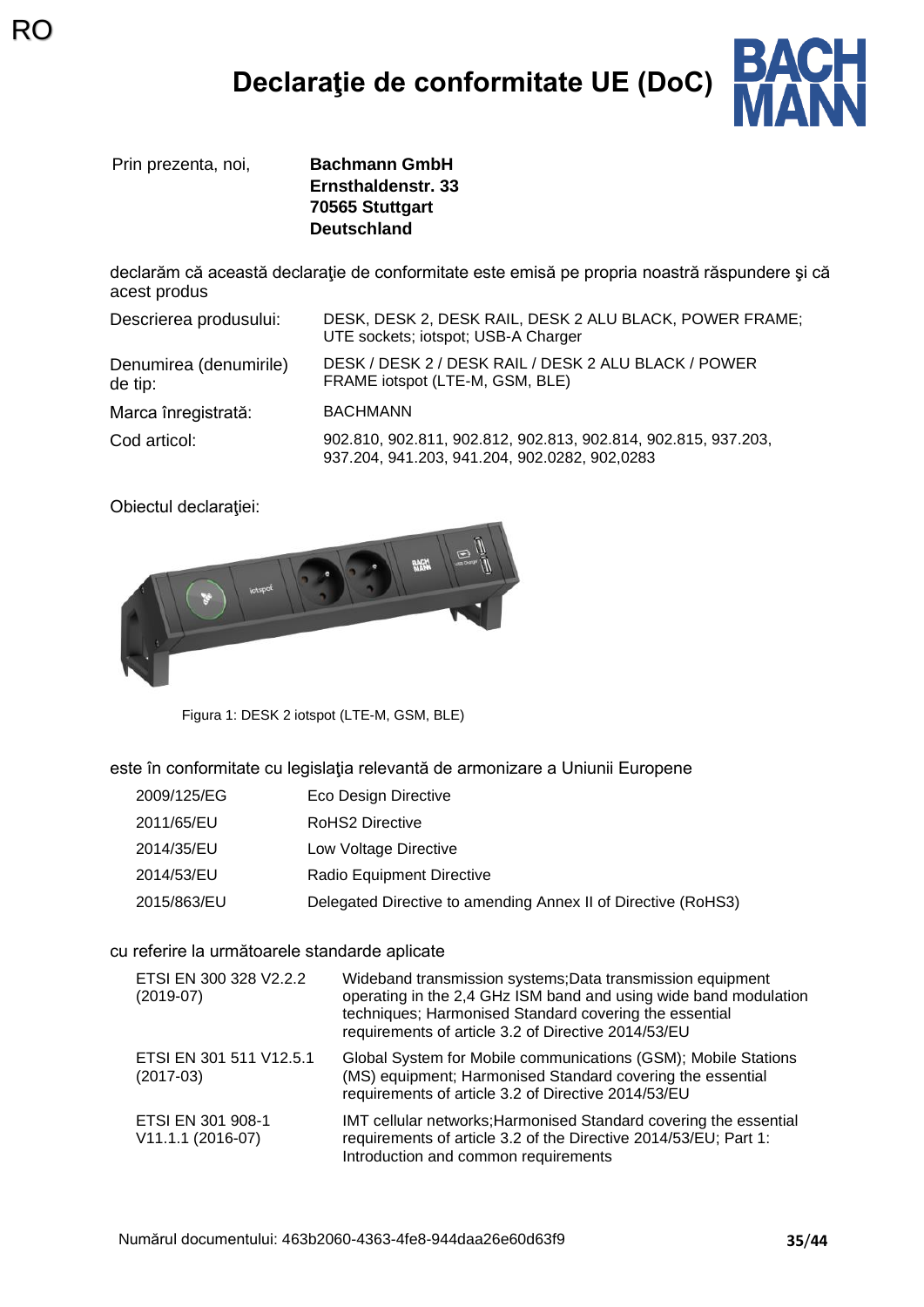**Declaraţie de conformitate UE (DoC)**



| ETSI EN 301 908-13<br>V11.1.1 (2016-07)      | IMT cellular networks; Harmonised Standard covering the essential<br>requirements of article 3.2 of the Directive 2014/53/EU; Part 13:<br>Evolved Universal Terrestrial Radio Access (E-UTRA) User<br>Equipment (UE)                                                                                         |
|----------------------------------------------|--------------------------------------------------------------------------------------------------------------------------------------------------------------------------------------------------------------------------------------------------------------------------------------------------------------|
| ETSI EN 301 489-1<br>V2.2.3 (2019-11)        | ElectroMagnetic Compatibility (EMC) standard for radio equipment<br>and services; Part 1: Common technical requirements; Harmonised<br><b>Standard for ElectroMagnetic Compatibility</b>                                                                                                                     |
| DRAFT ETSI EN 301<br>489-17 V3.2.2 (2019-12) | ElectroMagnetic Compatibility (EMC) standard for radio equipment<br>and services; Part 17: Specific conditions for Broadband Data<br>Transmission Systems; Harmonised Standard for ElectroMagnetic<br>Compatibility                                                                                          |
| DRAFT ETSI EN 301<br>489-52 V1.1.0 (2016-11) | Electromagnetic Compatibility (EMC) standard for radio equipment<br>and services; Part 52: Specific conditions for Cellular Communication<br>Mobile and portable (UE) radio and ancillary equipment; Harmonised<br>Standard covering the essential requirements of article 3.1(b) of<br>Directive 2014/53/EU |
| IEC 60884-<br>1:2002+A1:2006+A2:2013         | Plugs and socket-outlets for household and similar purposes - Part 1:<br>General requirements                                                                                                                                                                                                                |
| NF C61-<br>314:2008+A1:2010                  | Plugs and socket-outlets for household and similar purposes -<br>6 A / 250 V and 16 A / 250 V systems                                                                                                                                                                                                        |
| EN IEC 63000:2018-12                         | Technical documentation for the assessment of electrical and<br>electronic products with respect to the restriction of hazardous<br>substances                                                                                                                                                               |
| EN 62368-<br>1:2014/A11:2017                 | Audio/video, information and communication technology equipment -<br>Part 1: Safety requirements                                                                                                                                                                                                             |

Organismul notificat Telefication B.V., având numărul de organism notificat 0560 a efectuat: Modulele B+C

În cazul în care este aplicabil: Certificatul de examinare de tip UE emis: 192140546/AA/00

Stuttgart, 02.06.2020

Locul și data emiterii Siegfried Braun

Head of Operations

Declarația de conformitate este conformă cu ISO/IEC 17050-1:2010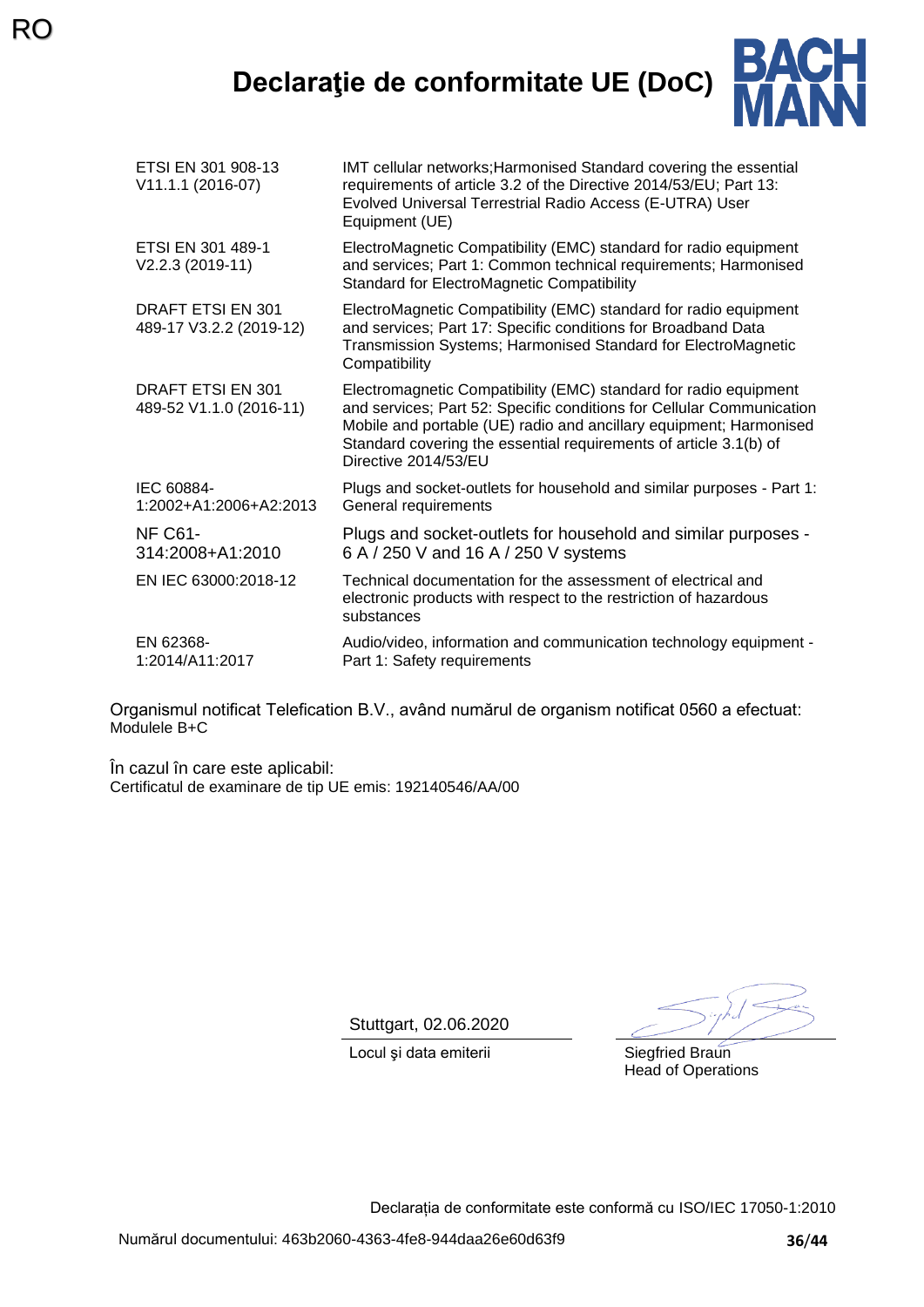# **EÚ vyhlásenie o zhode**



| Týmto my, | <b>Bachmann GmbH</b> |
|-----------|----------------------|
|           | Ernsthaldenstr, 33   |
|           | 70565 Stuttgart      |
|           | <b>Deutschland</b>   |

vyhlasujeme, že toto vyhlásenie je vydané výlučne na našu zodpovednosť a že tento výrobok

| Popis výrobku:    | DESK, DESK 2, DESK RAIL, DESK 2 ALU BLACK, POWER FRAME;<br>UTE sockets; iotspot; USB-A Charger                  |
|-------------------|-----------------------------------------------------------------------------------------------------------------|
| Typové označenie: | DESK / DESK 2 / DESK RAIL / DESK 2 ALU BLACK / POWER<br>FRAME iotspot (LTE-M, GSM, BLE)                         |
| Obchodná známka:  | <b>BACHMANN</b>                                                                                                 |
| Položka č.:       | 902.810, 902.811, 902.812, 902.813, 902.814, 902.815, 937.203,<br>937.204, 941.203, 941.204, 902.0282, 902,0283 |

Predmet vyhlásenia:



Obrázok 1: DESK 2 iotspot (LTE-M, GSM, BLE)

### je v súlade s príslušnou legislatívou Únie o harmonizácii

| 2009/125/EG | Eco Design Directive                                          |
|-------------|---------------------------------------------------------------|
| 2011/65/EU  | RoHS2 Directive                                               |
| 2014/35/EU  | Low Voltage Directive                                         |
| 2014/53/EU  | Radio Equipment Directive                                     |
| 2015/863/EU | Delegated Directive to amending Annex II of Directive (RoHS3) |

### s použitím nasledujúcich noriem

| ETSI EN 300 328 V2.2.2<br>$(2019-07)$  | Wideband transmission systems; Data transmission equipment<br>operating in the 2,4 GHz ISM band and using wide band modulation<br>techniques; Harmonised Standard covering the essential<br>requirements of article 3.2 of Directive 2014/53/EU |
|----------------------------------------|-------------------------------------------------------------------------------------------------------------------------------------------------------------------------------------------------------------------------------------------------|
| ETSI EN 301 511 V12.5.1<br>$(2017-03)$ | Global System for Mobile communications (GSM); Mobile Stations<br>(MS) equipment; Harmonised Standard covering the essential<br>requirements of article 3.2 of Directive 2014/53/EU                                                             |
| ETSI EN 301 908-1<br>V11.1.1 (2016-07) | IMT cellular networks; Harmonised Standard covering the essential<br>requirements of article 3.2 of the Directive 2014/53/EU; Part 1:<br>Introduction and common requirements                                                                   |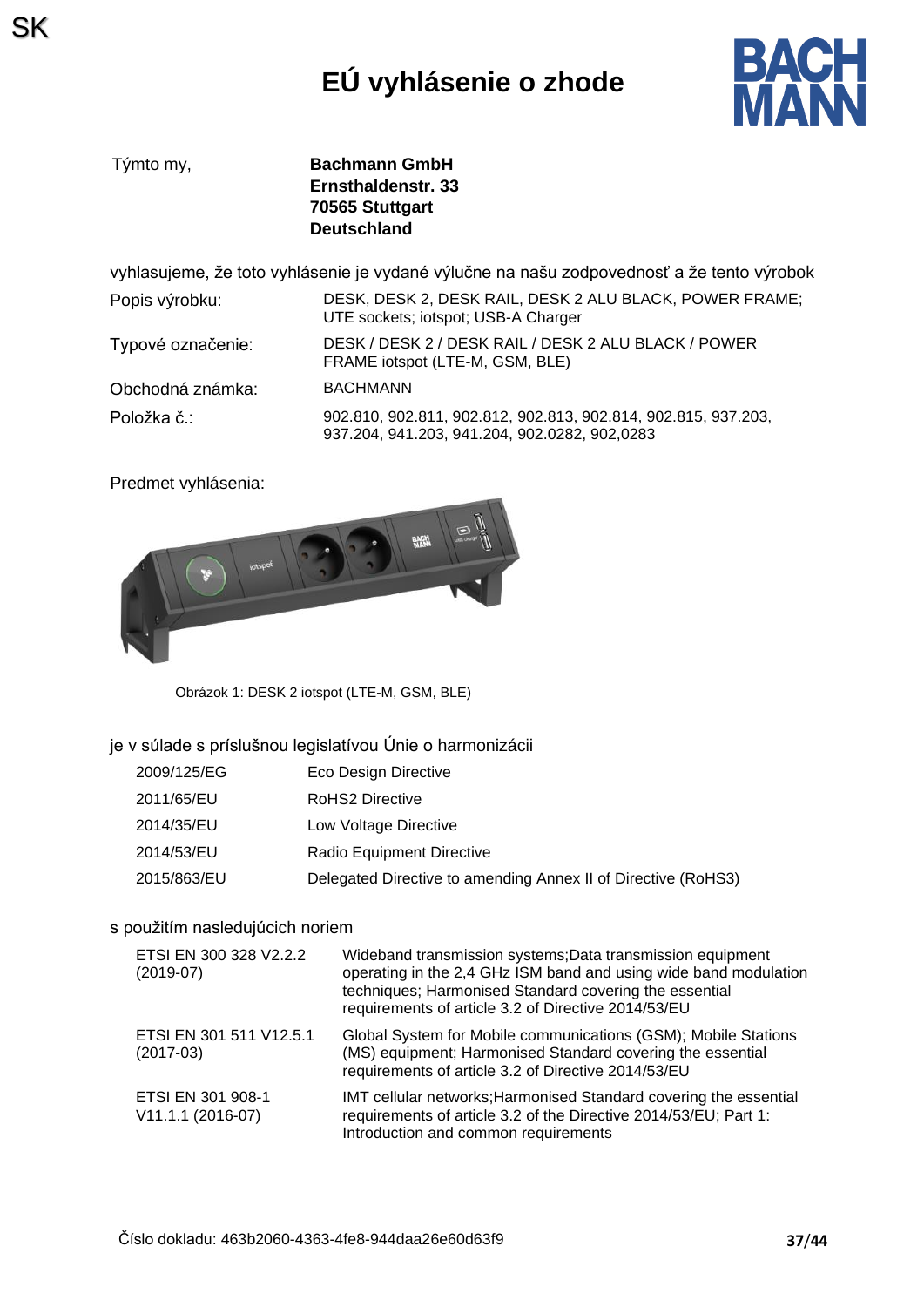## **EÚ vyhlásenie o zhode**



| ETSI EN 301 908-13<br>V11.1.1 (2016-07)             | IMT cellular networks; Harmonised Standard covering the essential<br>requirements of article 3.2 of the Directive 2014/53/EU; Part 13:<br>Evolved Universal Terrestrial Radio Access (E-UTRA) User<br>Equipment (UE)                                                                                         |
|-----------------------------------------------------|--------------------------------------------------------------------------------------------------------------------------------------------------------------------------------------------------------------------------------------------------------------------------------------------------------------|
| ETSI EN 301 489-1<br>V2.2.3 (2019-11)               | ElectroMagnetic Compatibility (EMC) standard for radio equipment<br>and services; Part 1: Common technical requirements; Harmonised<br><b>Standard for ElectroMagnetic Compatibility</b>                                                                                                                     |
| <b>DRAFT ETSI EN 301</b><br>489-17 V3.2.2 (2019-12) | ElectroMagnetic Compatibility (EMC) standard for radio equipment<br>and services; Part 17: Specific conditions for Broadband Data<br>Transmission Systems; Harmonised Standard for ElectroMagnetic<br>Compatibility                                                                                          |
| <b>DRAFT ETSI EN 301</b><br>489-52 V1.1.0 (2016-11) | Electromagnetic Compatibility (EMC) standard for radio equipment<br>and services; Part 52: Specific conditions for Cellular Communication<br>Mobile and portable (UE) radio and ancillary equipment; Harmonised<br>Standard covering the essential requirements of article 3.1(b) of<br>Directive 2014/53/EU |
| IEC 60884-<br>1:2002+A1:2006+A2:2013                | Plugs and socket-outlets for household and similar purposes - Part 1:<br>General requirements                                                                                                                                                                                                                |
| NF C61-<br>314:2008+A1:2010                         | Plugs and socket-outlets for household and similar purposes -<br>6 A / 250 V and 16 A / 250 V systems                                                                                                                                                                                                        |
| EN IEC 63000:2018-12                                | Technical documentation for the assessment of electrical and<br>electronic products with respect to the restriction of hazardous<br>substances                                                                                                                                                               |
| EN 62368-<br>1:2014/A11:2017                        | Audio/video, information and communication technology equipment -<br>Part 1: Safety requirements                                                                                                                                                                                                             |

Upovedomený orgán Telefication B.V., s vyoknaným číslom upovedomeného orgánu 0560: Modul B+C

Ak sa hodí: Vydané osvedčenie o typovej skúške EÚ: 192140546/AA/00

SK

Stuttgart, 02.06.2020

Miesto a dátum vystavenia Siegfried Braun

Head of Operations

Vyhlásenie o zhode je v súlade s normou ISO/IEC 17050-1:2010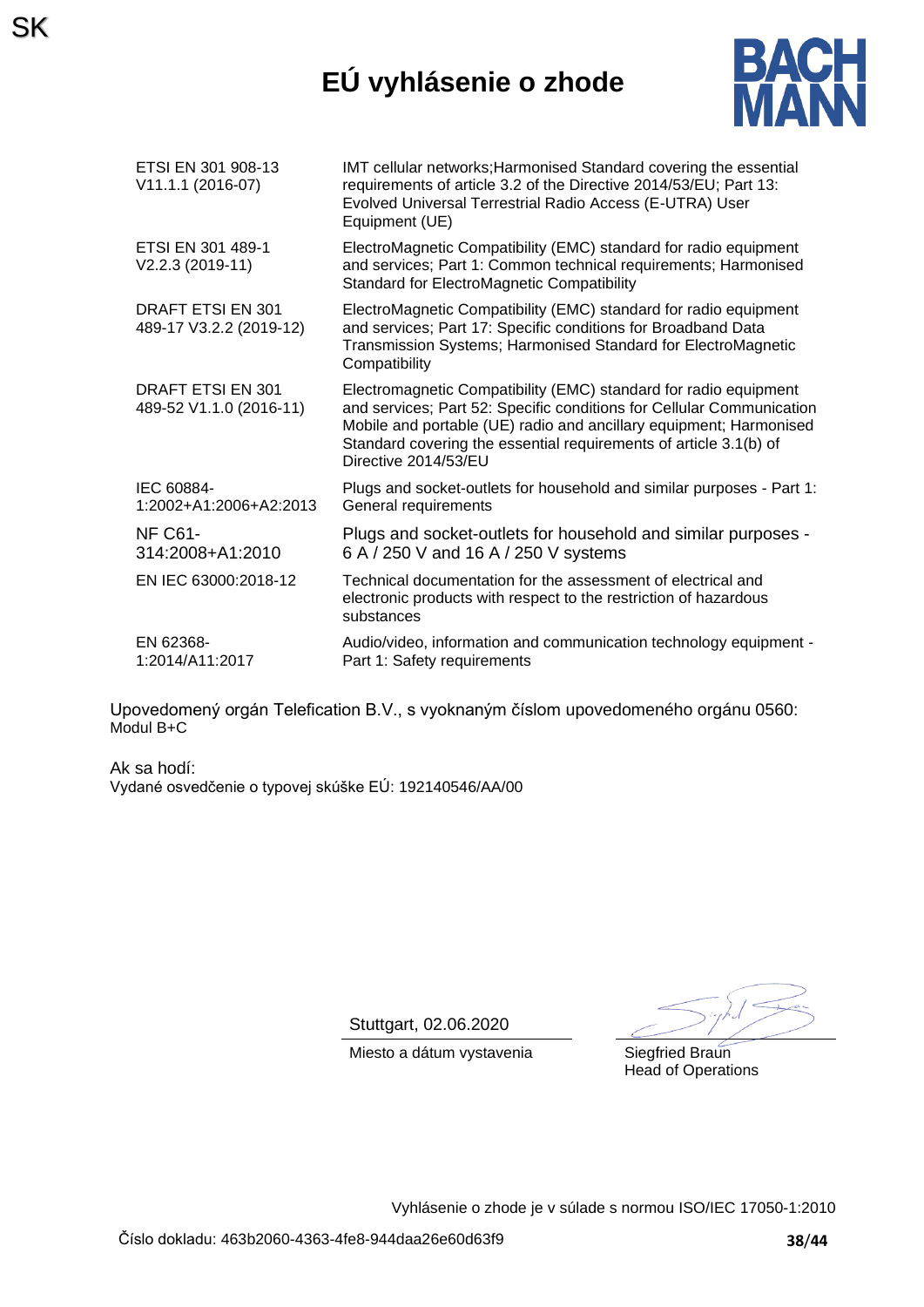## **Izjava o skladnosti za EU**



Podjetje, **Bachmann GmbH Ernsthaldenstr. 33 70565 Stuttgart Deutschland**

izjavlja, da to izjavo o skladnosti izdaja na lastno odgovornost in da je izdelek

| Opis izdelka:     | DESK, DESK 2, DESK RAIL, DESK 2 ALU BLACK, POWER FRAME;<br>UTE sockets; iotspot; USB-A Charger                  |
|-------------------|-----------------------------------------------------------------------------------------------------------------|
| Oznaka tipa:      | DESK / DESK 2 / DESK RAIL / DESK 2 ALU BLACK / POWER<br>FRAME iotspot (LTE-M, GSM, BLE)                         |
| Blagovna znamka:  | <b>BACHMANN</b>                                                                                                 |
| Številka artikla: | 902.810, 902.811, 902.812, 902.813, 902.814, 902.815, 937.203,<br>937.204, 941.203, 941.204, 902.0282, 902,0283 |

Predmet izjave:



Slika 1: DESK 2 iotspot (LTE-M, GSM, BLE)

### skladen z zadevno zakonodajo za uskladitev z Unijo

| 2009/125/EG | Eco Design Directive                                          |
|-------------|---------------------------------------------------------------|
| 2011/65/EU  | RoHS2 Directive                                               |
| 2014/35/EU  | Low Voltage Directive                                         |
| 2014/53/EU  | Radio Equipment Directive                                     |
| 2015/863/EU | Delegated Directive to amending Annex II of Directive (RoHS3) |

### glede na naslednje uporabljene standarde

| ETSI EN 300 328 V2.2.2<br>$(2019-07)$   | Wideband transmission systems; Data transmission equipment<br>operating in the 2,4 GHz ISM band and using wide band modulation<br>techniques; Harmonised Standard covering the essential<br>requirements of article 3.2 of Directive 2014/53/EU |
|-----------------------------------------|-------------------------------------------------------------------------------------------------------------------------------------------------------------------------------------------------------------------------------------------------|
| ETSI EN 301 511 V12.5.1<br>$(2017-03)$  | Global System for Mobile communications (GSM); Mobile Stations<br>(MS) equipment; Harmonised Standard covering the essential<br>requirements of article 3.2 of Directive 2014/53/EU                                                             |
| ETSI EN 301 908-1<br>V11.1.1 (2016-07)  | IMT cellular networks; Harmonised Standard covering the essential<br>requirements of article 3.2 of the Directive 2014/53/EU; Part 1:<br>Introduction and common requirements                                                                   |
| ETSI EN 301 908-13<br>V11.1.1 (2016-07) | IMT cellular networks; Harmonised Standard covering the essential<br>requirements of article 3.2 of the Directive 2014/53/EU; Part 13:                                                                                                          |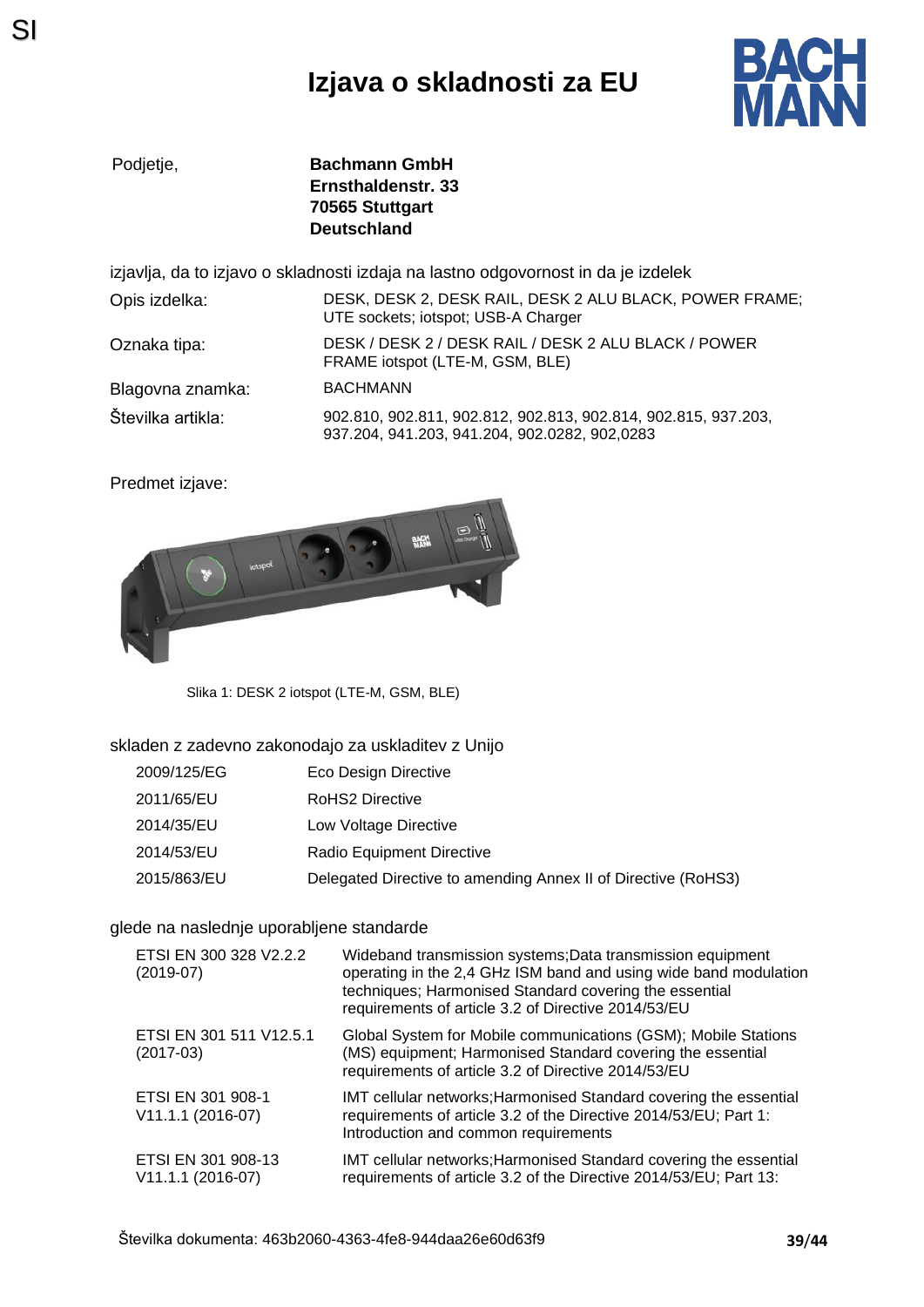## **Izjava o skladnosti za EU**



|                                              | Evolved Universal Terrestrial Radio Access (E-UTRA) User<br>Equipment (UE)                                                                                                                                                                                                                                   |
|----------------------------------------------|--------------------------------------------------------------------------------------------------------------------------------------------------------------------------------------------------------------------------------------------------------------------------------------------------------------|
| ETSI EN 301 489-1<br>V2.2.3 (2019-11)        | ElectroMagnetic Compatibility (EMC) standard for radio equipment<br>and services; Part 1: Common technical requirements; Harmonised<br><b>Standard for ElectroMagnetic Compatibility</b>                                                                                                                     |
| DRAFT ETSI EN 301<br>489-17 V3.2.2 (2019-12) | ElectroMagnetic Compatibility (EMC) standard for radio equipment<br>and services; Part 17: Specific conditions for Broadband Data<br>Transmission Systems; Harmonised Standard for ElectroMagnetic<br>Compatibility                                                                                          |
| DRAFT ETSI EN 301<br>489-52 V1.1.0 (2016-11) | Electromagnetic Compatibility (EMC) standard for radio equipment<br>and services; Part 52: Specific conditions for Cellular Communication<br>Mobile and portable (UE) radio and ancillary equipment; Harmonised<br>Standard covering the essential requirements of article 3.1(b) of<br>Directive 2014/53/EU |
| IEC 60884-<br>1:2002+A1:2006+A2:2013         | Plugs and socket-outlets for household and similar purposes - Part 1:<br>General requirements                                                                                                                                                                                                                |
| <b>NF C61-</b><br>314:2008+A1:2010           | Plugs and socket-outlets for household and similar purposes -<br>6 A / 250 V and 16 A / 250 V systems                                                                                                                                                                                                        |
| EN IEC 63000:2018-12                         | Technical documentation for the assessment of electrical and<br>electronic products with respect to the restriction of hazardous<br>substances                                                                                                                                                               |
| EN 62368-<br>1:2014/A11:2017                 | Audio/video, information and communication technology equipment -<br>Part 1: Safety requirements                                                                                                                                                                                                             |

Priglašeni organ je Telefication B.V. s številko 0560: Enoti B+C

Če je to ustrezno: Izdano potrdilo o tipskem preizkusu za EU: 192140546/AA/00

Stuttgart, 02.06.2020

Kraj in datum izdaje **Siegfried Braun** Head of Operations

Izjava o skladnosti skladna z ISO/IEC 17050-1:2010

SI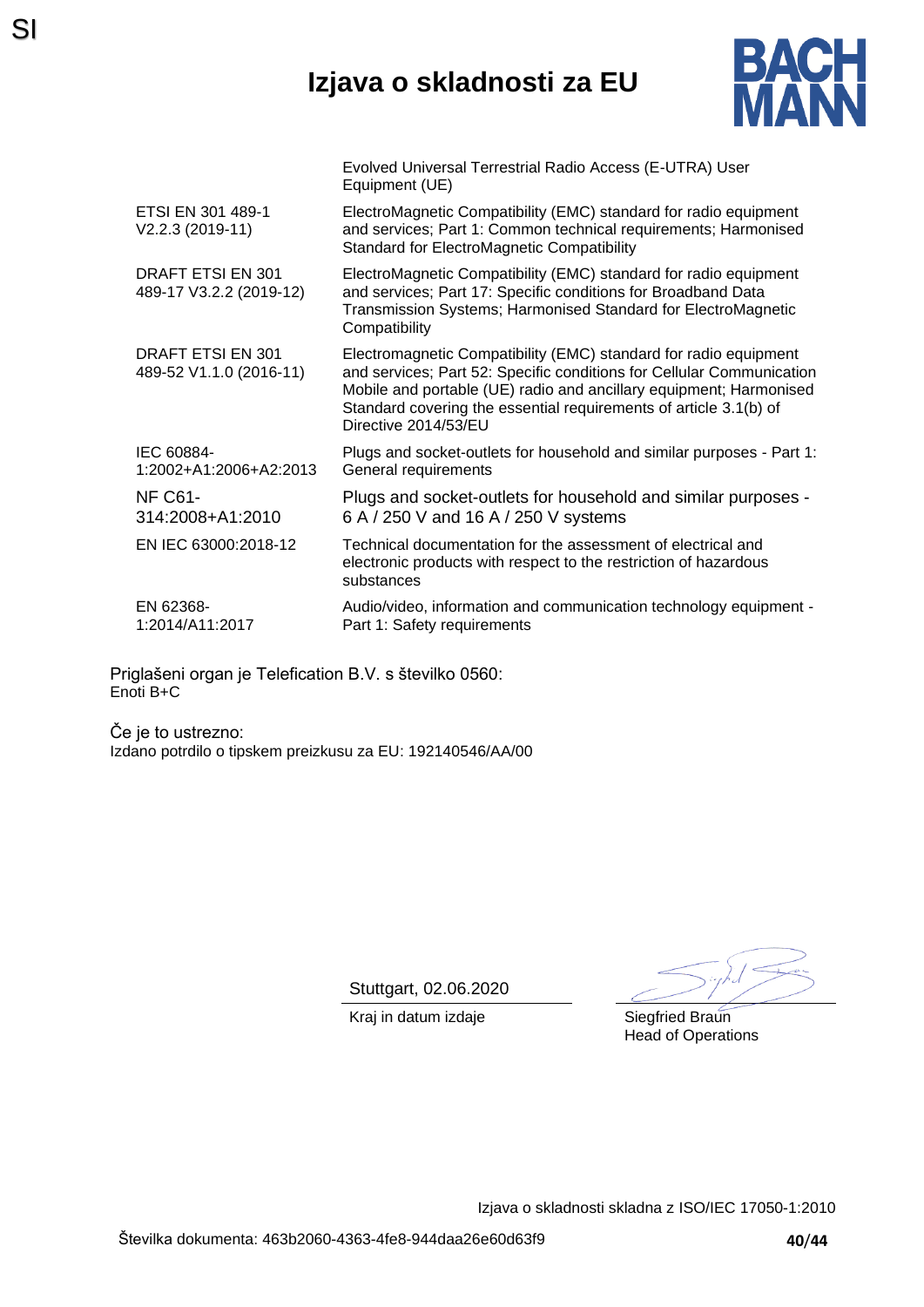# **Declaración de Conformidad de la UE**



|           | Por la presente |
|-----------|-----------------|
| nosotros. |                 |

**Bachmann GmbH Ernsthaldenstr. 33 70565 Stuttgart Deutschland**

declaramos que esta Declaración de Conformidad se emite bajo nuestra única responsabilidad y que este producto

| Descripción del producto: | DESK, DESK 2, DESK RAIL, DESK 2 ALU BLACK, POWER FRAME;<br>UTE sockets; iotspot; USB-A Charger                  |  |
|---------------------------|-----------------------------------------------------------------------------------------------------------------|--|
| Designación de tipo(s):   | DESK / DESK 2 / DESK RAIL / DESK 2 ALU BLACK / POWER<br>FRAME iotspot (LTE-M, GSM, BLE)                         |  |
| Marca registrada:         | <b>BACHMANN</b>                                                                                                 |  |
| Número de artículo:       | 902.810, 902.811, 902.812, 902.813, 902.814, 902.815, 937.203,<br>937.204, 941.203, 941.204, 902.0282, 902,0283 |  |

Objecto de la declaración:



Figura 1: DESK 2 iotspot (LTE-M, GSM, BLE)

está en conformidad con la legislación pertinente de armonización de la Unión

| 2009/125/EG | Eco Design Directive                                          |
|-------------|---------------------------------------------------------------|
| 2011/65/EU  | RoHS2 Directive                                               |
| 2014/35/EU  | Low Voltage Directive                                         |
| 2014/53/EU  | Radio Equipment Directive                                     |
| 2015/863/EU | Delegated Directive to amending Annex II of Directive (RoHS3) |

con referencia a las siguientes normas aplicadas

| ETSI EN 300 328 V2.2.2<br>$(2019-07)$  | Wideband transmission systems; Data transmission equipment<br>operating in the 2,4 GHz ISM band and using wide band modulation<br>techniques; Harmonised Standard covering the essential<br>requirements of article 3.2 of Directive 2014/53/EU |
|----------------------------------------|-------------------------------------------------------------------------------------------------------------------------------------------------------------------------------------------------------------------------------------------------|
| ETSI EN 301 511 V12.5.1<br>$(2017-03)$ | Global System for Mobile communications (GSM); Mobile Stations<br>(MS) equipment; Harmonised Standard covering the essential<br>requirements of article 3.2 of Directive 2014/53/EU                                                             |
| ETSI EN 301 908-1<br>V11.1.1 (2016-07) | IMT cellular networks; Harmonised Standard covering the essential<br>requirements of article 3.2 of the Directive 2014/53/EU; Part 1:<br>Introduction and common requirements                                                                   |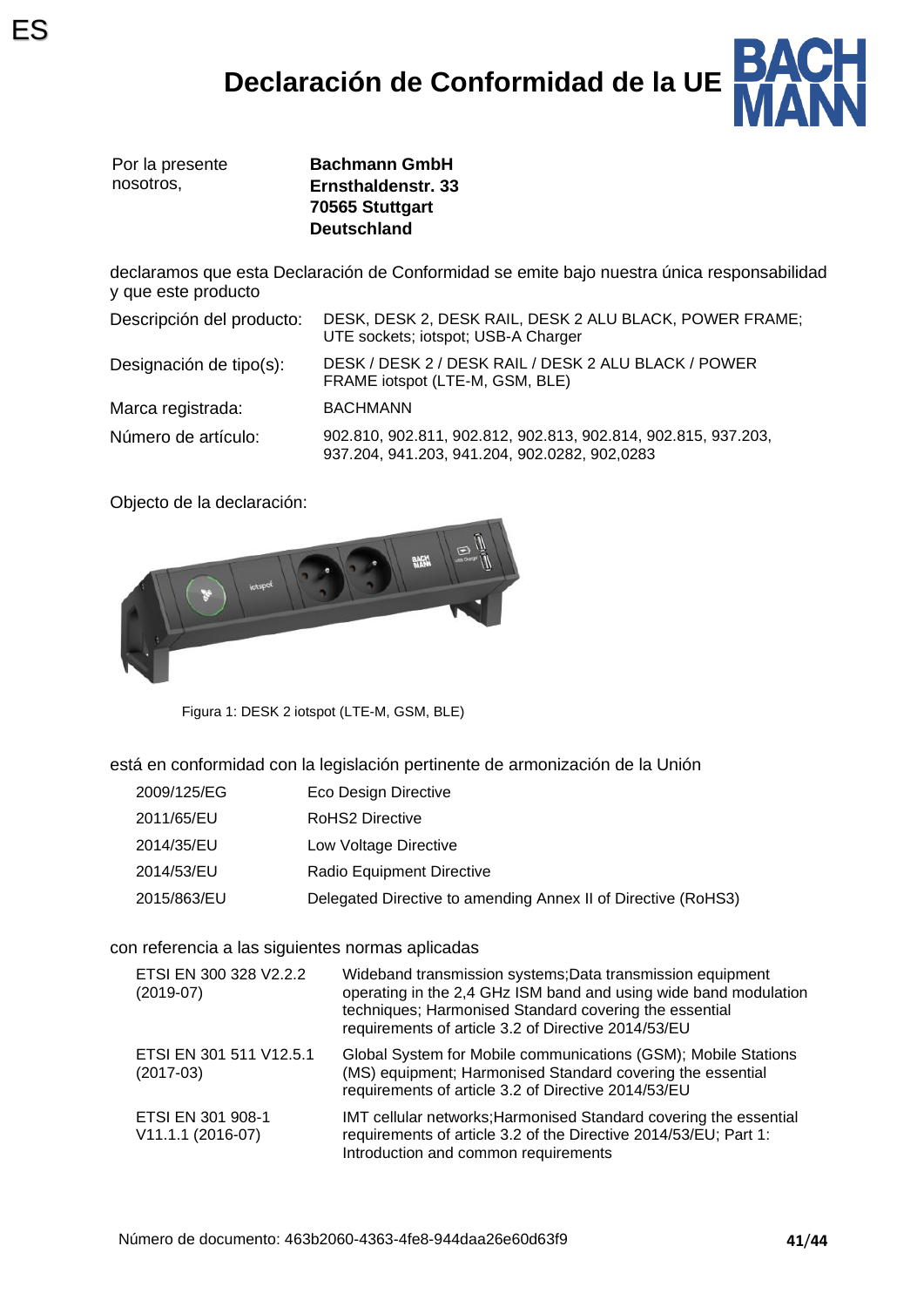ES



| ETSI EN 301 908-13<br>V11.1.1 (2016-07)      | IMT cellular networks; Harmonised Standard covering the essential<br>requirements of article 3.2 of the Directive 2014/53/EU; Part 13:<br>Evolved Universal Terrestrial Radio Access (E-UTRA) User<br>Equipment (UE)                                                                                         |
|----------------------------------------------|--------------------------------------------------------------------------------------------------------------------------------------------------------------------------------------------------------------------------------------------------------------------------------------------------------------|
| ETSI EN 301 489-1<br>V2.2.3 (2019-11)        | ElectroMagnetic Compatibility (EMC) standard for radio equipment<br>and services; Part 1: Common technical requirements; Harmonised<br><b>Standard for ElectroMagnetic Compatibility</b>                                                                                                                     |
| DRAFT ETSI EN 301<br>489-17 V3.2.2 (2019-12) | ElectroMagnetic Compatibility (EMC) standard for radio equipment<br>and services; Part 17: Specific conditions for Broadband Data<br>Transmission Systems; Harmonised Standard for ElectroMagnetic<br>Compatibility                                                                                          |
| DRAFT ETSI EN 301<br>489-52 V1.1.0 (2016-11) | Electromagnetic Compatibility (EMC) standard for radio equipment<br>and services; Part 52: Specific conditions for Cellular Communication<br>Mobile and portable (UE) radio and ancillary equipment; Harmonised<br>Standard covering the essential requirements of article 3.1(b) of<br>Directive 2014/53/EU |
| IEC 60884-<br>1:2002+A1:2006+A2:2013         | Plugs and socket-outlets for household and similar purposes - Part 1:<br>General requirements                                                                                                                                                                                                                |
| <b>NF C61-</b><br>314:2008+A1:2010           | Plugs and socket-outlets for household and similar purposes -<br>6 A / 250 V and 16 A / 250 V systems                                                                                                                                                                                                        |
| EN IEC 63000:2018-12                         | Technical documentation for the assessment of electrical and<br>electronic products with respect to the restriction of hazardous<br>substances                                                                                                                                                               |
| EN 62368-<br>1:2014/A11:2017                 | Audio/video, information and communication technology equipment -<br>Part 1: Safety requirements                                                                                                                                                                                                             |

El organismo notificado Telefication B.V., con el número de organismo notificado 0560: Módulos B+C

Donde corresponda: El certificado de examen de tipo de la UE emitido: 192140546/AA/00

Stuttgart, 02.06.2020

Lugar y fecha de emisión Siegfried Braun

Head of Operations

Declaración de conformidad cumple con ISO/IEC 17050-1:2010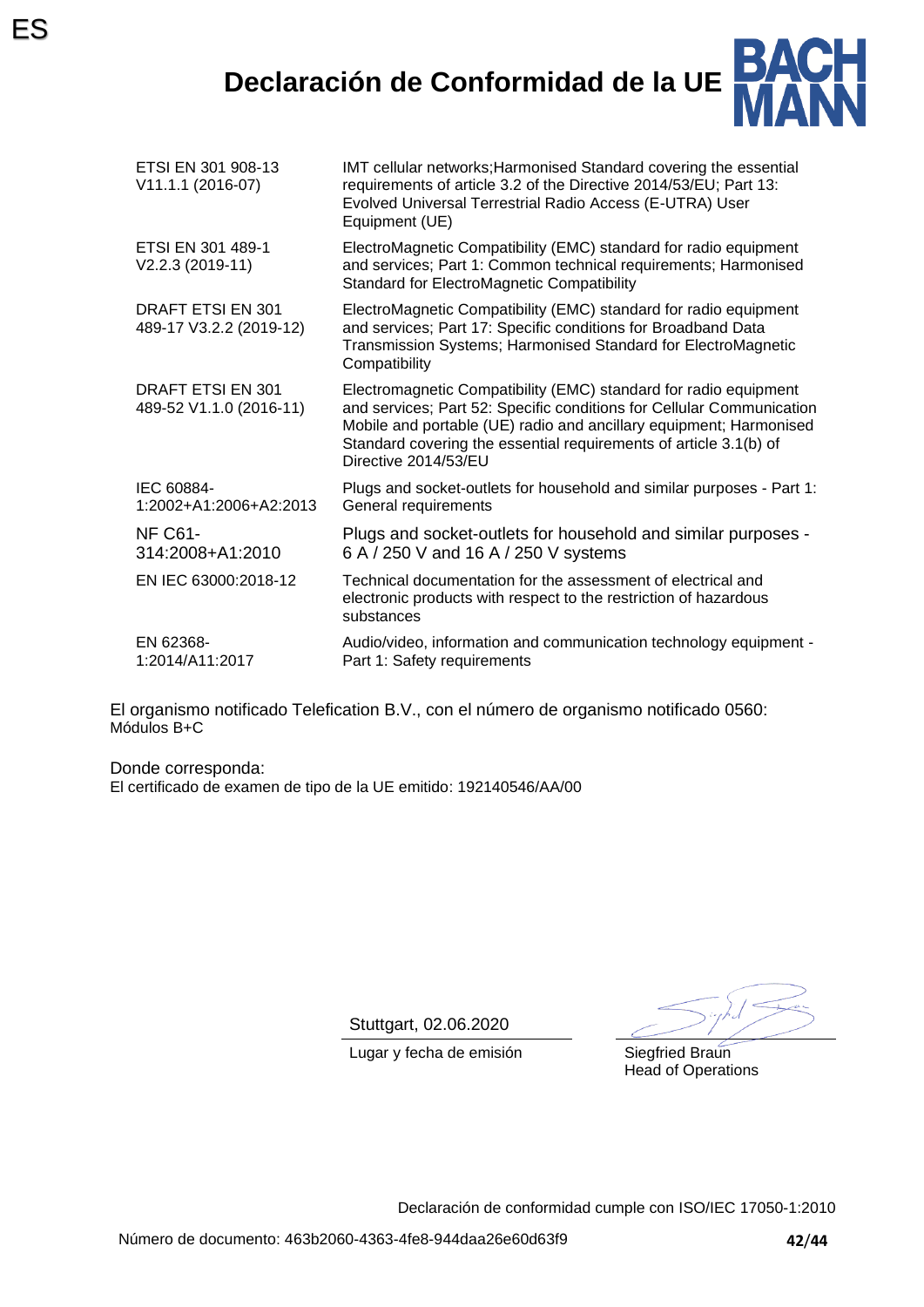# **EU-försäkran om överensstämmelse**



Härmed förklarar vi, **Bachmann GmbH**

**Ernsthaldenstr. 33 70565 Stuttgart Deutschland**

att denna försäkran om överensstämmelse har utfärdats helt under vårt ansvar och att denna produkt

| Produktbeskrivning: | DESK, DESK 2, DESK RAIL, DESK 2 ALU BLACK, POWER FRAME;<br>UTE sockets; iotspot; USB-A Charger                  |
|---------------------|-----------------------------------------------------------------------------------------------------------------|
| Typbeteckning(ar):  | DESK / DESK 2 / DESK RAIL / DESK 2 ALU BLACK / POWER<br>FRAME iotspot (LTE-M, GSM, BLE)                         |
| Varumärke:          | <b>BACHMANN</b>                                                                                                 |
| Artikelnummer:      | 902.810, 902.811, 902.812, 902.813, 902.814, 902.815, 937.203,<br>937.204, 941.203, 941.204, 902.0282, 902,0283 |

Föremålet för försäkran:



Bild 1: DESK 2 iotspot (LTE-M, GSM, BLE)

överensstämmer med relevanta harmoniserade EU-bestämmelser

| 2009/125/EG | Eco Design Directive                                          |
|-------------|---------------------------------------------------------------|
| 2011/65/EU  | RoHS2 Directive                                               |
| 2014/35/EU  | Low Voltage Directive                                         |
| 2014/53/EU  | Radio Equipment Directive                                     |
| 2015/863/EU | Delegated Directive to amending Annex II of Directive (RoHS3) |

med hänvisning till följande tillämpliga standarder

| ETSI EN 300 328 V2.2.2<br>$(2019-07)$  | Wideband transmission systems; Data transmission equipment<br>operating in the 2,4 GHz ISM band and using wide band modulation<br>techniques; Harmonised Standard covering the essential<br>requirements of article 3.2 of Directive 2014/53/EU |
|----------------------------------------|-------------------------------------------------------------------------------------------------------------------------------------------------------------------------------------------------------------------------------------------------|
| ETSI EN 301 511 V12.5.1<br>$(2017-03)$ | Global System for Mobile communications (GSM); Mobile Stations<br>(MS) equipment; Harmonised Standard covering the essential<br>requirements of article 3.2 of Directive 2014/53/EU                                                             |
| ETSI EN 301 908-1<br>V11.1.1 (2016-07) | IMT cellular networks; Harmonised Standard covering the essential<br>requirements of article 3.2 of the Directive 2014/53/EU; Part 1:<br>Introduction and common requirements                                                                   |